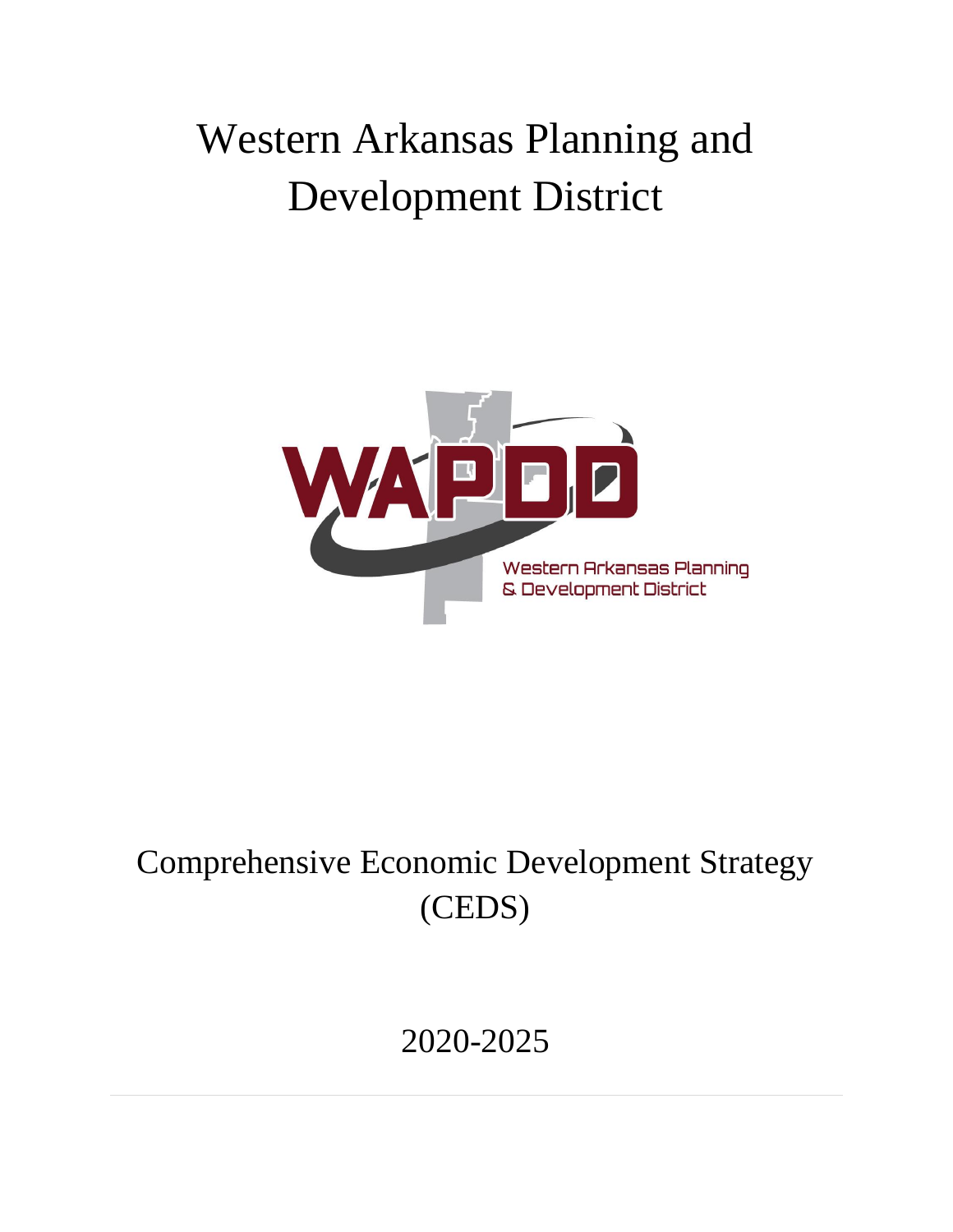### **Table of Contents**

Comprehensive Economic Development Strategy

- I. Executive Summary
- II. Summary Background
- III. SWOT Analysis
- IV. Strategic Direction/Action Plan
- V. Evaluation Framework
- VI. Economic Resilience

Appendix

CEDS Committee Members Maps of WAPDD area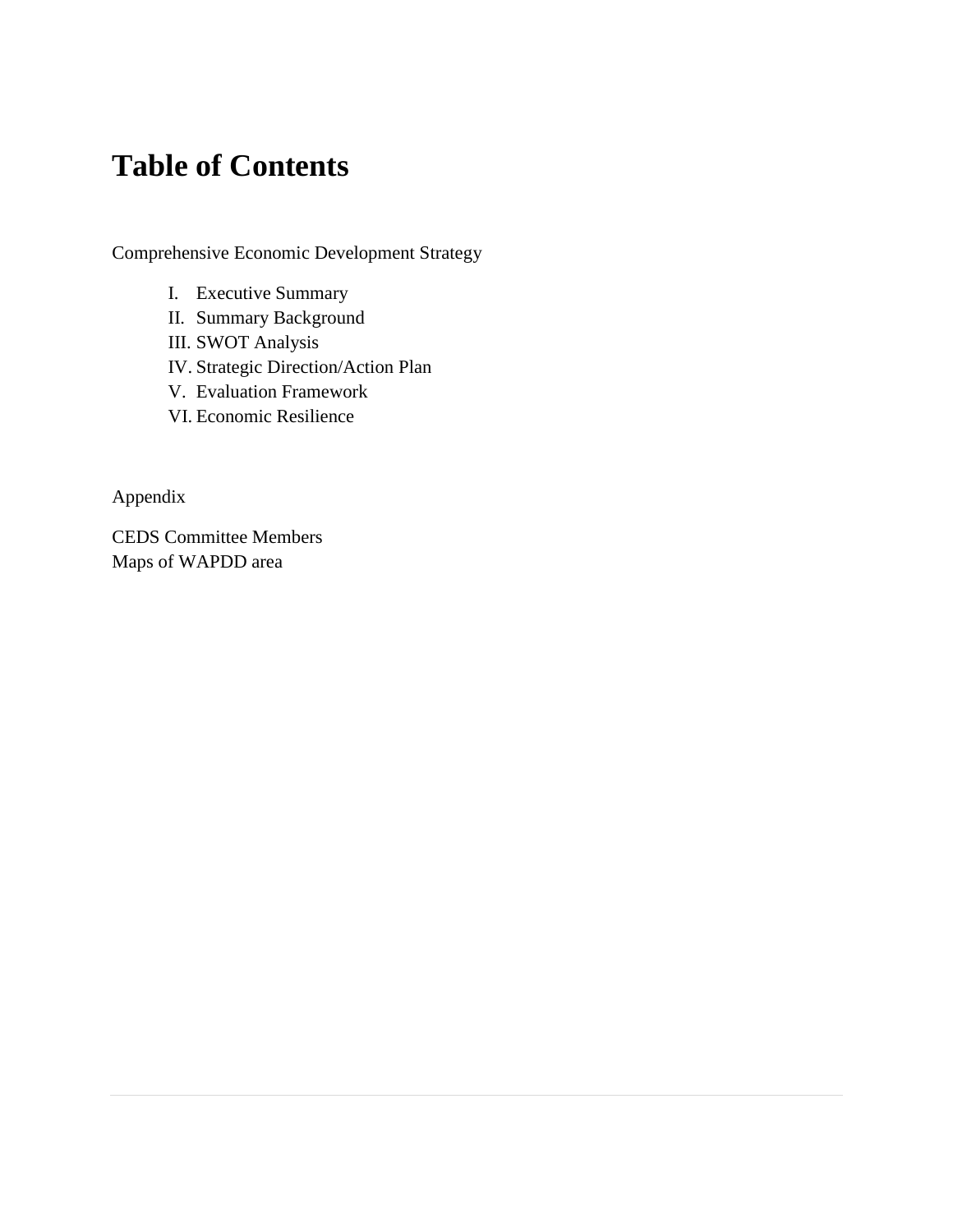### **Executive Summary**

Western Arkansas Planning and Development District was established in 1966 as a non-profit, taxexempt corporation. The mission of the Western Arkansas Planning and Development District is to foster community and economic growth in our local economy by providing community and economic development, workforce innovation, transportation and emergency planning and various other professional services in support of our Region. We are the central catalyst for communitycentered economic development that links our counties, cities and businesses with state, federal and private resources to aid in a higher quality of life while promoting future growth for all citizens of Western Arkansas.

The Comprehensive Economic Development Strategy (CEDS) establishes the goals and objectives necessary to solve the economic problems and capitalize on the resources of the region.

WAPDD covers these 6 counties within rural western Arkansas: Sebastian, Crawford, Franklin, Logan, Polk, and Scott. The total population of the WAPDD area based on the 2010 Census is 206,065. WAPDD's largest county is Sebastian County with a population of 125,744. The smallest county is the WAPDD area is Scott County with a population of 11,233.

Western Arkansas is predominantly rural, made up of mostly small cities and towns. Within the Western Arkansas Planning and Develop District there are 42 cities and towns. Thirty-nine or 92.8% of them have populations of less than 5,000. Additionally, of those 42, 18 or 42.8%, had a decrease in population from 2000 to 2010 according to 2010 U.S. Census data. The largest city served by WAPDD is Fort Smith in Sebastian County with 86,209 people. The smallest town served by WAPDD is Wiederkehr Village in Franklin County with just 38 people.

Within the 6 WAPDD counties are both north-south and east-west transportation networks to support industrialization, manufacturing, and tourism growth. Interstate 40, a major east-west corridor that spans across the United States, cuts through Franklin and Crawford counties. U.S. Route 71 crosses through Polk, Scott, Sebastian, and Crawford counties on its way from Louisiana to Canada. The future Interstate 49 is planned to roughly follow the U.S. Route 71 alignment. The northern part of the district boasts the Boston Mountains and the Ozark National Forest, while the southern part of the district is home to the Ouachita Mountains and the Ouachita National Forest. The Arkansas River Valley runs through the central part of the district between the two mountain ranges.

With respect to waterborne transportation, only the Arkansas River is navigable for commercial transport. The McClellan-Kerr Navigation System, as it is called, through a series of seventeen locks and dams opened in the late sixties the Arkansas River from the Mississippi River to Tulsa as a dependable, navigable waterway for commercial barges.

Fort Smith had become one, if not "the manufacturing city of the Southwest" with an outsized intensity of manufacturing activity, producing over \$7 billion of goods in 2007, an increase of \$2 billion or about forty percent over that produced in 1997, according to the federal government's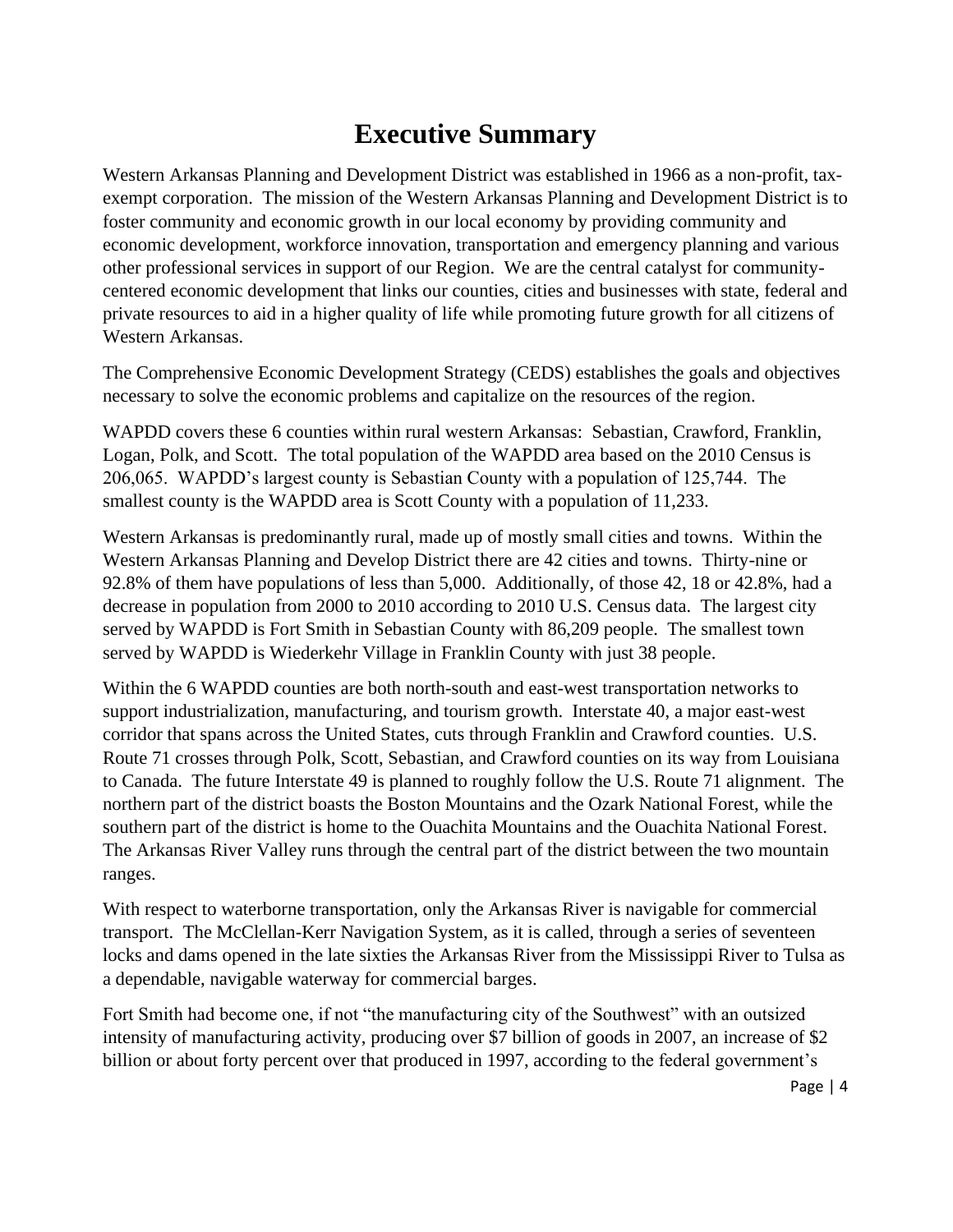nationwide censuses of business. This amounts to \$25,000 of goods produced per resident in the Fort Smith metro area, which is almost twice the nation-wide amount per capita and considerably more than any other metro area in the state and region.

Making it an exceptional manufacturing area are the 300 or so manufacturing establishments and their just over 25,000 employees located in the Fort Smith metropolitan area of Sebastian, Crawford and Sequoyah counties, producing a wide variety of goods which are shipped all over the country and world. Accounting for 17% of the area's entire labor force nearly 120,000 manufacturing workers annually earn wages in excess of \$800 million. These earnings represent about 30 percent of all area enterprises' payrolls.

The Arkansas Economic Development Commission has identified 8 Targeted Business sectors to create strategic investments designed to transition the state's economy to one supported by higherpaying knowledge-based jobs. AEDC's Targeted Opportunities fall into one of the following categories: Aerospace & Defense, Distribution and Logistics, Food & Beverage, Metals, Paper and Timber Products, Software Development & Data Management Services, Corporate & Shared Services, and Transportation Equipment.

Of the top growth industries identified for Western Arkansas by the Arkansas Department of Workforce Services, only 3 align with the state's Targeted Business sectors: Food & Beverage, Management of Companies and Enterprises. Western Arkansas already has several successful Food & Beverage companies in Simmons Foods, OK Foods, Tyson, American Vegetable Soybean and Edamame, Inc., and Greenwave Foods. Likewise, Western Arkansas has many Regional Headquarters including C & C Market Research, Arkansas Oklahoma Gas Corporation, American Axle & Manufacturing, Cooper Clinic, and QualServ.

ArcBest Corporation, Carco Transportation Services, USA Truck, and Dancor Transit are all successful Distribution and Logistics companies with corporate headquarters in Western Arkansas.

Western Arkansas has experienced growth in several of the other statewide Targeted Business sectors and there is potential for continued growth and new opportunities. Western Arkansas has several Technical Support Centers including Experian, Sykes Call Center, Answer Fort Smith, and Health Management Associates. In regard to Firearms and Ammunition, Western Arkansas boasts Umarex and Walther Arms. Western Arkansas also includes companies producing Paper and Timber Products like Graphic Packaging International, General Pallets, Glatfelter, Rockline Industries and Travis Lumber Company.

Fort Smith is the home to the Arkansas Colleges of Health Education (ACHE) and its first college, the Arkansas College of Osteopathic Medicine (ARCOM) thanks to a more than \$58 million investment from the Fort Smith Regional Healthcare Foundation (FSRHF) and a grant of 200 acres from the Fort Chaffee Redevelopment Authority (FCRA). The medical school is estimated to have a \$100 million annual economic impact on the region. ARCOM is located on 350 acres in a 102,000 square foot, state-of-the-art facility with a 164-unit, residential complex for students.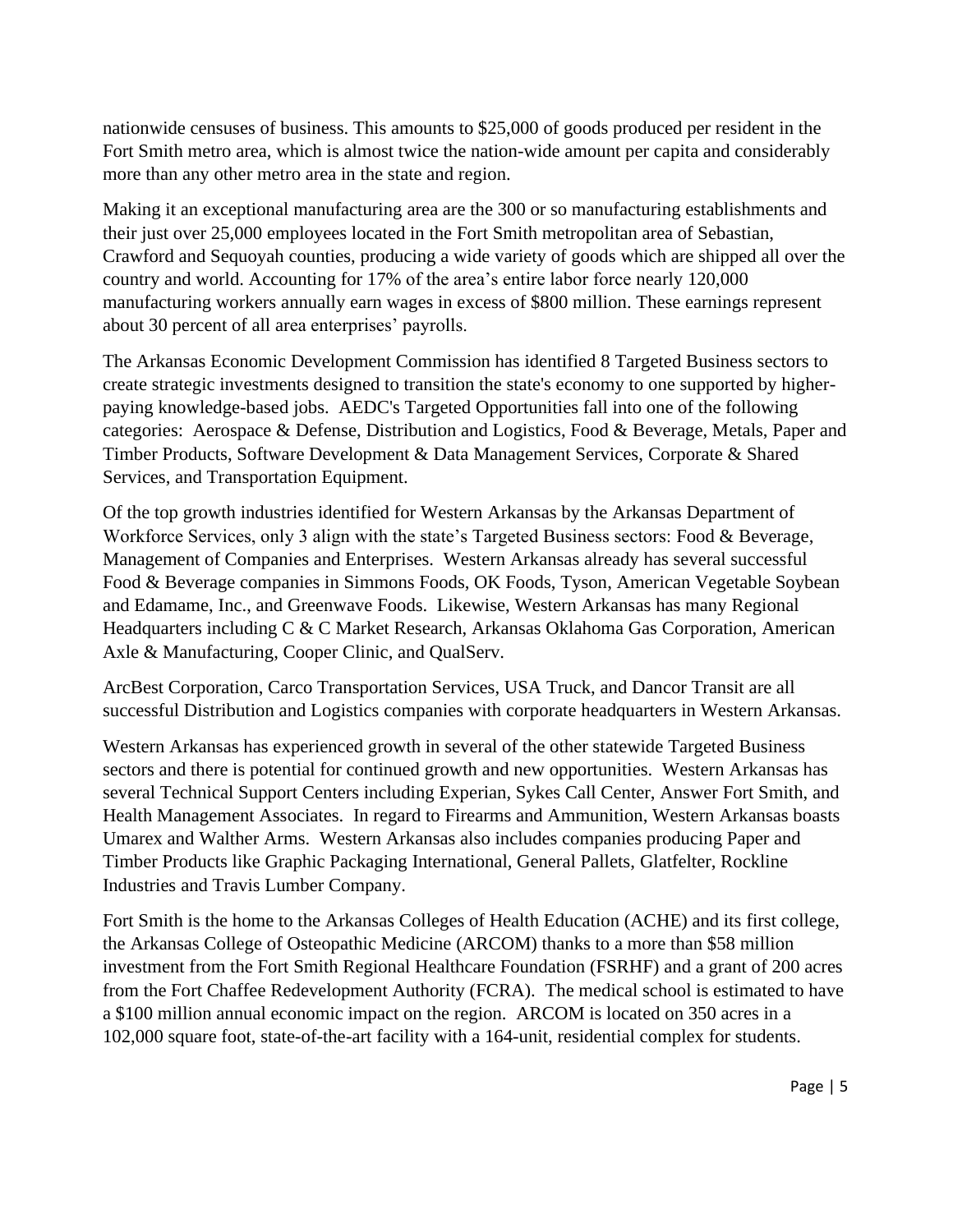Included in ARCOM is an active 3500 square foot Biomedical Research Lab with an equal amount of space for future research lab expansion.

The next phase for ACHE includes a 66,000 square foot College of Health Sciences building which will house future programs: Physical Therapy, Occupational Therapy, and Physician Assistant degree programs. The Village at Heritage will open in 2019. The cornerstone of Heritage is two 43,000 square foot buildings which will feature additional student housing on the second and third levels with 27,000 square feet of commercial space on the first floor. The Porches at Heritage feature 17 cottage style homes with one, two, and three-bedroom layouts. A pavilion, park, and walking trails will make Heritage a destination for the entire community.

ACHE will enroll almost 1000 students when planned degree programs are fully operational and will employ more than 150 faculty and staff with an average salary exceeding \$ 140,000. The Arkansas Colleges of Health Education mission is designed to address a great need with the Arkansas College of Osteopathic Medicine and other graduate health programs. Arkansas ranks 48th in physician accessibility in the United States with comparable shortages in other health fields. The western side of the state, including the Fort Smith region, has been identified as one of the most underserved areas in Arkansas.

The Western Arkansas Planning and Development District area has many opportunities for growth and trends that need to be taken advantage of. The goal is to turn the strengths and weaknesses of the region into opportunities. It is also important to note that this area needs to retain and strengthen the ratio of industrial employment to other economic sectors such as services, transportation, and agriculture and to further develop the tourism sector into a more dependable, year-round and stable economic sector. This region currently has the following opportunities:

- 1. I-49 construction and completion
- 2. Port Facilities in Crawford and Sebastian Counties
- 3. US Marshal's Museum to be constructed
- 4. Rail and River Infrastructure
- 5. Universities in Fort Smith, Ozark and Mena
- 6. Riverfront Development in Fort Smith, Van Buren, and Ozark
- 7. Osteopathic College phases to be constructed and completed in Fort Smith by 2021
- 8. Commercial Airport in Fort Smith, Airport and training center at Airport in Mena
- 9. Ability to create a regional brand to leverage one community's assets with a neighboring community to maximize competitiveness
- 10. Available building space in downtowns
- 11. Partnerships with state agencies, governmental officials, elected officials
- 12. Potential to further diversify economy
- 13. Brownfields redevelopment
- 14. Some communities are working to establish parks and recreation plans
- 15. Some communities are in the strategic planning processes and will establish economic development plans
- 16. Mitigation Planning and COOP Planning is occurring in our Region to ensure resiliency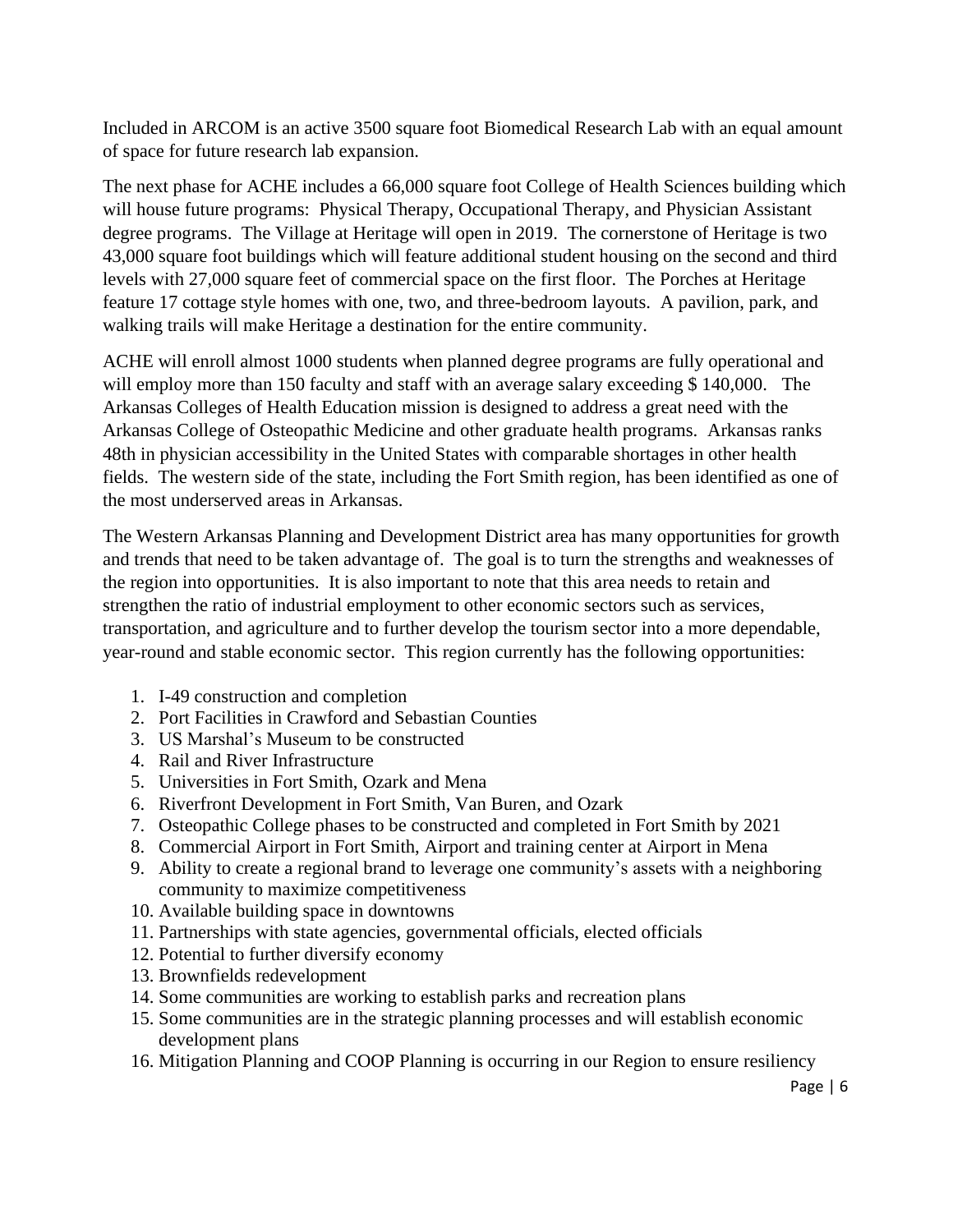17. Growing healthcare services to meet the needs of the population

Strategic projects, programs and activities identified in the Strategy are designed to expand these opportunities.

### **Summary Background**

Western Arkansas Planning and Development District (WAPDD) covers these 6 counties within rural western Arkansas: Sebastian, Crawford, Franklin, Logan, Polk, and Scott. The total population of the WAPDD area based on the 2010 Census is 206,065. WAPDD's largest county is Sebastian County with a population of 125,744. The smallest county is the WAPDD area is Scott County with a population of 11,233.

Western Arkansas is predominantly rural, made up of mostly small cities and towns. Within the Western Arkansas Planning and Develop District there are 42 cities and towns. Thirty-nine or 92.8% of them have populations of less than 5,000. Additionally, of those 42, 18 or 42.8%, had a decrease in population from 2000 to 2010 according to 2010 U.S. Census data. The largest city served by WAPDD is Fort Smith in Sebastian County with 86,209 people. The smallest town served by WAPDD is Wiederkehr Village in Franklin County with just 38 people.

Within the 6 WAPDD counties, the percentage of the population that is under 18 years of age is equal to or higher than the National percentage (2010 U.S. Census data). The same is true for the percentage of the population that is over 65 years of age (2010 U.S. Census data). Across the 6 WAPDD counties, the average percentage of the population that is over 65 years of age is 16%, compared with 13% across Arkansas and 14% nationally. Polk County has a population that is 19% over the age of 65. Having such a large percentage of the population that has reached retirement age greatly impacts workforce availability.

The total WAPDD area is 20% minority, not much different from the state of Arkansas that is 23% minority. However, the percentage of minorities varies greatly across the 6 WAPDD counties with Franklin County with just 5% minority population and Sebastian County with 23.4% minority population. In addition, the state of Arkansas's largest minority is the African American population at 20%. In Western Arkansas, at 6 % of the population, more minorities identified themselves as Other than any other minority race listed in the 2010 Census. In Western Arkansas, 11% of the population identifies themselves as Hispanic or Latino, while only 6% of the total population of the state of Arkansas does.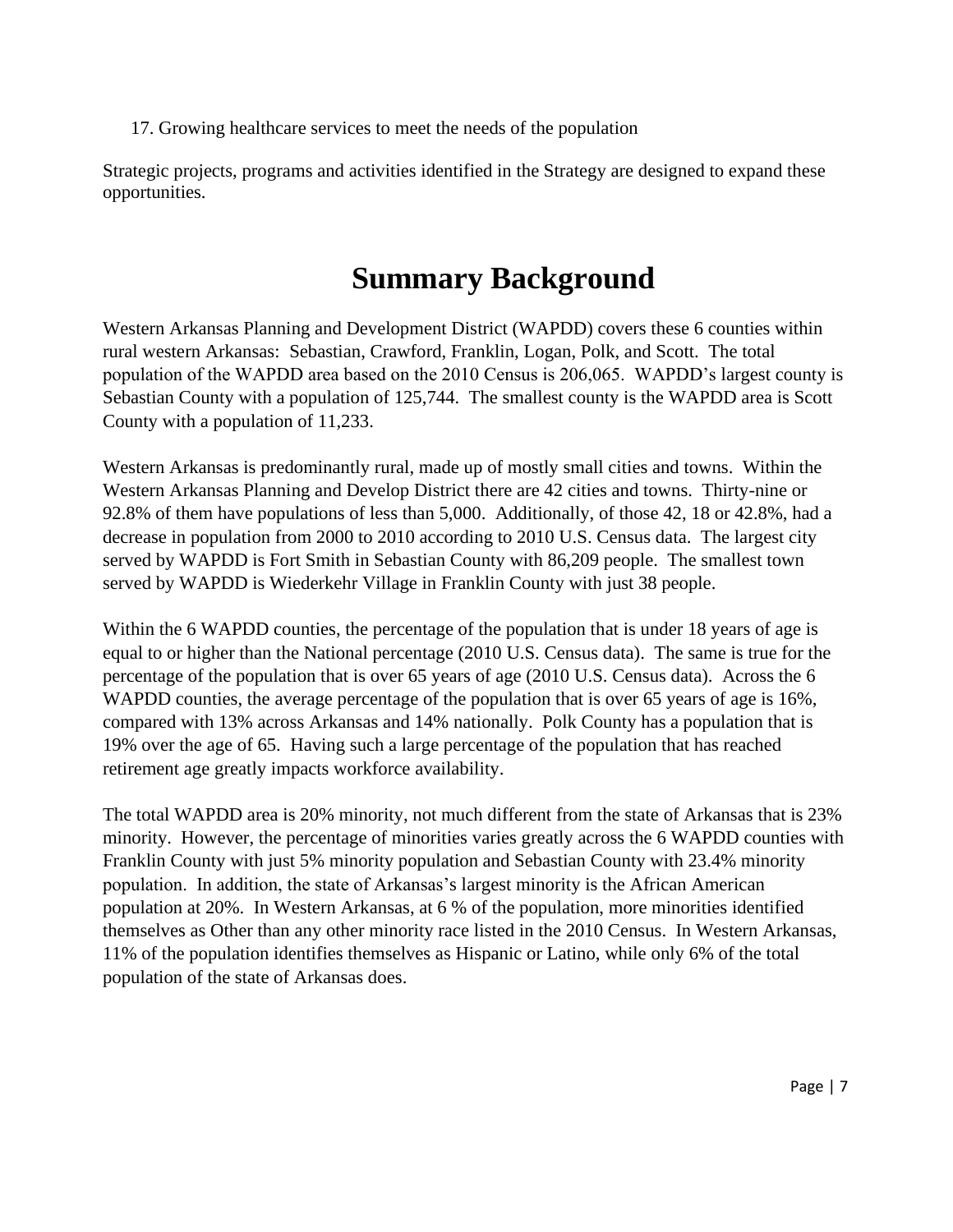The 2013-2017 American Community Survey results show the United States poverty rate as 14.6%. Local data included in the 2013-2017 American Community Survey 5-year Estimates show poverty rates between 16.6% and 26.6% for WAPDD's 6 counties.

The U.S. Median Household Income is \$57,652; but the Median Household Income for WAPDD's 6 counties is between \$33,870 and \$43,504.

The national unemployment rate for June 2019 was 4.0%. The unemployment rate across WAPDD's 6 counties ranged from 3.6% - 4.2%. The Fort Smith Metropolitan Statistical Area had an unemployment rate 3.7%.

According to the 2013-2017 American Community Survey 5-year Estimates, the percentage of households that received food stamps/SNAP benefits is higher across the WAPDD area compared with the national percentage. Locally, between 28% - 37.3% of households receive food stamps/SNAP benefits while the national rate is just 27.2%.

|                                                            |          |           |          |          |          |          |              | Western Arkansas Planning and Development District Demographics and Socioeconomic Data |             |
|------------------------------------------------------------|----------|-----------|----------|----------|----------|----------|--------------|----------------------------------------------------------------------------------------|-------------|
|                                                            | Crawford | Sebastian | Franklin | Logan    | Scott    | Polk     | <b>WAPDD</b> | Arkansas                                                                               | National    |
|                                                            | County   | County    | County   | County   | County   | County   |              |                                                                                        |             |
| Population <sup>1</sup>                                    | 61,948   | 125,744   | 18,125   | 22,353   | 11,233   | 20,662   | 206,065      | 2,915,918                                                                              | 308,745,538 |
| Unemployment <sup>2</sup>                                  | 3.6%     | 3.6%      | 3.6%     | 4.0%     | 3.7%     | 4.2%     | 3.7%         | 3.7%                                                                                   | 4.0%        |
| Civilian Labor <sup>2</sup><br>Force                       | 26,861   | 57,075    | 7,406    | 8,749    | 4,380    | 8,003    | 112,474      |                                                                                        |             |
| Poverty Rate <sup>3</sup>                                  | 16.6%    | 22.5%     | 21.9%    | 20.2%    | 20.5%    | 26.6%    |              | 18.1%                                                                                  | 14.6%       |
| Percent<br>Minority <sup>1</sup>                           | 11%      | 23.4%     | 5%       | 6.8%     | 12%      | 7.3%     | 20%          | 23%                                                                                    | 26.7%       |
| Percent<br>Hispanic or<br>Latino <sup>1</sup>              | 6%       | 12%       | 2%       | 2%       | 7%       | 6%       | 11%          | 6%                                                                                     | 16.3%       |
| Median<br>Household<br>Income <sup>3</sup>                 | \$43,504 | \$40,932  | \$39,472 | \$37,982 | \$37,396 | \$33,870 |              | \$43,813                                                                               | \$57,652    |
| Population<br>Under $181$                                  | 26.3%    | 25.3%     | 24.4%    | 25%      | 26%      | 24%      | 32%          | 24.3%                                                                                  | 24%         |
| Population<br>Over $651$                                   | 13%      | 13%       | 17%      | 17%      | 17%      | 19%      | 16%          | 14%                                                                                    | 13%         |
| Food<br>Stamps/SNAP<br><b>Benefits</b><br>(households) $3$ | 28%      | 37.3%     | N/A      | N/A      | N/A      | N/A      |              | 29.8%                                                                                  | 27.2%       |

<sup>1</sup> Data is from 2010 U.S. Census and is available at [www.census.gov](http://www.census.gov/)

<sup>2</sup> Data is from StatsAmerica and is available at [www.statsamerica.org](http://www.statsamerica.org/)

<sup>3</sup> Data is from 2013-2017 American Community Survey 5-year Estimates and is available at [www.census.gov](http://www.census.gov/)

Within the 6 WAPDD counties are both north-south and east-west transportation networks to support industrialization, manufacturing, and tourism growth. Interstate 40, a major east-west corridor that spans across the United States, cuts through Franklin and Crawford counties. U.S.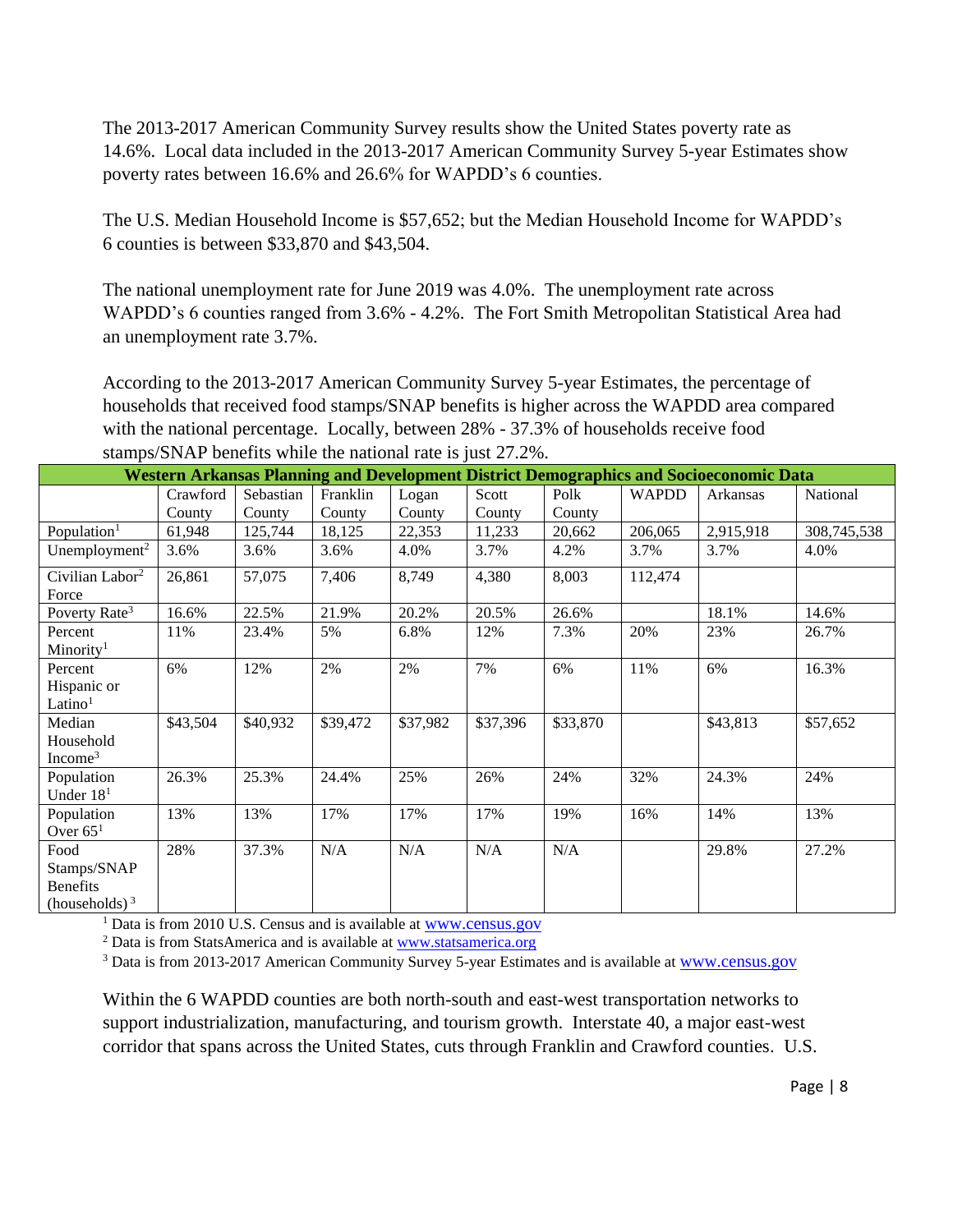Route 71 crosses through Polk, Scott, Sebastian, and Crawford counties on its way from Louisiana to Canada. The future Interstate 49 is planned to roughly follow the U.S. Route 71 alignment. The northern part of the district boasts the Boston Mountains and the Ozark National Forest, while the southern part of the district is home to the Ouachita Mountains and the Ouachita National Forest. The Arkansas River Valley runs through the central part of the district between the two mountain ranges.

The rivers and streams of western Arkansas are significant to the development of the region in at least three ways: the extent to which they can support transportation of resources and products; the extent to which flooding jeopardizes development; and the extent to which their classifications dictate the costs of development, especially in terms of their ability to absorb effluent discharged by developed areas.

With respect to waterborne transportation, only the Arkansas River is navigable for commercial transport. The McClellan-Kerr Navigation System, as it is called, through a series of seventeen locks and dams opened in the late sixties the Arkansas River from the Mississippi River to Tulsa as a dependable, navigable waterway for commercial barges. The dams have also helped control flooding along the River. The "Jeta Taylor" Lock & Dam 12 is located near Ozark, Franklin County's most populated city. Lock 13 forms the jurisdictional boundary between Crawford and Sebastian Counties. Increasing the channel depth of the entire length of the Arkansas River Navigation Waterway from the Mississippi River to the Port of Muskogee to 12 feet is a goal of the Western Arkansas Intermodal Authority (WAIA). The purpose of WAIA is to plan and provide for and to develop initiatives and projects important to this region's economic development future and particularly improvements that support the movement of the region's goods and freight. WAIA's role is to be a voice for the region and a catalyst and supporter for transportation improvements benefitting the Sebastian-Crawford County region. Its primary focus is developing transportation improvements that support economic development and, particularly, the movement of goods and freight into and out of the region by road, rail, water and air. WAIA's project priorities also include developing plans and funding for new and expanded river port infrastructures. Additionally, several cities along the Arkansas River are exploring options for future riverfront development.

The Arkansas River is the boundary of northern Logan County and the northeastern portion of which forms the Lake Dardanelle pool. Scott County's northern boundary is located approximately 20 miles south of the Arkansas River. Major rivers within Scott County include the Poteau and Fourche Rivers. The Mulberry River in Crawford and Franklin Counties is also significant to the region in regards to agriculture and tourism.

The climate of the area is influenced predominantly by the Gulf of Mexico, particularly in the spring and summer, with the autumn and winter season influenced by continental air masses from the north. Summer months are quite warm and winters, on the whole, are mild with cold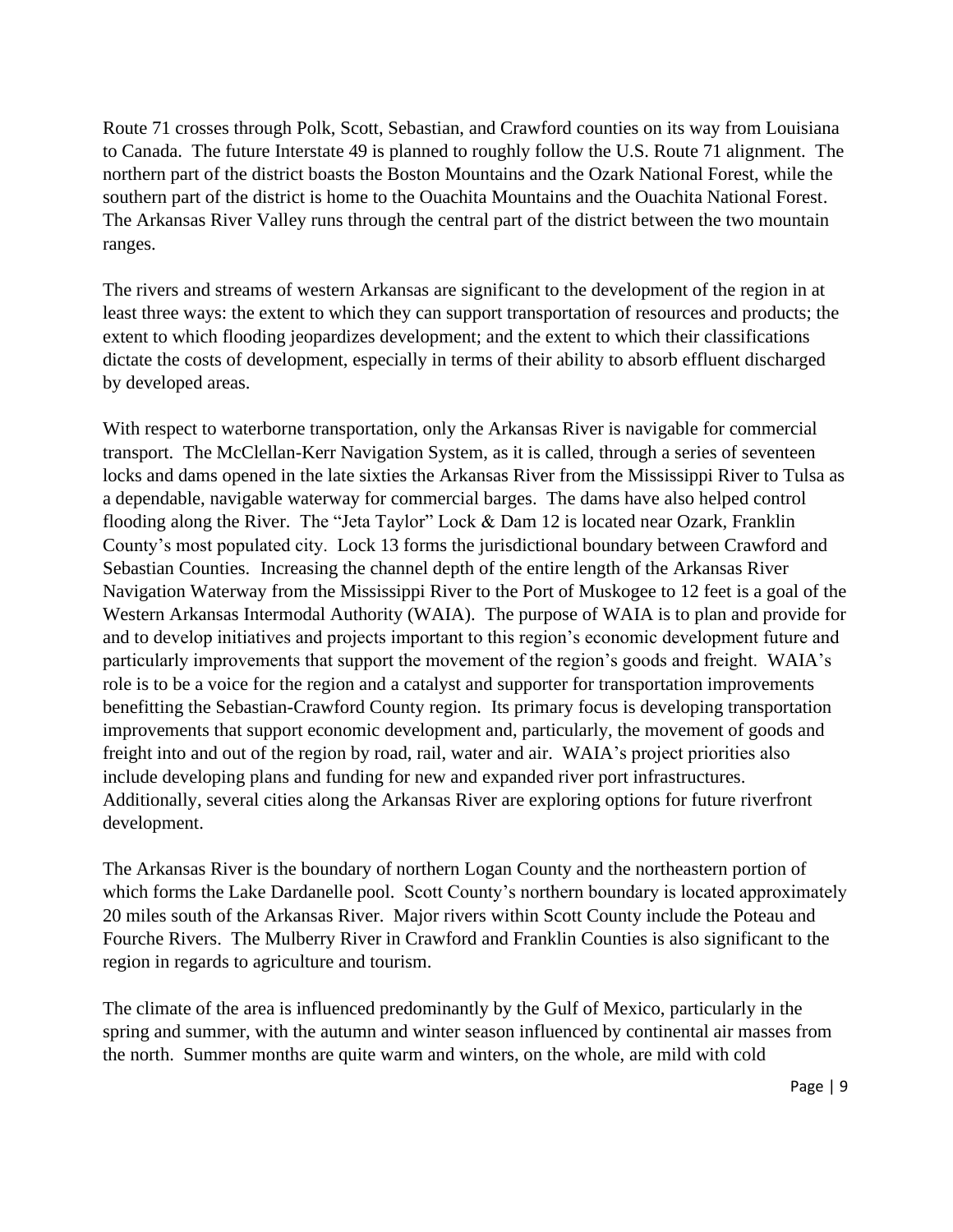temperatures generally prevailing for only short periods. For the area, typical annual rainfall is 40 to 50 inches, with the wettest month typically being May and the driest being August. The range of mean temperatures for January, the coolest month, is 36 to 46 degrees Fahrenheit and for July, the warmest month, is 78 to 84 degrees. Slightly cooler temperatures prevail in the mountainous reaches. The average duration of the growing season is 200 to 240 days.

In recent years numerous natural disasters have resulted in significant economic disruptions. In 2008, Arkansas experienced 5 presidentially declared disasters, including FEMA Disaster #1751 for severe storms, tornadoes, and flooding in Sebastian, Crawford, Franklin, Logan, and Scott Counties. Other declared disasters have included 2009 FEMA Disaster #1819 for severe winter storms in Franklin and Crawford Counties, and 2009 FEMA Disasters #1834 and #1845 for severe storms, tornadoes, and flooding in Polk County. 2011 FEMA Disasters include #1975 for severe storms, tornadoes, and flooding in Crawford, Franklin, and Polk Counties, and #4000 for severe storms, tornadoes, and flooding in Franklin and Crawford Counties. 2013 FEMA Disasters include #4124 for severe storms, tornadoes, and flooding in Scott and Polk Counties and #4160 for severe winter storms in Sebastian, Crawford, Franklin, Logan, Scott, and Polk Counties. 2015 FEMA Disasters include #4226 for severe storms, tornadoes, straight line winds and flooding in Crawford and Sebastian Counties and #4254 for severe storms, tornadoes, straight line winds and flooding in Crawford and Sebastian Counties.

Western Arkansas has a rich history in coal mining and timber production and more recently manufacturing. Franklin County is the site of one of the first oil strikes in Arkansas. Franklin County also has many wineries, the Cherokee Prairie, and a vast array of Ozark Highland Trails. Logan County is home to some of the oldest settlements in western Arkansas as well as the Mount Magazine State Park which is located on the highest elevation in Arkansas at 2,760 feet. The Crawford County Courthouse which is listed on the National Historic Register is thought to be the oldest active county courthouse west of the Mississippi River. Crawford County also has the historic King Opera House and many sites of historic preservation in downtown Van Buren. Polk County contains 225,000 acres of the Ouachita National Forest and since the Ouachita Mountains run east and west, their south facing and north facing slopes have very different flora and fauna. Scott County also has the Ouachita National Forest as a major natural attraction as well as Lake Hinkle which is a 960 acre lake. Sebastian County is home to two National Guard Bases: Ebbing Air National Guard Base which houses the 188th Fighter Wing and Fort Chaffee, a former U.S. Army base.

In 1995, the defense Base Realignment and Closure (BRAC) Commission recommended the permanent closure of Fort Chaffee. The federal government opted to lease 65,000 acres to the Arkansas Army National Guard to be used for training. The remaining 7,000+ acres were turned over to local communities for redevelopment. The Fort Chaffee Redevelopment Authority was formed in 1997. The Authority is dedicated to ensuring that this great opportunity reaches its full potential. They are stewards of this resource and will ensure that the public receives the full market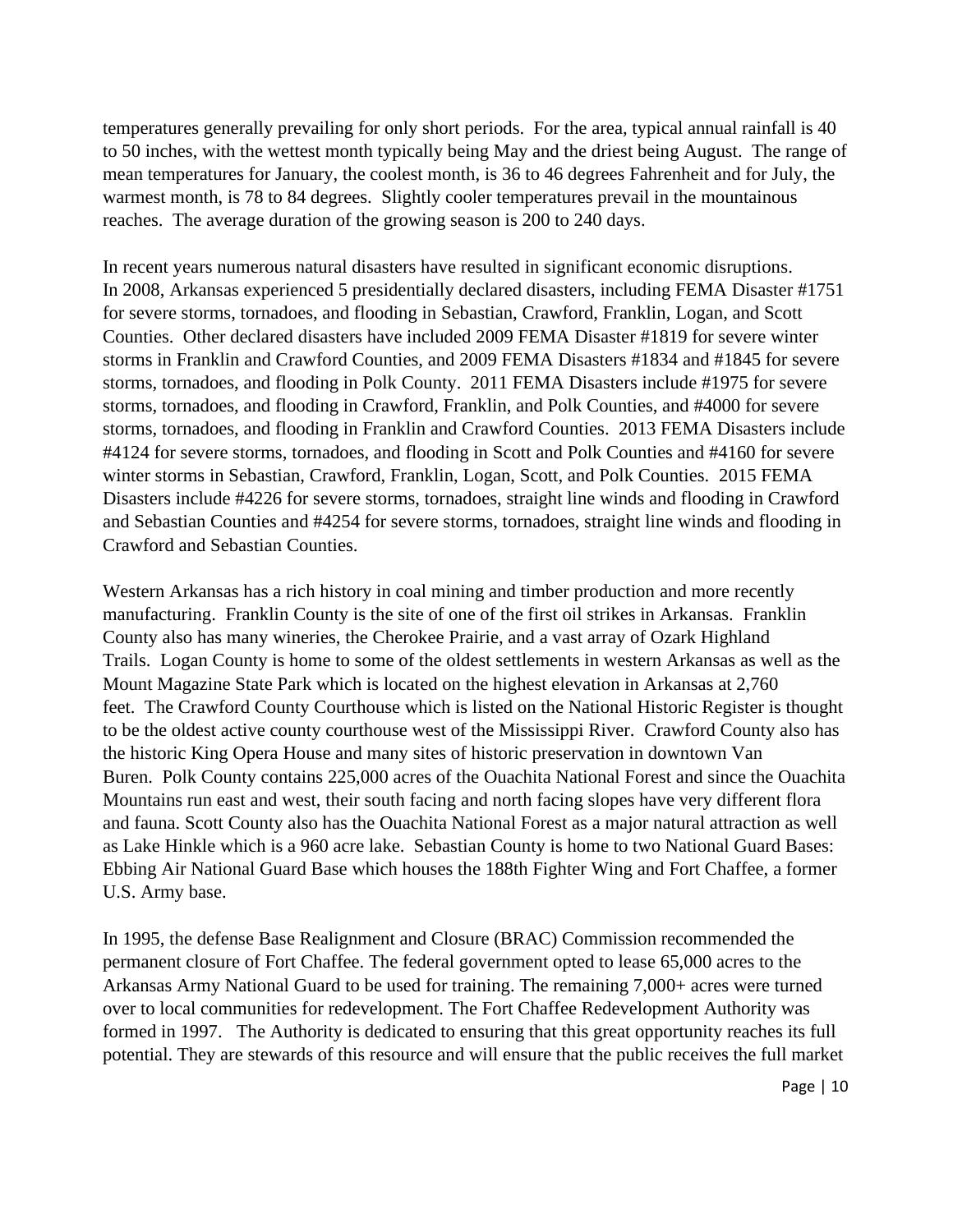potential for the property. To accomplish this, guidelines are required to enhance and perpetuate property values, to manage the timing of land sales to coincide with supply and demands in the market, and to schedule efficient expansion of the infrastructure. In addition to economic stewardship, the natural resources of the area must be conserved and the history of the area must be honored in the new community. Authority members believe that sustaining property values is a critical element of their stewardship. They believe that each new building sets a standard or precedent for the buildings that will follow. They believe that there is value in design and that design can be incorporated into a site or building in an affordable way. They believe that design guidelines can establish a level of quality while still leaving room for creativity and expression. They believe that design guidelines can ensure that this will become a community where parents will be proud to show their children where they work.

Fort Smith had become one, if not "the manufacturing city of the Southwest" with an outsized intensity of manufacturing activity, producing over \$7 billion of goods in 2007, an increase of \$2 billion or about forty percent over that produced in 1997, according to the federal government's nationwide censuses of business. This amounts to \$25,000 of goods produced per resident in the Fort Smith metro area, which is almost twice the nation-wide amount per capita and considerably more than any other metro area in the state and region.

Making it an exceptional manufacturing area are the 300 or so manufacturing establishments and their just over 25,000 employees located in the Fort Smith metropolitan area of Sebastian, Crawford and Sequoyah counties, producing a wide variety of goods which are shipped all over the country and world. Accounting for 17% of the area's entire labor force nearly 120,000 manufacturing workers annually earn wages in excess of \$800 million. These earnings represent about 30 percent of all area enterprises' payrolls.

The impact of these payroll dollars on the local economy as they are spent and re-spent locally for goods and services, commonly referred to as the ripple effect, is an estimated \$2.2 billion annually. To put the impact in perspective, for the Fort Smith area it is estimated that each manufacturing job supports the presence of at least one other job outside of manufacturing.

Indeed, Fort Smith is a manufacturing city and manufacturing is the economic engine largely driving its economy. However, circumstances have become such that this exemplary status is also now its vulnerability. While the Fort Smith-Western Arkansas area continues to be extraordinary place for manufacturing businesses, the Fort Smith area is facing more challenges in today's economic times and many large manufacturing businesses have recently left Fort Smith. Most recently, on June 29, 2012, Whirlpool closed its Fort Smith manufacturing plant resulting in 917 jobs lost. However, Whirlpool's Fort Smith plant employed 4600 in 2004. As a direct result of Whirlpool closing, Fortis Plastics LLC and ILPEA both also closed their Fort Smith operations resulting in 134 more jobs lost. According to a University of Arkansas at Little Rock study, the loss of the Whirlpool jobs will result in the overall loss of 1550 jobs and a labor income reduction of \$56.9 million.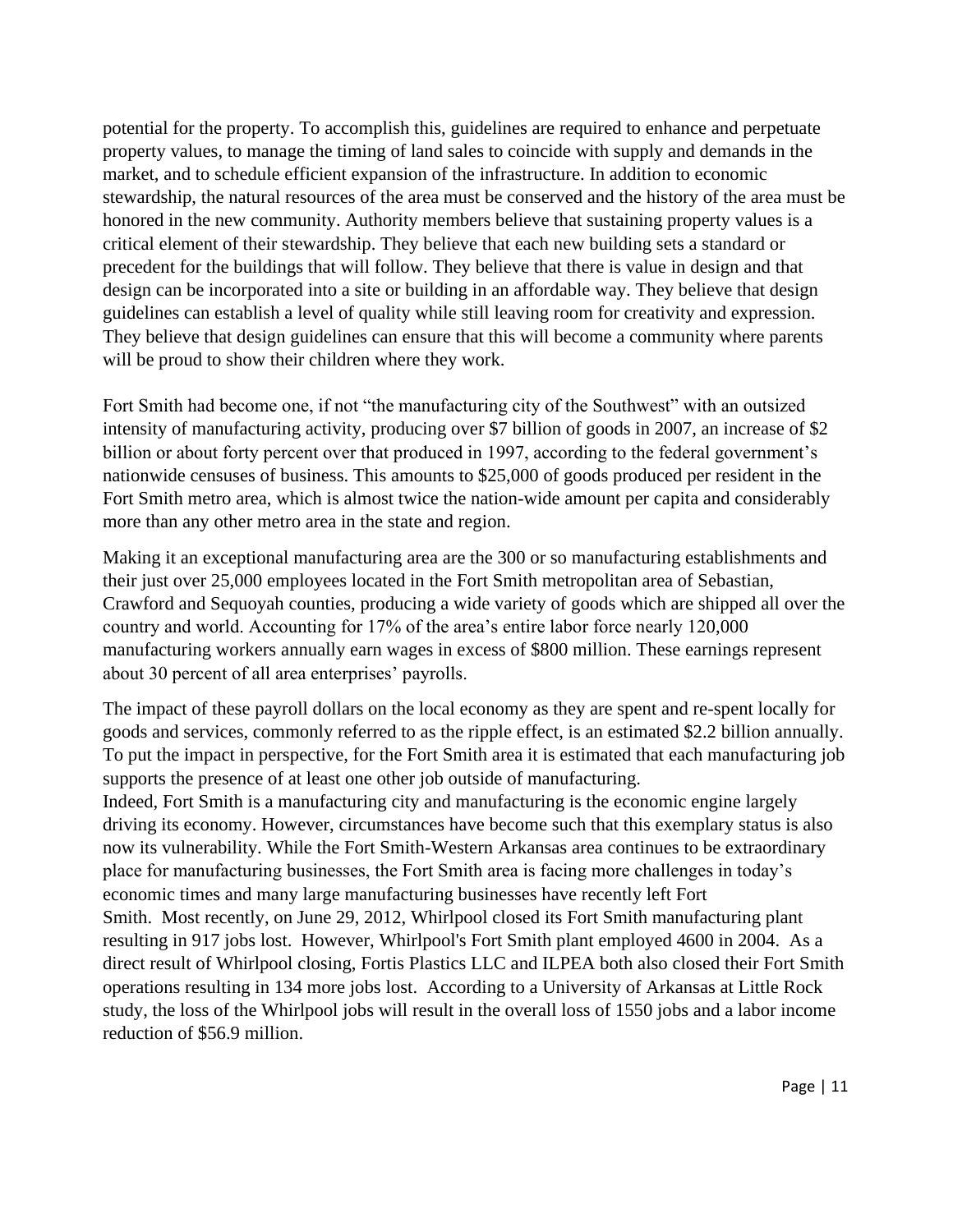| <b>Major Business Closures/Layoffs, 2011-2019</b> |                   |                                           |                                             |  |  |  |  |  |
|---------------------------------------------------|-------------------|-------------------------------------------|---------------------------------------------|--|--|--|--|--|
| <b>Business</b>                                   | <b>Location</b>   | <b>Announcement</b>                       | <b>Number of Affected</b><br><b>Workers</b> |  |  |  |  |  |
| Penske Logistics                                  | <b>Fort Smith</b> | 2011 Department<br>closure                | 16                                          |  |  |  |  |  |
| <b>Fortis Plastics</b>                            | <b>Fort Smith</b> | 2011 Business closure                     | 94                                          |  |  |  |  |  |
| Rheem Mfg. Co.                                    | <b>Fort Smith</b> | Layoff                                    | 250                                         |  |  |  |  |  |
| Stark Mfg.                                        | Logan Co.         | Layoff                                    | 28                                          |  |  |  |  |  |
| Whirlpool Corp.                                   | Fort Smith        | <b>Plant Closure</b>                      | 934                                         |  |  |  |  |  |
| <b>Allen Canning</b>                              | Van Buren         | Consolidation to Siloam<br>Springs plant. | 150                                         |  |  |  |  |  |
| Trane                                             | Fort Smith        | <b>Plant Closure</b>                      | 250                                         |  |  |  |  |  |
| Goodyear                                          | Fort Smith        | Outsource                                 | 38                                          |  |  |  |  |  |
| Golden Living                                     | Fort Smith        | <b>Business Closure</b>                   | 800                                         |  |  |  |  |  |
| ArcBest                                           | Fort Smith        | Consolidation                             | 40                                          |  |  |  |  |  |
| Wal-Mart Neighborhood<br>Market                   | Mansfield         | <b>Store Closed</b>                       | 20                                          |  |  |  |  |  |
| Wal-Mart Neighborhood<br>Market                   | Charleston        | <b>Store Closed</b>                       | 22                                          |  |  |  |  |  |
| Wal-Mart Neighborhood<br>Market                   | Mulberry          | <b>Store Closed</b>                       | 20                                          |  |  |  |  |  |
| Wal-Mart Neighborhood<br>Market                   | Cedarville        | <b>Store Closed</b>                       | 20                                          |  |  |  |  |  |
| Wal-Mart                                          | Waldron           | <b>Store Closed</b>                       | 98                                          |  |  |  |  |  |
| Tyson                                             | Van Buren         | Layoff                                    | 125                                         |  |  |  |  |  |
| Gerber                                            | Fort Smith        | 2019 Layoff                               | 49                                          |  |  |  |  |  |
| <b>Acme Brick</b>                                 | <b>Fort Smith</b> | <b>Plant Closure</b>                      | 42                                          |  |  |  |  |  |

Source: Arkansas Department of Workforce Services

The 188th Air National Guard has adjusted their mission. Remotely piloting an MQ-9 Reaper, a major weapon deployed against the Islamic State group in Syria and Iraq, is one of three primary tasks. Most of the time, the pilot's job is to provide real-time images for analysts to study, but occasionally they strike. They are doing 24/7 combat missions every day and the new mission is operations, unique and hiring.

News of the transition shocked Fort Smith**,** the state's second largest city, and some in the community feared the base, in operation since 1953, would be diminished or closed. But with the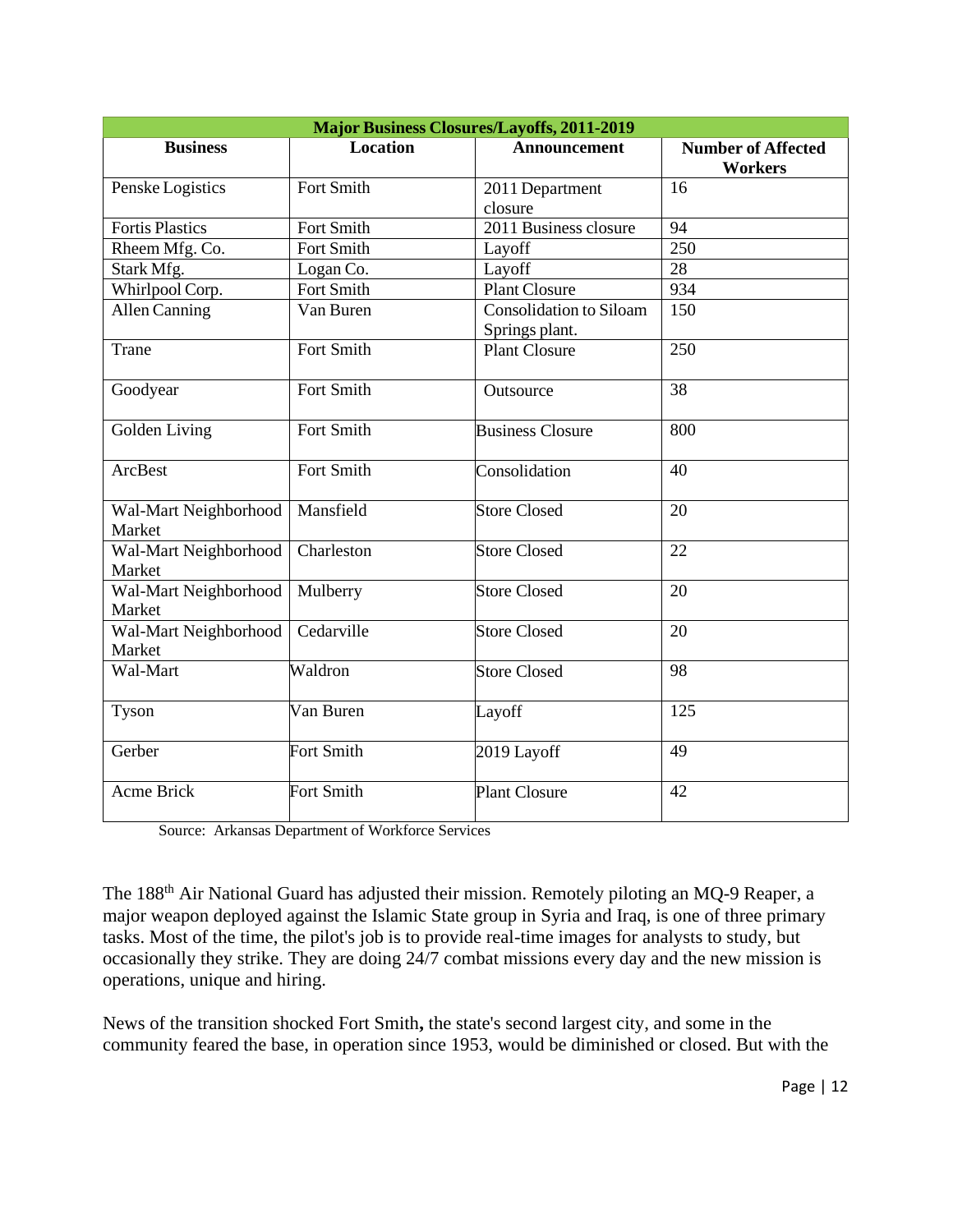new mission, which also includes intelligence analysis and military-target development, that hasn't happened.

Employment has remained steady -- four recent new hires boosted employment at the base to 1,003, though the 316 full-time slots are two fewer than the former configuration. At one point they were trying to fill 148 openings, which include three dozen intelligence analysts and two dozen Reaper pilots.

The mission change stripped Ebbing Air National Guard Base of its planes, the A-10 Thunderbolt IIs nicknamed the "Warthogs." Gone is the sand berm that protected Fort Smith from bursts of debris stirred up by the fighters' powerful turbine engines. Fort Smith is one of 12 Air National Guard bases that remotely pilot aircraft, and it is the only one that also houses a center to analyze intelligence in real time. By integrating operations and having the aircraft flying the mission that our intel analysts are analyzing, they can all actually be in the same room.

Pilots operate one MQ-9 Reaper from Ebbing at a time, for now. The Air National Guard 188<sup>th</sup> Wing anticipates adding capacity for up to two more all-day, all-night Reaper operations when a new \$15.9 million operations center is built and the construction finished in 2018.

The pilot sits beside a sensor operator, the person responsible for operating the camera and firing missiles, in what is called a ground control station; right now, that station is a collection of six portable trailers pushed together. Nine monitors show a medley of information, including positioning, a high-definition picture of what the sensor is looking at and several chat boxes, which are the primary form of communication from inside the control station to supervisors, intelligence analysts and others. Some support staff and the flight supervisor are in a separate room but nearby. One of the starkest changes for the base is the continual deployment. Rather than leave the country for months at a time on a deployment, the mission is always active. This means the airmen go home after work, making it difficult to separate being in a combat environment from their domestic lives.

Between 1990 and 2000, the Fort Smith MSA (Metropolitan Statistical Area) – which essentially represents the Fort Smith economic region and the area for which the city of Fort Smith is the trade center – added approximately 24,700 jobs. During the following decade, however, the region experienced a significant shift in its industrial employment. The negative side of this shift was primarily the result of the manufacturing sector's continued and already well-established worldwide trend to shed jobs and the exacerbation of that trend by the national economic recession that began in the early 2000s. Between 2000 and 2012, the metropolitan area lost just over a third of its manufacturing workforce, amounting to 12,100 lost jobs that represented 10% of the region's entire workforce. On the positive side, these losses were numerically offset by employment increases in other sectors, largely health services, business & administrative services and local government. With further investigation, including calls to area school districts, a sizable portion of the growth in local government jobs was found to be staff additions by the area's growing public schools, which in Arkansas are funded by relatively dependable funding sources and somewhat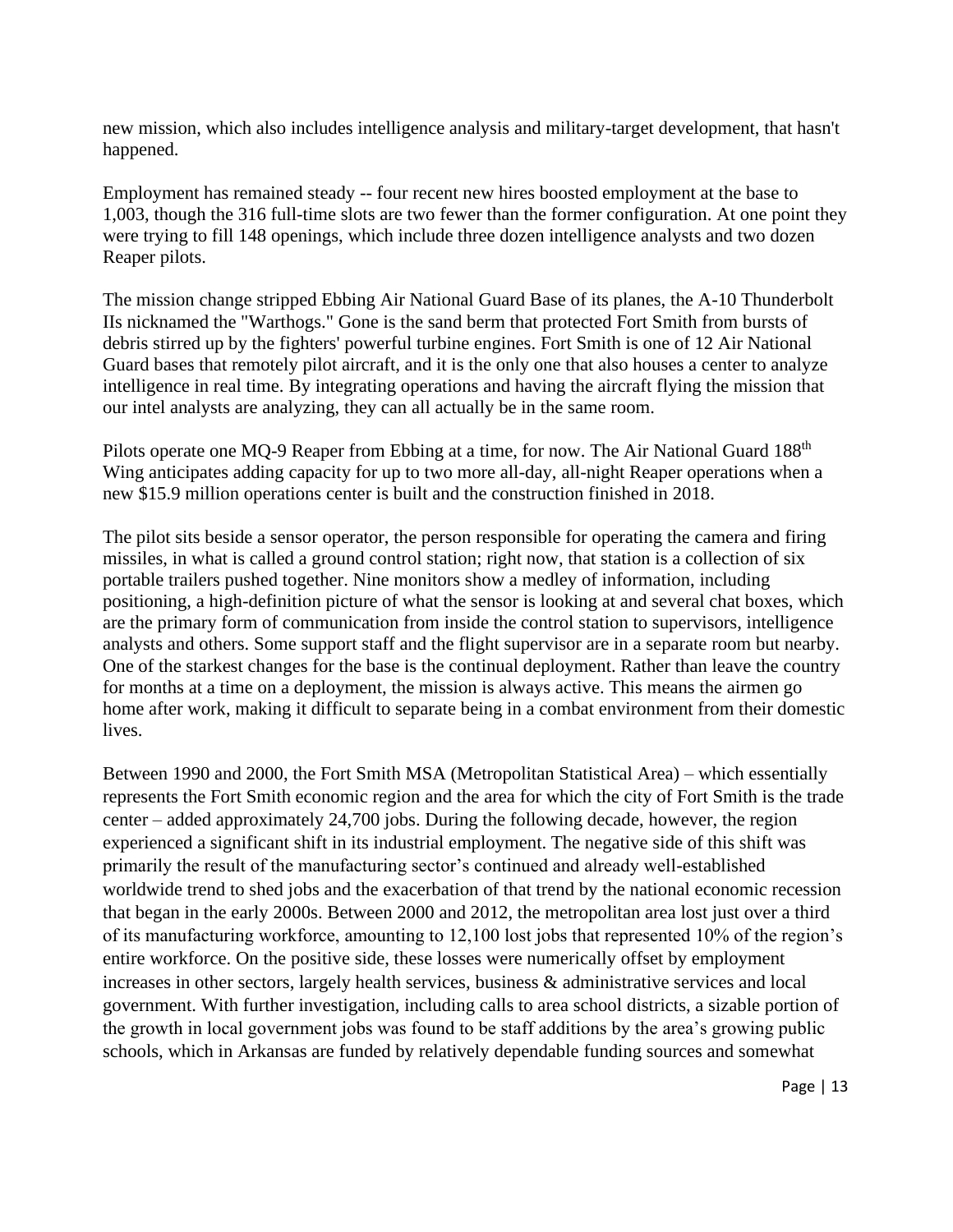immune to the vagaries of general economic conditions. Overall, over the 2013 to 2018 period, the result for the Fort Smith region was a job increase of 1.5% region wide.

Regionally continued a decline in labor force participation rate of 2.5%. Another concern is higher potential retiring population of nearly 6% over the national average and this could have a long term impact.

Over one-half of the 14,400 jobs gained are attributable to two sectors: *Health & Education* (most of which is health services) (29%) and *Local Government* (much of which are area public school districts) (25%). The trucking, construction, leisure and hospitality, and wholesale trade industries also contributed positively to the area's employment growth. Of the 13,800 jobs lost, almost nine out of ten (88%) were in manufacturing.

The Fort Smith MSA, which is comprised of the Arkansas counties of Sebastian, Crawford and Franklin and the Oklahoma counties of LeFlore and Sequoyah, fairly well describes the Fort Smith economic region and the Fort Smith trade area. Between 2000 and 2011, the Fort Smith metro area had a decline in employed workforce of 1,865 persons, a 1.5% decrease. Crawford County, with an increase of 1,550, was the only one of the five metro counties to show an addition of employed residents. Sebastian County showed a slight decline of 50. The other three more rural counties experienced declines of six to nine percent in their numbers of residents employed.

The 2011 average mean wage for the Fort Smith metro area was 76% of the average mean wage for the United States. This is the same percentage as the metro area's 2011 per-capita income percentage of the U.S., which explains the metro area's per-person income standing relative to that of the U.S., considering that wages are the biggest component of the area's personal income.

| <b>Major New Business Locations/ Expansions, 2012-2021</b> |                   |                                           |                                                             |  |  |  |  |  |
|------------------------------------------------------------|-------------------|-------------------------------------------|-------------------------------------------------------------|--|--|--|--|--|
| <b>Business</b>                                            | <b>Location</b>   | Announcement                              | Investment &<br><b>Number of New</b><br><b>Jobs</b>         |  |  |  |  |  |
| 14 Various Businesses                                      | <b>Fort Smith</b> | 2012                                      | \$52.3 mil. in capital<br>investments                       |  |  |  |  |  |
| <b>30 Various Businesses</b>                               | <b>Fort Smith</b> | 2012                                      | \$57 mil. in capital<br>investments and<br>$1,100$ new jobs |  |  |  |  |  |
| <b>Sykes Call Center</b>                                   | <b>Fort Smith</b> | 2013 expansion $15,000$ sf                | 200 jobs, \$1 mil.                                          |  |  |  |  |  |
| Alma Healthcare and<br>Rehabilitation                      | Alma              | 2013 expansion $10,800$ sf                | 20 jobs, \$2.4 mil.                                         |  |  |  |  |  |
| <b>Health Management</b><br>Associates                     | <b>Fort Smith</b> | 2013 regional service center<br>90,000 sf | $500$ jobs,                                                 |  |  |  |  |  |
| Gerber Foods                                               | <b>Fort Smith</b> | 2013 expansion                            | 90 jobs, \$150 mil.                                         |  |  |  |  |  |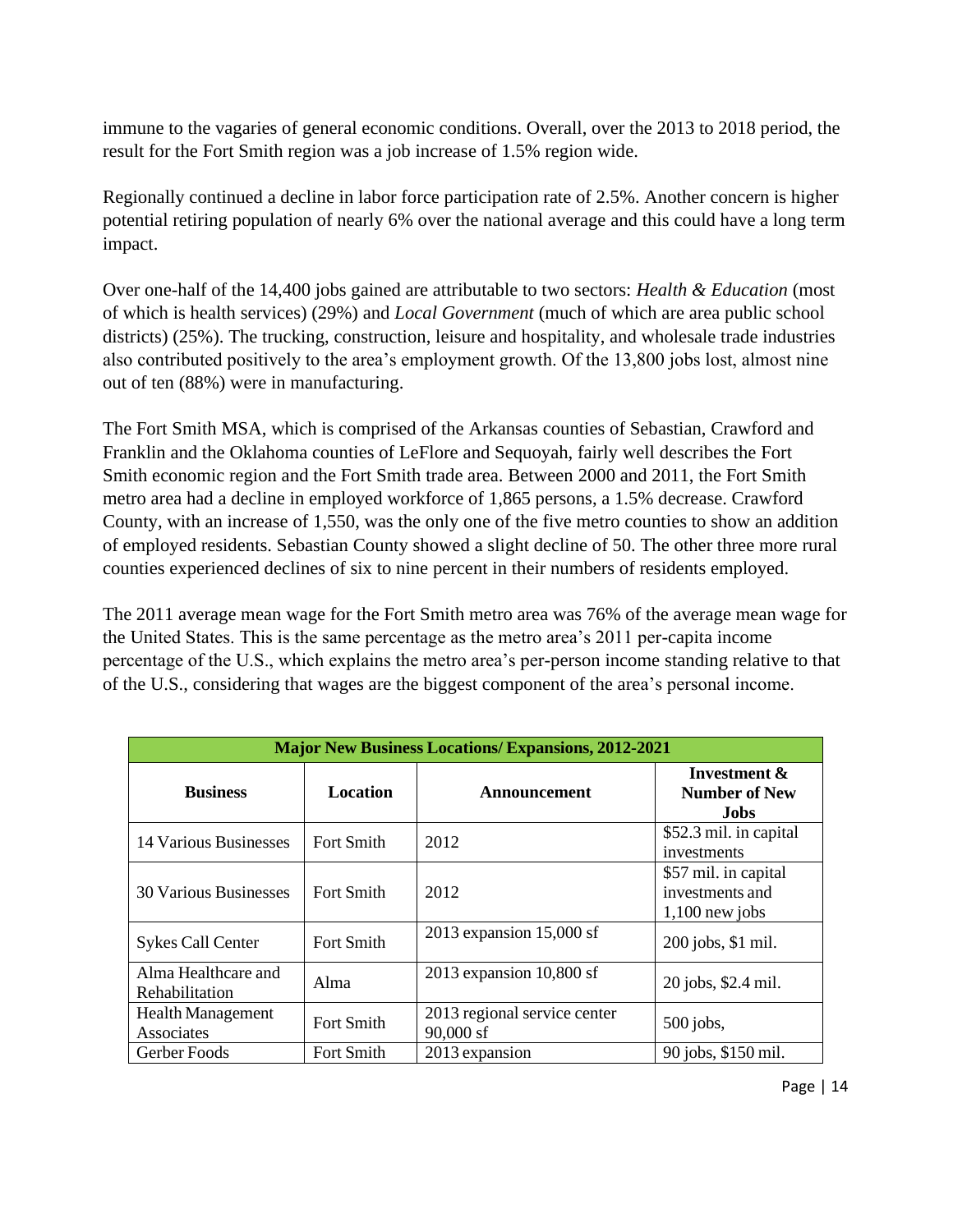| <b>Answer Fort Smith</b>       | Fort Smith        | 2013 renovation 35,000 sf       | 90 jobs, \$1.7 mil.     |
|--------------------------------|-------------------|---------------------------------|-------------------------|
| American Vegetable             |                   |                                 | 100 jobs, \$5.2 mil.    |
| Soybean and                    | Mulberry          | 2013 new plant announced        |                         |
| Edamame Inc.                   |                   |                                 |                         |
|                                | Fort Smith        | 2013 Orthopedic Hospital        | 100 jobs, \$42 mil.     |
| Mercy Hospital                 |                   | construction 69,000 sf          |                         |
| <b>SGL Carbon</b>              | Ozark             | 2013 Upgrade                    | \$26 mil.               |
| <b>Tankersley Food</b>         | Van Buren         | 2013 expansion $28,000$ sf      | 40 jobs, \$4 mil.       |
| Service                        |                   |                                 |                         |
| <b>Umarex USA</b>              | <b>Fort Smith</b> | 2013 expansion with Walther     | 70-120 jobs, \$7 mil.   |
| <b>Walther Arms</b>            | Fort Smith        | 2013 expansion with Umarex      | see above               |
| <b>Phoenix Metals</b>          | <b>Fort Smith</b> | 2013 new plant announced by     | \$12 mil., 40 jobs      |
|                                |                   | existing business 65,000 sf     |                         |
| ArcBest                        | Fort Smith        | 2016 expansion 200,000 sf       | 975 jobs                |
| Simmons                        | Fort Smith        | 2016 expansion                  | $100$ jobs              |
| <b>Mars Petcare</b>            | Fort Smith        | 2016 expansion                  | 130 jobs, \$72 mil.     |
| <b>Shared Services Center</b>  | Fort Smith        | 2016 expansion 34,500 sf        | 250 jobs, \$18.8 mil    |
| <b>Elite Comfort Solutions</b> | Fort Smith        | 2016 expansion                  | 100 jobs, \$3 mil.      |
| Arkansas Colleges of           | Fort Smith        | <b>Health Sciences Building</b> | \$15 mil.               |
| <b>Health Education</b>        |                   | 60,000sf                        |                         |
|                                |                   | The Residents Student Housing   | \$6 mil.                |
|                                |                   | Phase 2                         |                         |
|                                |                   | <b>Research Center</b>          | \$1 mil.                |
|                                |                   |                                 |                         |
| Intelcase Co.                  | Fort Smith        | 2017 new warehouse              |                         |
|                                |                   |                                 |                         |
| Silgan Holdings Inc.           | Fort Smith        | 2017 new plant 100,000 sf       | \$38 mil., 150 jobs     |
|                                |                   |                                 |                         |
| 188 <sup>th</sup> Fighter Wing | Fort Smith        | 2018 expansion $40,000$ sf      | \$14 mil.               |
|                                |                   | building and flight line        |                         |
| <b>Bekaert</b>                 | Van Buren         | 2018 expansion 100,000 sf       | 40 jobs, \$16 mil.      |
| Applied Process Inc.           | Fort Smith        | 2018 new plant $51,000$ sf      | 30 jobs                 |
| Mars Petcare                   | Fort Smith        | 2018 expansion                  | \$2.4 mil               |
| <b>Riverbend Molding</b>       | Ozark             | 2019 new business               | 12 jobs, \$1 mil.       |
| <b>Sykes Enterprises</b>       | Fort Smith        | 2019 expansion                  | $200$ jobs              |
| Mercy Hospital                 | Ozark             | 2019 expansion                  | \$5.13 mil.             |
| First Star Bank                | Fort Smith        | 2019 new bank                   | \$3.5 mil., 20 jobs     |
| Mars Petcare                   | Fort Smith        | 2021 expansion                  | \$145 mil., 120 jobs    |
| Hytrol                         | Fort Smith        | 2021 new business               | \$20 mil., 250 new jobs |
| <b>Owens Corning</b>           | Fort Smith        | 2021 expansion                  | $$100$ mil., 5 jobs     |
| Butterball                     | Ozark             | 2021 expansion                  | \$4.7 mil., 160 jobs    |
| Harry G. Barr & Co.            | Fort Smith        | 2021 expansion                  | \$10 mil., 100 jobs     |
| Mercy Hospital                 | Fort Smith        | 2021 expansion                  | \$162 million           |

Source: Information provided by Chaffee Crossing, Fort Smith Regional Chamber of Commerce, The City Wire, hudexchange.info, Arkansas Economic Development Commission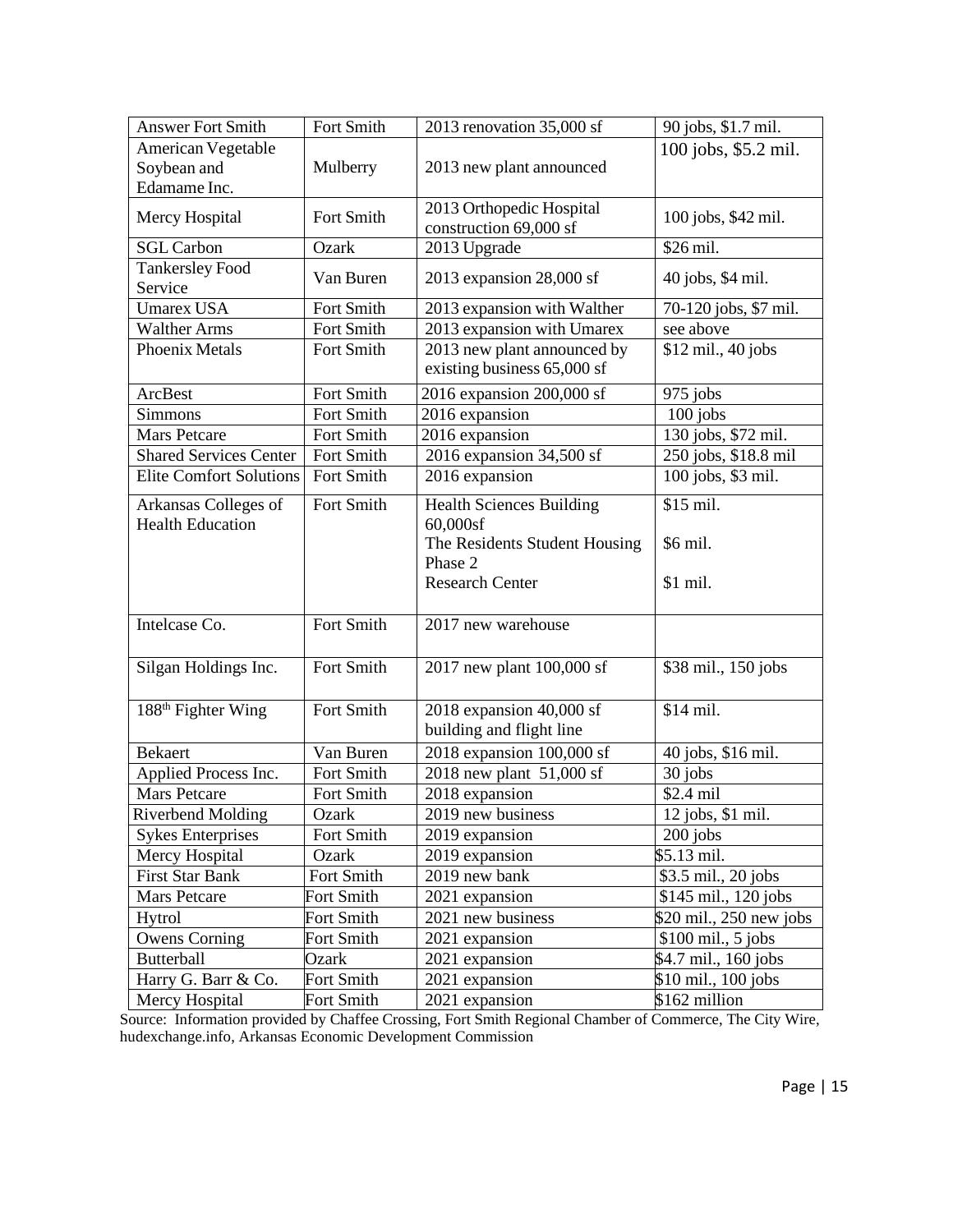Heavy and Tractor-Trailer Truck Drivers was the largest occupation in the Western Arkansas Workforce Innovation & Opportunity Area (WIOA), which mirrors WAPDD's coverage area, in 2013 with an estimated employment of 4,184, earning \$35,155 in annual average wages. Western Arkansas is the home of several trucking companies and is located along Interstate 40 and the proposed Interstate 49. Registered Nurses, with an estimated employment of 1,947 had the highest annual wage of the 10 largest occupations, earning \$53,040 annually. Family and General Practitioners was the occupation paying the most in the Area, earning \$234,684 annually. Chief Executives were second on the list, earning \$151,453. Natural Science Managers finished the list, earning \$103,837.

| <b>Occupation</b>                                                   | 2014 Jobs | 2024 Jobs | Change in<br><b>Jobs (2014-</b><br>2024) | % Change | 2015 Median<br><b>Hourly</b><br><b>Earnings</b> |
|---------------------------------------------------------------------|-----------|-----------|------------------------------------------|----------|-------------------------------------------------|
| Office and Administrative<br><b>Support Occupations</b>             | 16,344    | 16,873    | 529                                      | 3%       | \$13.11                                         |
| <b>Production Occupations</b>                                       | 14,870    | 14,081    | $-789$                                   | $-5%$    | \$13.61                                         |
| <b>Transportation and Material</b><br>Moving Occupations            | 11,565    | 11,436    | $-130$                                   | $-1%$    | \$14.01                                         |
| Sales and Related Occupations                                       | 11,177    | 11,980    | 803                                      | 7%       | \$12.31                                         |
| <b>Food Preparation and Serving</b><br><b>Related Occupations</b>   | 8,536     | 9,462     | 927                                      | 11%      | \$8.84                                          |
| <b>Healthcare Practitioners and</b><br><b>Technical Occupations</b> | 6,394     | 6,976     | 582                                      | 9%       | \$28.84                                         |
| Education, Training, and Library<br>Occupations                     | 5,482     | 5,575     | 92                                       | 2%       | \$18.37                                         |
| <b>Construction and Extraction</b><br>Occupations                   | 5,472     | 5,169     | $-304$                                   | $-6%$    | \$15.83                                         |
| <b>Management Occupations</b>                                       | 5,454     | 5,748     | 293                                      | 5%       | \$28.18                                         |
| Installation, Maintenance, and<br><b>Repair Occupations</b>         | 5,097     | 5,312     | 215                                      | 4%       | \$16.90                                         |

#### Largest Occupations in Western Workforce Development Area

Source: EMSI Q1 2017 Data Set

Jobs in Western Arkansas grew by an estimate of 1,738 over the last 5 years and is expected to experience a net growth of 2,243 jobs over the next 5 years. From 2013 to 2018, jobs increased by 1.5%in 6 Arkansas Counties from 113,531 to 115,269. This change fell short of the national growth rate of 8.2% by 6.7%. As the number of jobs increased, the labor force participation rate decreased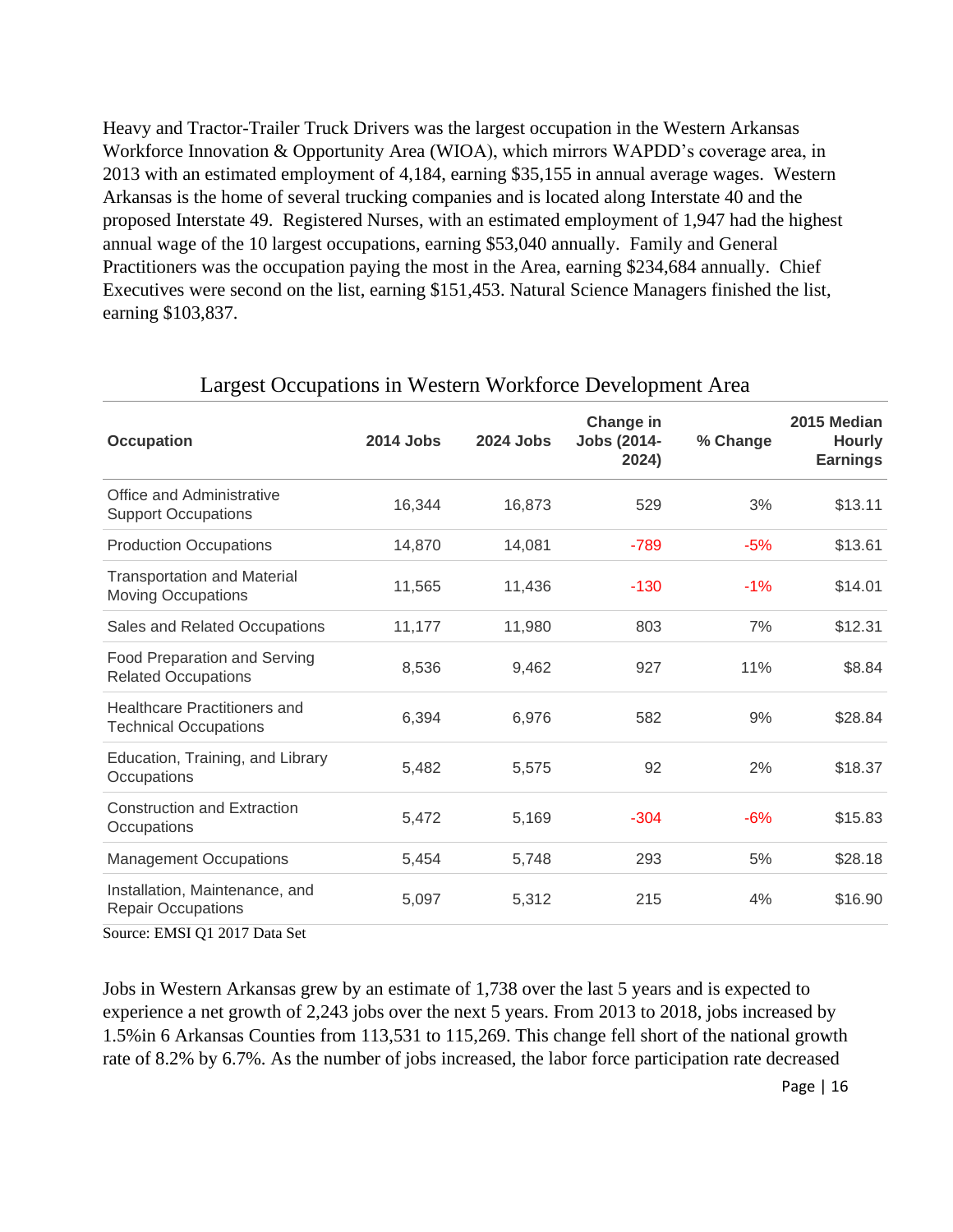from 55.0% to %2.5% between 2013 and 2018. The potential retiring population of the region is higher than the national average by almost 6%. This along with a reducing labor force participation rate of over 2% is contributing to a continuing negative impact on available workers to industry need. Goods-Producing industries are projected to have a net gain of 1,195 jobs, while the Services-Providing industries are estimated to add 9,219. The Education and Health Services super sector is expected to add the highest number of jobs with 3,575 anticipated, while Leisure and Hospitality is estimated to see the most growth gaining 1,488 jobs during the projection period. Wood Product Manufacturing is projected to be the fastest growing industry with a 37.69% increase. Manufacturing is still anticipated to continue to be a declining industry and now larger retailers are expected to decline as well. The Western Arkansas Workforce Development Area is projected to see a 2% growth job growth in by 2023 against a population growth of only 1%. The food preparation and serving related occupations major group is predicted to add the most jobs with 1,164 anticipated. Nurses and care technician occupations have 729 openings and as an occupation group anticipates a 7% growth. Though heavy trucking has 457 openings it is declining further illustrating the aging out of the experienced workforce.

| <b>Occupation</b>                                                   | 2014 Jobs | 2024 Jobs | Change in<br><b>Jobs (2014-</b><br>2024) | % Change | 2015 Earnings Per<br>Worker |
|---------------------------------------------------------------------|-----------|-----------|------------------------------------------|----------|-----------------------------|
| <b>Healthcare Practitioners and</b><br><b>Technical Occupations</b> | 6,394     | 6,976     | 582                                      | 9%       | \$28.84                     |
| <b>Management Occupations</b>                                       | 5,454     | 5,748     | 294                                      | 5%       | \$28.18                     |
| Architecture and Engineering<br>Occupations                         | 1,076     | 1,014     | $-62$                                    | $-6%$    | \$28.13                     |
| <b>Legal Occupations</b>                                            | 459       | 492       | 33                                       | 7%       | \$27.14                     |
| <b>Computer and Mathematical</b><br>Occupations                     | 1,177     | 1,356     | 179                                      | 15%      | \$26.38                     |
| <b>Business and Financial Operations</b><br>Occupations             | 3,178     | 3,552     | 374                                      | 12%      | \$24.40                     |
| Life, Physical, and Social Science<br>Occupations                   | 409       | 448       | 39                                       | 10%      | \$23.94                     |
| Education, Training, and Library<br>Occupations                     | 5,482     | 5,575     | 93                                       | 2%       | \$18.37                     |
| Installation, Maintenance, and<br><b>Repair Occupations</b>         | 5,097     | 5,312     | 215                                      | 4%       | \$16.90                     |
| Military occupations                                                | 1,177     | 1,011     | $-166$                                   | $-14%$   | \$16.83                     |

Highest Paying Occupations in Western Workforce Development Area

Source: EMSI Q1 2017 Data Set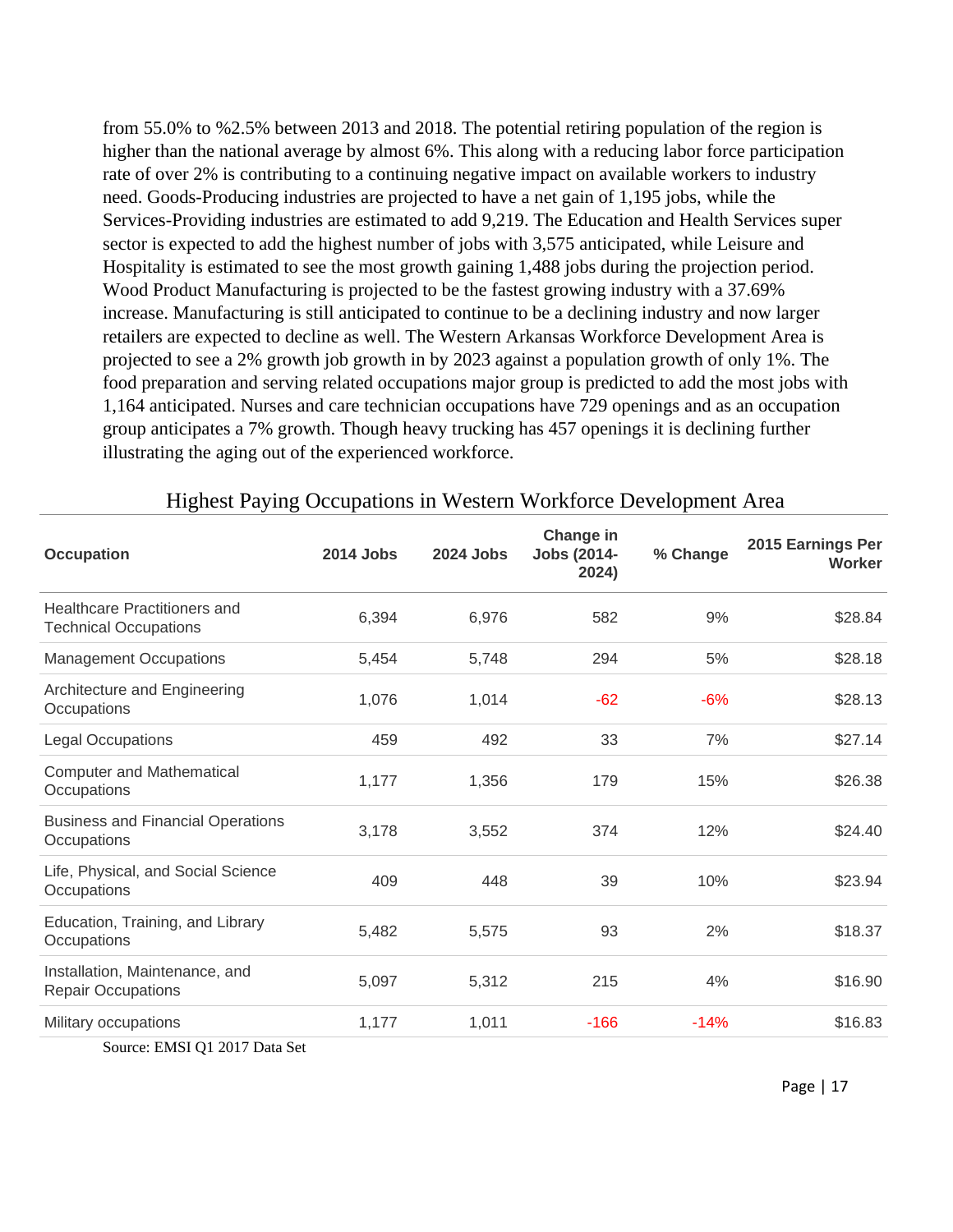| <b>Occupation</b>                                                   | 2014 Jobs | 2024 Jobs | Change in<br><b>Jobs (2014-</b><br>2024) | % Change | 2015 Median Hourly<br><b>Earnings</b> |
|---------------------------------------------------------------------|-----------|-----------|------------------------------------------|----------|---------------------------------------|
| Food Preparation and Serving<br><b>Related Occupations</b>          | 8,536     | 9,462     | 927                                      | 11%      | \$8.84                                |
| Sales and Related Occupations                                       | 11,177    | 11,980    | 803                                      | 7%       | \$12.31                               |
| <b>Healthcare Practitioners and</b><br><b>Technical Occupations</b> | 6,394     | 6,976     | 582                                      | 9%       | \$28.84                               |
| Office and Administrative<br><b>Support Occupations</b>             | 16,344    | 16,873    | 529                                      | 3%       | \$13.11                               |
| <b>Healthcare Support</b><br>Occupations                            | 3,254     | 3,704     | 450                                      | 14%      | \$10.91                               |
| <b>Personal Care and Service</b><br>Occupations                     | 3,643     | 4,051     | 408                                      | 11%      | \$9.49                                |
| <b>Business and Financial</b><br><b>Operations Occupations</b>      | 3,178     | 3,552     | 374                                      | 12%      | \$24.40                               |
| <b>Building and Grounds Cleaning</b><br>and Maintenance Occupations | 3,564     | 3,878     | 314                                      | 9%       | \$9.96                                |
| <b>Management Occupations</b>                                       | 5,454     | 5,748     | 293                                      | 5%       | \$28.18                               |
| Installation, Maintenance, and<br><b>Repair Occupations</b>         | 5,097     | 5,312     | 215                                      | 4%       | \$16.90                               |

#### Fastest Growing Occupations in Western Workforce Development Area

Source: EMSI Q1 2017 Data Set

The Arkansas Economic Development Commission has identified 14 Targeted Business sectors to create strategic investments designed to transition the state's economy to one supported by higherpaying knowledge-based jobs. AEDC's Targeted Opportunities fall into one of the following categories: Advanced Food Manufacturing and Packaging, Aerospace/Aviation, Biosciences, Data Centers, Distribution and Logistics Services, Firearms and Ammunition, Paper and Timber Products, Regional Headquarters, Smart Grid Technologies (Power Electronics), Software Development & Data Management Services, Sustainable Building Products and Fixtures, Technical Support Centers, Transportation Equipment Manufacturing, Walmart Suppliers.

Of the top growth industries identified for Western Arkansas by the Arkansas Department of Workforce Services, only 4 align with the state's Targeted Business sectors: Administrative and Support Services, Food Manufacturing, Management of Companies and Enterprises, Aerospace/Aviation. Western Arkansas already has several successful Advanced Food Manufacturing and Packaging companies in Gerber Foods, American Vegetable Soybean and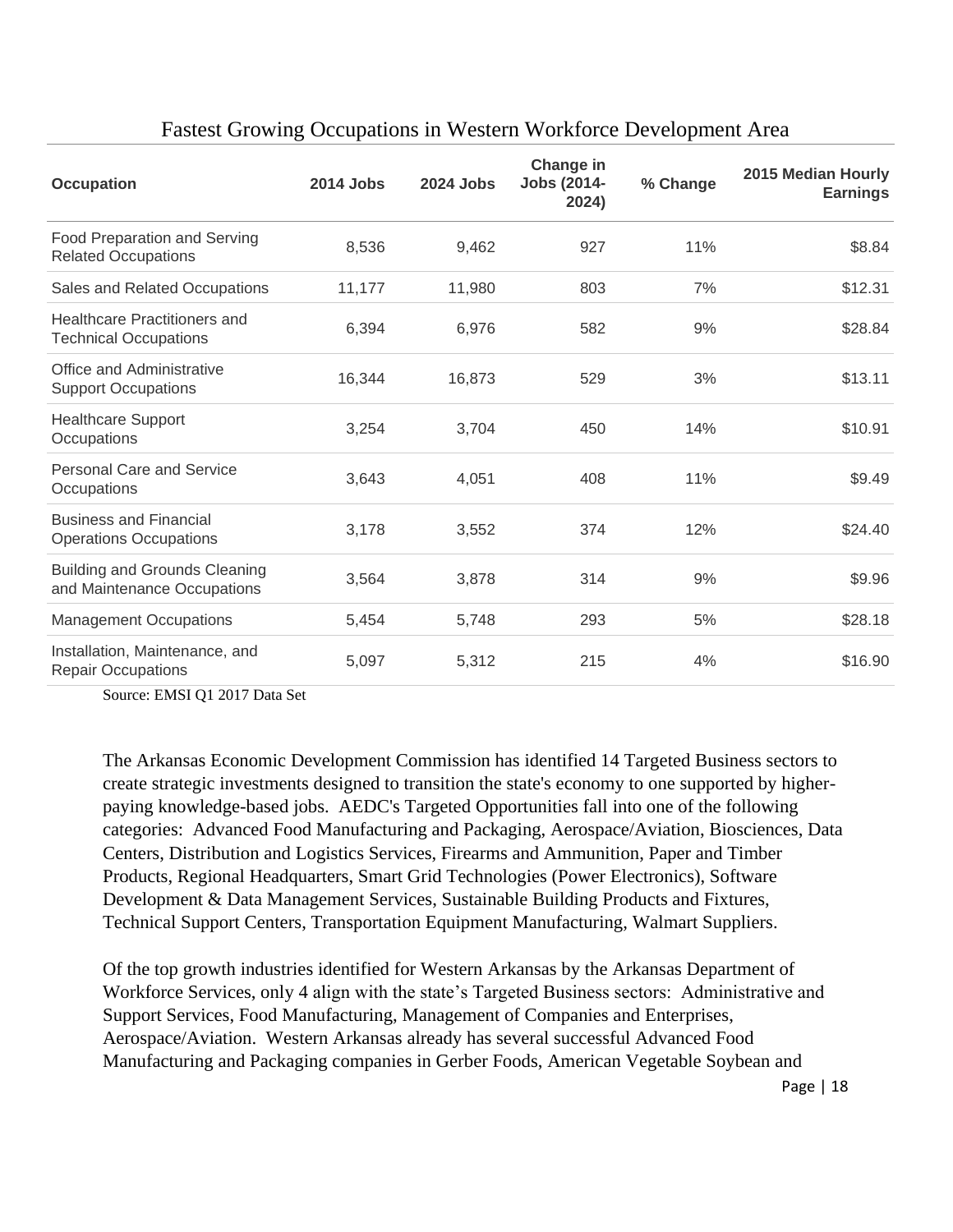Edamame, Inc., and Greenwave Foods. Likewise, Western Arkansas has many Regional Headquarters including C & C Market Research, Arkansas Oklahoma Gas Corporation, Cloyes Gear, Cooper Clinic, and QualServ.

ArcBest Corporation, Carco Transportation Services, USA Truck, an Dancor Transit are all successful Distribution and Logistics companies with corporate headquarters in Western Arkansas.

Western Arkansas has experienced growth in several of the other statewide Targeted Business sectors and there is potential for continued growth and new opportunities. Western Arkansas has several Technical Support Centers including Experian, Sykes Call Center, Answer Fort Smith, and Health Management Associates. In regards to Firearms and Ammunition, Western Arkansas boasts Umarex and Walther Arms. Western Arkansas also includes companies producing Paper and Timber Products like Graphic Packaging International, General Pallets, and Travis Lumber Company.

Fort Smith will soon be home to Arkansas's first college of osteopathic medicine and one of just 31 in the U.S., thanks to a more than \$58 million investment from the Fort Smith Regional Healthcare Foundation (FSRHF) and a grant of 200 acres from the Fort Chaffee Redevelopment Authority (FCRA). The medical school is estimated to have a \$100 million annual economic impact on the region. The first phase of the medical school campus includes a 60,000-square foot building, several smaller buildings, a campus green, main entry, and a proposed pond. A second phase includes a "village green" area with more buildings. Future development around the campus includes space for a medical office park and commercial and retail development.

When fully operational, the school would serve about 600 students, and employ around 65 (fulltime equivalent jobs) with an average salary of \$103,000. The Arkansas Colleges of Health Education aims to address a great need with the Arkansas College of Osteopathic Medicine. Arkansas ranks 48th in physician accessibility in the United States. The western side of the state, including the Fort Smith region, has been identified as the most underserved area in Arkansas.

|                                             | ັ         |                  |                                          |          |                             |  |  |  |  |
|---------------------------------------------|-----------|------------------|------------------------------------------|----------|-----------------------------|--|--|--|--|
| <b>Industry</b>                             | 2014 Jobs | <b>2024 Jobs</b> | Change in<br><b>Jobs (2014-</b><br>2024) | % Change | 2016 Earnings Per<br>Worker |  |  |  |  |
| Manufacturing                               | 21,309    | 20.747           | $-563$                                   | $-3%$    | \$52,791                    |  |  |  |  |
| <b>Health Care and Social</b><br>Assistance | 15,261    | 16,829           | 1,568                                    | 10%      | \$51,296                    |  |  |  |  |
| Government                                  | 14,899    | 14,782           | $-117$                                   | $-1\%$   | \$49,784                    |  |  |  |  |

#### Largest Industries in Western Workforce Development Area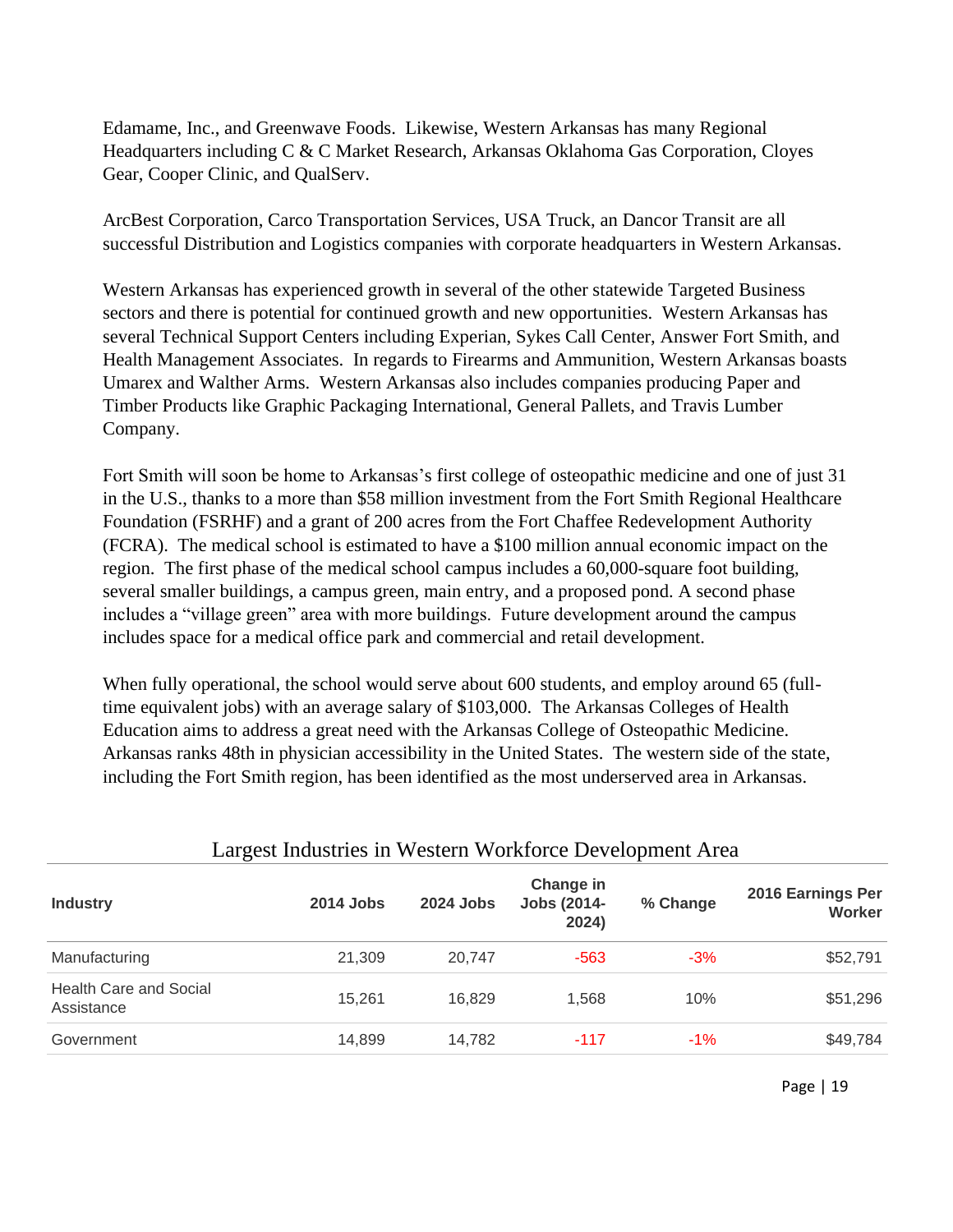| <b>Industry</b>                                                                       | 2014 Jobs | <b>2024 Jobs</b> | Change in<br><b>Jobs (2014-</b><br>2024) | % Change | 2016 Earnings Per<br><b>Worker</b> |
|---------------------------------------------------------------------------------------|-----------|------------------|------------------------------------------|----------|------------------------------------|
| <b>Retail Trade</b>                                                                   | 12,463    | 13,523           | 1,060                                    | 9%       | \$29,624                           |
| Accommodation and Food<br><b>Services</b>                                             | 8,398     | 9,243            | 846                                      | 10%      | \$17,047                           |
| Administrative and Support and<br>Waste Management and<br><b>Remediation Services</b> | 6,546     | 6,841            | 295                                      | 5%       | \$28,671                           |
| Transportation and<br>Warehousing                                                     | 6,191     | 6,357            | 166                                      | 3%       | \$53,044                           |
| Construction                                                                          | 5,372     | 5,413            | 40                                       | 1%       | \$40,719                           |
| Other Services (except Public<br>Administration)                                      | 5,178     | 5,517            | 339                                      | 7%       | \$23,284                           |
| <b>Wholesale Trade</b>                                                                | 3,971     | 4,336            | 365                                      | 9%       | \$55,929                           |
| Finance and Insurance                                                                 | 2,617     | 2,442            | $-175$                                   | $-7%$    | \$54,886                           |
| Professional, Scientific, and<br><b>Technical Services</b>                            | 2,472     | 2,733            | 261                                      | 11%      | \$48,162                           |
| Management of Companies and<br>Enterprises                                            | 2,114     | 2,638            | 524                                      | 25%      | \$77,552                           |
| Real Estate and Rental and<br>Leasing                                                 | 1,543     | 1,549            | 6                                        | 0%       | \$39,409                           |
| Mining, Quarrying, and Oil and<br><b>Gas Extraction</b>                               | 1,434     | 771              | $-662$                                   | $-46%$   | \$88,131                           |
| Crop and Animal Production                                                            | 1,330     | 1,262            | $-68$                                    | $-5%$    | \$35,485                           |
| Information                                                                           | 1,207     | 1,118            | $-89$                                    | $-7%$    | \$71,150                           |
| <b>Educational Services</b>                                                           | 767       | 980              | 213                                      | 28%      | \$27,583                           |
| <b>Utilities</b>                                                                      | 699       | 686              | $-13$                                    | $-2%$    | \$83,398                           |
| Arts, Entertainment, and<br>Recreation                                                | 595       | 754              | 159                                      | 27%      | \$18,527                           |

Source: EMSI Q1 2017 Data Set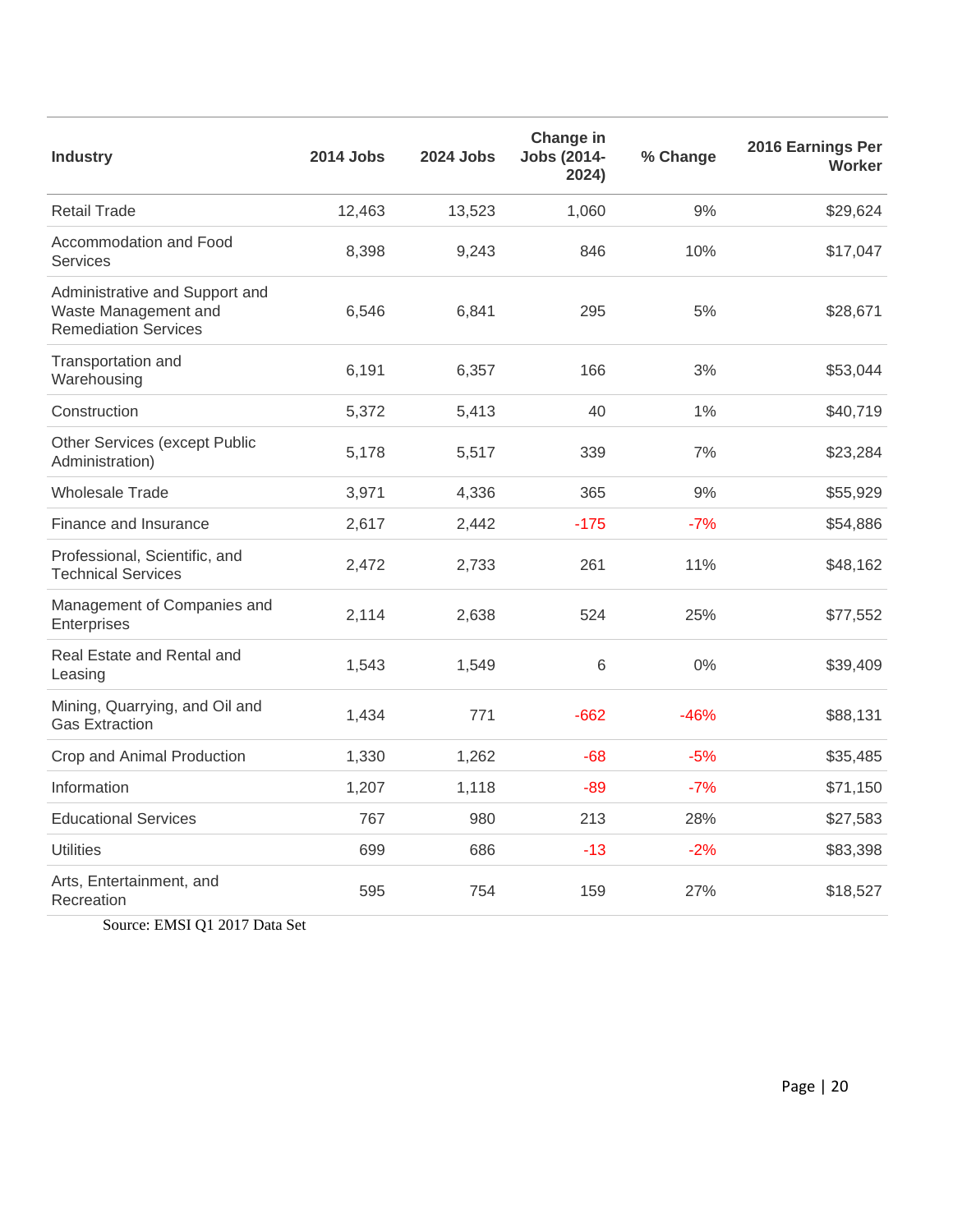| <b>Industry</b>                                                                       | 2014 Jobs | <b>2024 Jobs</b> | Change in<br><b>Jobs (2014-</b><br>2024) | % Change | 2016 Earnings Per<br><b>Worker</b> |
|---------------------------------------------------------------------------------------|-----------|------------------|------------------------------------------|----------|------------------------------------|
| Mining, Quarrying, and Oil and<br><b>Gas Extraction</b>                               | 1,434     | 771              | $-663$                                   | $-46%$   | \$88,131                           |
| <b>Utilities</b>                                                                      | 699       | 686              | $-13$                                    | $-2%$    | \$83,398                           |
| Management of Companies and<br>Enterprises                                            | 2,114     | 2,638            | 524                                      | 25%      | \$77,552                           |
| Information                                                                           | 1,207     | 1,118            | $-89$                                    | $-7%$    | \$71,150                           |
| <b>Wholesale Trade</b>                                                                | 3,971     | 4,336            | 365                                      | 9%       | \$55,929                           |
| Finance and Insurance                                                                 | 2,617     | 2,442            | $-175$                                   | $-7%$    | \$54,886                           |
| <b>Transportation and Warehousing</b>                                                 | 6,191     | 6,357            | 166                                      | 3%       | \$53,044                           |
| Manufacturing                                                                         | 21,309    | 20,747           | $-562$                                   | $-3%$    | \$52,791                           |
| Health Care and Social Assistance                                                     | 15,261    | 16,829           | 1,568                                    | 10%      | \$51,296                           |
| Government                                                                            | 14,899    | 14,782           | $-117$                                   | $-1%$    | \$49,784                           |
| Professional, Scientific, and<br><b>Technical Services</b>                            | 2,472     | 2,733            | 261                                      | 11%      | \$48,162                           |
| Construction                                                                          | 5,372     | 5,413            | 41                                       | 1%       | \$40,719                           |
| Real Estate and Rental and<br>Leasing                                                 | 1,543     | 1,549            | 6                                        | 0%       | \$39,409                           |
| Crop and Animal Production                                                            | 1,330     | 1,262            | $-68$                                    | $-5%$    | \$35,485                           |
| <b>Retail Trade</b>                                                                   | 12,463    | 13,523           | 1,060                                    | 9%       | \$29,624                           |
| Administrative and Support and<br>Waste Management and<br><b>Remediation Services</b> | 6,546     | 6,841            | 295                                      | 5%       | \$28,671                           |
| <b>Educational Services</b>                                                           | 767       | 980              | 213                                      | 28%      | \$27,583                           |
| <b>Other Services (except Public</b><br>Administration)                               | 5,178     | 5,517            | 339                                      | 7%       | \$23,284                           |
| Arts, Entertainment, and<br>Recreation                                                | 595       | 754              | 159                                      | 27%      | \$18,527                           |
| Accommodation and Food<br><b>Services</b>                                             | 8,398     | 9,243            | 845                                      | 10%      | \$17,047                           |
| $S_{\text{outco}}$ EMSI $\Omega$ 1.2017 Data $S_{\text{out}}$                         |           |                  |                                          |          |                                    |

### Highest Paying Industries in Western Workforce Development Area

Source: EMSI Q1 2017 Data Set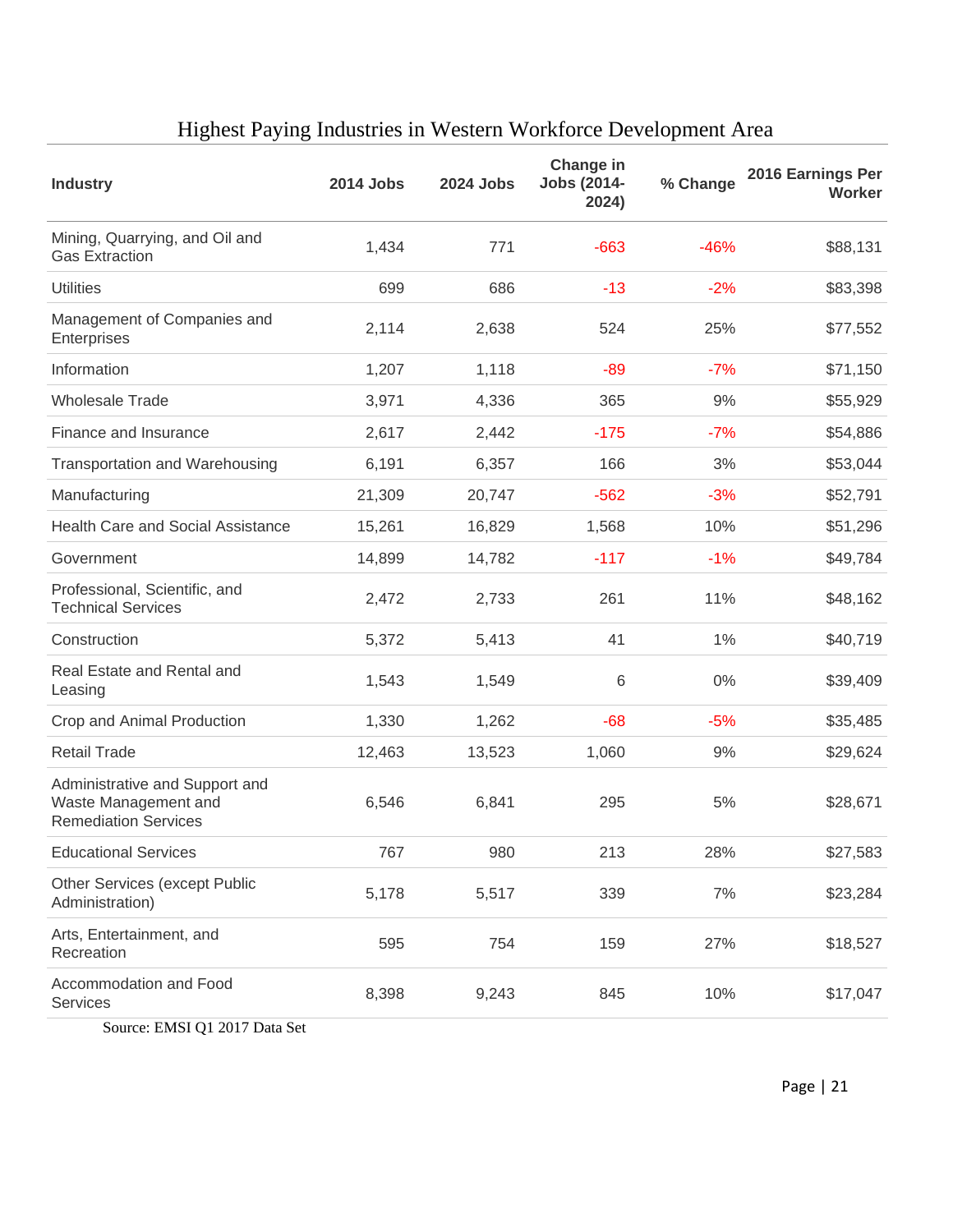| <b>Industry</b>                                                                       | 2014 Jobs | 2024 Jobs        | Change in<br><b>Jobs (2014-</b><br>2024) | % Change | 2016 Earnings Per<br><b>Worker</b> |
|---------------------------------------------------------------------------------------|-----------|------------------|------------------------------------------|----------|------------------------------------|
| <b>Health Care and Social</b><br>Assistance                                           | 15,261    | 16,829           | 1,568                                    | 10%      | \$51,296                           |
| <b>Retail Trade</b>                                                                   | 12,463    | 13,523           | 1,060                                    | 9%       | \$29,624                           |
| Accommodation and Food<br><b>Services</b>                                             | 8,398     | 9,243            | 846                                      | 10%      | \$17,047                           |
| Management of Companies and<br>Enterprises                                            | 2,114     | 2,638            | 524                                      | 25%      | \$77,552                           |
| <b>Wholesale Trade</b>                                                                | 3,971     | 4,336            | 365                                      | 9%       | \$55,929                           |
| Other Services (except Public<br>Administration)                                      | 5,178     | 5,517            | 339                                      | 7%       | \$23,284                           |
| Administrative and Support and<br>Waste Management and<br><b>Remediation Services</b> | 6,546     | 6,841            | 295                                      | 5%       | \$28,671                           |
| Professional, Scientific, and<br><b>Technical Services</b>                            | 2,472     | 2,733            | 261                                      | 11%      | \$48,162                           |
| <b>Educational Services</b>                                                           | 767       | 980              | 213                                      | 28%      | \$27,583                           |
| Transportation and<br>Warehousing                                                     | 6,191     | 6,357            | 166                                      | 3%       | \$53,044                           |
| Arts, Entertainment, and<br>Recreation                                                | 595       | 754              | 159                                      | 27%      | \$18,527                           |
| Construction                                                                          | 5,372     | 5,413            | 40                                       | 1%       | \$40,719                           |
| Real Estate and Rental and<br>Leasing                                                 | 1,543     | 1,549            | 6                                        | 0%       | \$39,409                           |
| Unclassified Industry                                                                 | 0         | $\boldsymbol{0}$ | $\mathbf 0$                              | 0%       | \$0                                |
| <b>Utilities</b>                                                                      | 699       | 686              | $-13$                                    | $-2%$    | \$83,398                           |
| Crop and Animal Production                                                            | 1,330     | 1,262            | $-68$                                    | $-5%$    | \$35,485                           |
| Information                                                                           | 1,207     | 1,118            | $-89$                                    | $-7%$    | \$71,150                           |
| Government                                                                            | 14,899    | 14,782           | $-117$                                   | $-1%$    | \$49,784                           |
| Finance and Insurance                                                                 | 2,617     | 2,442            | $-175$                                   | $-7%$    | \$54,886                           |
| Manufacturing                                                                         | 21,309    | 20,747           | $-563$                                   | $-3%$    | \$52,791                           |

### Fastest Growing Industries in Western Workforce Development Area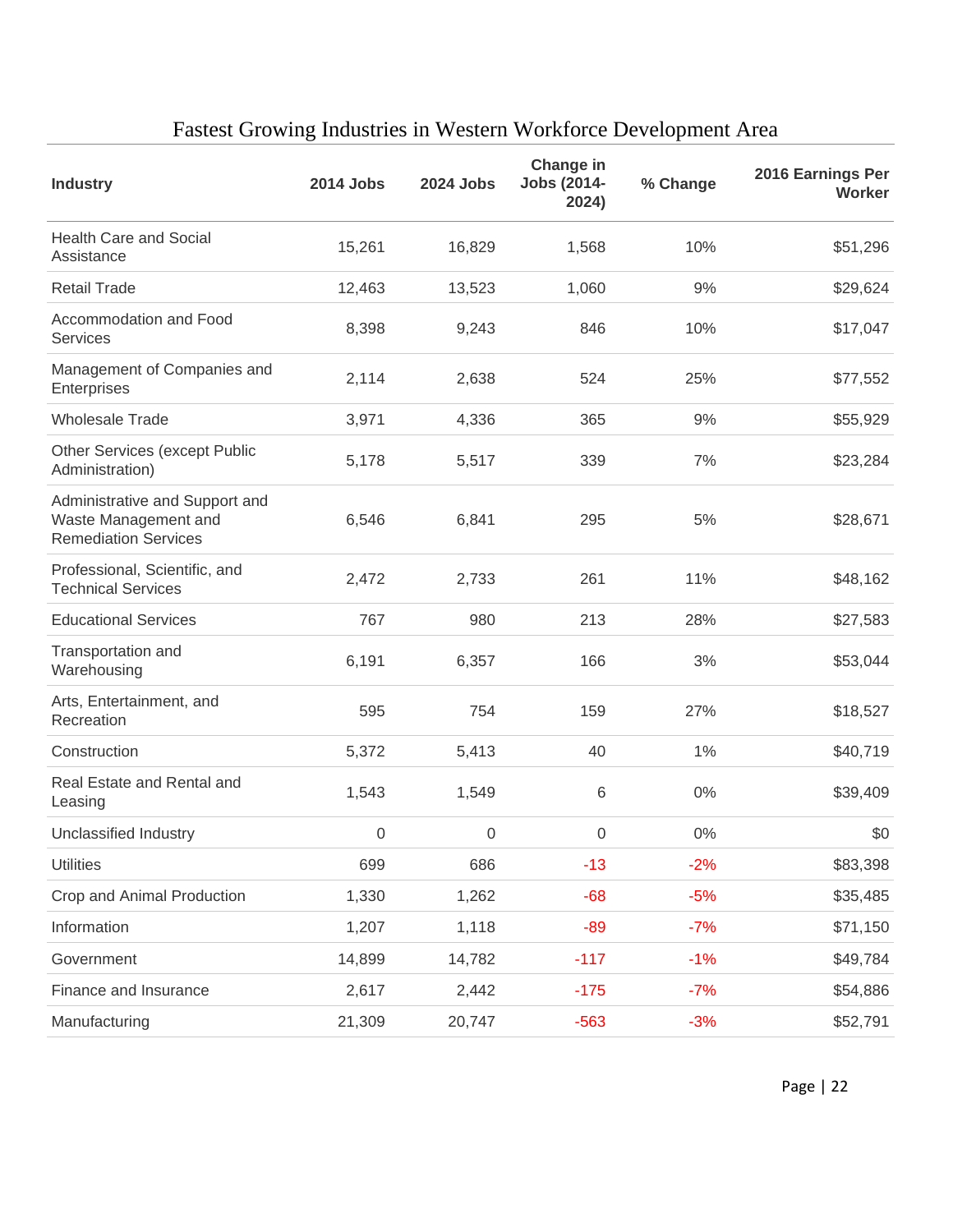### **SWOT Analysis**

#### **Strengths:**

*What does our region do well? What unique resources do we have? What do others see as our strengths?*

- 1. Natural beauty, lakes, mountains
- 2. Low cost of living
- 3. Close proximity to multiple major water resources
- 4. Strong University presence and partnerships with WIOA to establish workforce training programs
- 5. Universities in Fort Smith, Ozark, and Mena within Western Arkansas and also in Poteau, Fayetteville, Russellville, Clarksville outside the area
- 6. Arkansas Colleges of Health Education in Fort Smith
- 7. Safe and friendly place to raise a family/retire
- 8. Strong tourism industry with long history in Fort Smith and Van Buren
- 9. Commercial Airport in Fort Smith, Airport and training center at Airport in Mena
- 10. Fort Smith Airport accessibility
- 11. Close proximity to XNA airport
- 12. Transportation Hub- I-40, I-540, I-49, I-549, Class I railroad, Arkansas River
- 13. Location of River with city controlled river front property in Fort Smith, Van Buren, and **Ozark**
- 14. Our Region has 2 Transportation Organizations: Western Arkansas Intermodal Authority (WAIA) and the Frontier Metropolitan Organization (MPO)
- 15. Chambers of Commerce
- 16. Fort Chaffee Redevelopment Authority/Chaffee Crossing Vibrant development
- 17. New and expanding opportunities at Ebbing Air National Guard Base/188<sup>th</sup> Wing and Fort Chaffee Maneuver Training Center
- 18. Ebbing Air National Guard Base in Fort Smith chosen to host a multi-national training site for F-16 Falcon and F-35 fighter jets
- 19. Available Workforce and ongoing Workforce development
- 20. Proximity to multiple other growing MSAs (Fayetteville-Springdale-Rogers, Little Rock-North Little Rock, and Tulsa)
- 21. Abundance of Land for residential and commercial development
- 22. Cooperation among Mayors, County Judges, Chambers, and other Regional organizations such as Arkansas Regional Coalition of the Ouachitas and the Fort Smith Regional Alliance
- 23. Our region has low crime rates
- 24. Tyson Foods Logan County Career Center in Paris, AR
- 25. PEAK Innovation Center in Fort Smith, AR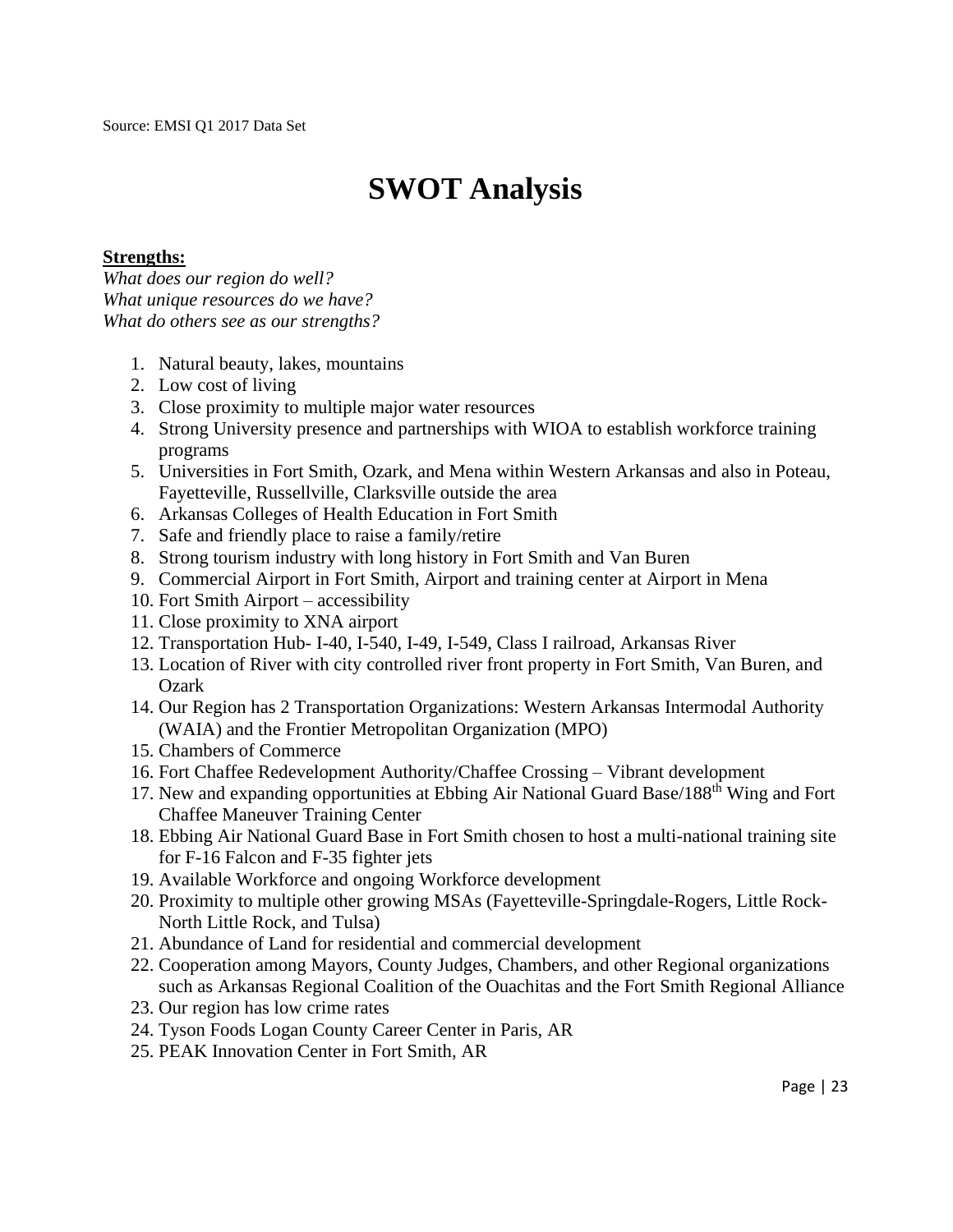- 26. Quality Public Schools throughout the region
- 27. ATV trails and many outdoor recreational opportunities
- 28. Vast network of libraries across the region
- 29. Strong community-based organizations e.g., food banks, churches, local non-profits
- 30. Crawford County is working towards being an ACT Work Ready Community
- 31. US Marshals Museum

#### **Weaknesses:**

*What could our region improve? Where do we have fewer resources than others? What are others likely to see as our weaknesses?*

- 1. Some areas are over reliant on tourism
- 2. Lack of affordable housing
- 3. Labor force lack of abundant supply of quality employees and highly skilled workers, limited personnel per capita
- 4. Lack of professional opportunities for young adults, out-migration of young adults
- 5. Small business owners face barriers to opening new businesses
- 6. Lack of broadband in rural areas and low quality broadband region wide
- 7. Insufficient number healthcare providers
- 8. Lack of Doctor Recruitment in the area
- 9. Some rural areas still have a lack of water supply
- 10. Local Leadership and their understanding of economic development and their role/ownership
- 11. Lack of higher wage service sector jobs
- 12. Funding mechanisms are needed for commercial and business development.
- 13. Rural areas need solid waste and recycling programs
- 14. Dependence on manufacturing sector
- 15. Lack of Business Retention Expansion programs in our communities we do not know what our existing businesses/industry need
- 16. Lack of diversity in economy
- 17. Need for downtown revitalization for successful merchants/services
- 18. Local people do not support LOCAL
- 19. Lack of current and cultural amenities to keep people locally engaged
- 20. Lack of affordable daycare services, especially second/third shifts
- 21. Limited transportation transit routes throughout the City of Fort Smith / lack of public transit throughout rest of the district

#### **Opportunities:**

*What good opportunities are open to the region? What Trends could we take advantage of? How can we turn strengths/weaknesses into opportunities?*

1. Location great for residential growth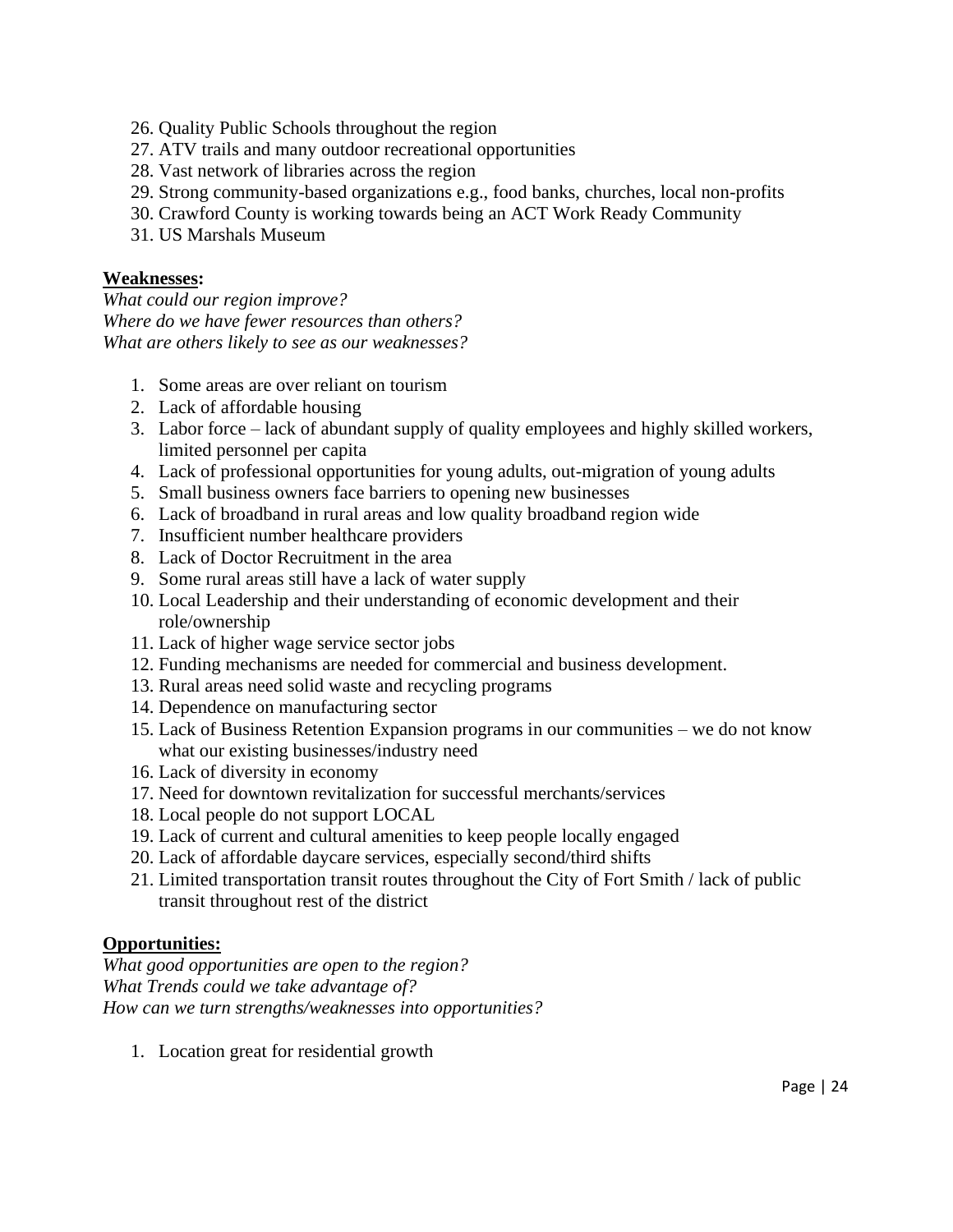- 2. Low cost of living quality of life
- 3. I-49 construction and future completion with passage of Issue 1.
- 4. Proximity to vibrant NWA metropolitan area and others (Tulsa, Little Rock)
- 5. Job opportunities available at many different levels
- 6. Port Facilities in Crawford and Sebastian Counties
- 7. Rail and River Infrastructure expansion opportunities
- 8. Universities in Fort Smith, Ozark and Mena student housing, quality of life and flexible training for business sectors
- 9. Riverfront Development in Fort Smith, Van Buren, and Ozark
- 10. Master of Science in Biomedicine being offered at ACHE in Fall 2021
- 11. School of Occupational Therapy constructed a 66,000 square foot building to start accepting students in 2021 and this brings cultural influences by hiring staff and accepting medical students.
- 12. School of Physical Therapy constructed a 66,000 square foot building to start accepting students in 2021 and this brings cultural influences by hiring staff and accepting medical students.
- 13. Commercial Airport in Fort Smith received a federal grant to do improvements, Airport and training center in Mena
- 14. Ability to create a regional brand to leverage one community's assets with a neighboring community to maximize competitiveness
- 15. Arkansas Small Business and Technology Development Center located downtown Fort Smith that serves the River Valley
- 16. Available building space in downtowns
- 17. Partnerships with state agencies, governmental officials, elected officials
- 18. Potential to further diversify economy
- 19. Redevelopment of Brownfields sites
- 20. Some communities are working to establish parks and recreation plans
- 21. Some communities are in the strategic planning processes and will establish economic development plans
- 22. Mitigation Planning and COOP Planning is occurring in our Region to ensure resiliency
- 23. Growing healthcare services to meet the needs of the population
- 24. Significant opportunities to develop manufacturing clusters
- 25. Ongoing new investments of the Arts in the River Valley
- 26. Ongoing downtown revitalization
- 27. Distribution hubs with rail, air and water
- 28. \$2 million capital investments happening at Chaffee Crossing

#### **Threats:**

*What trends could harm our region? What is our competition doing? What threats do our weaknesses expose us to?* 

- 1. Continued decline of manufacturing sector jobs
- 2. Manufacturing economy to service based economy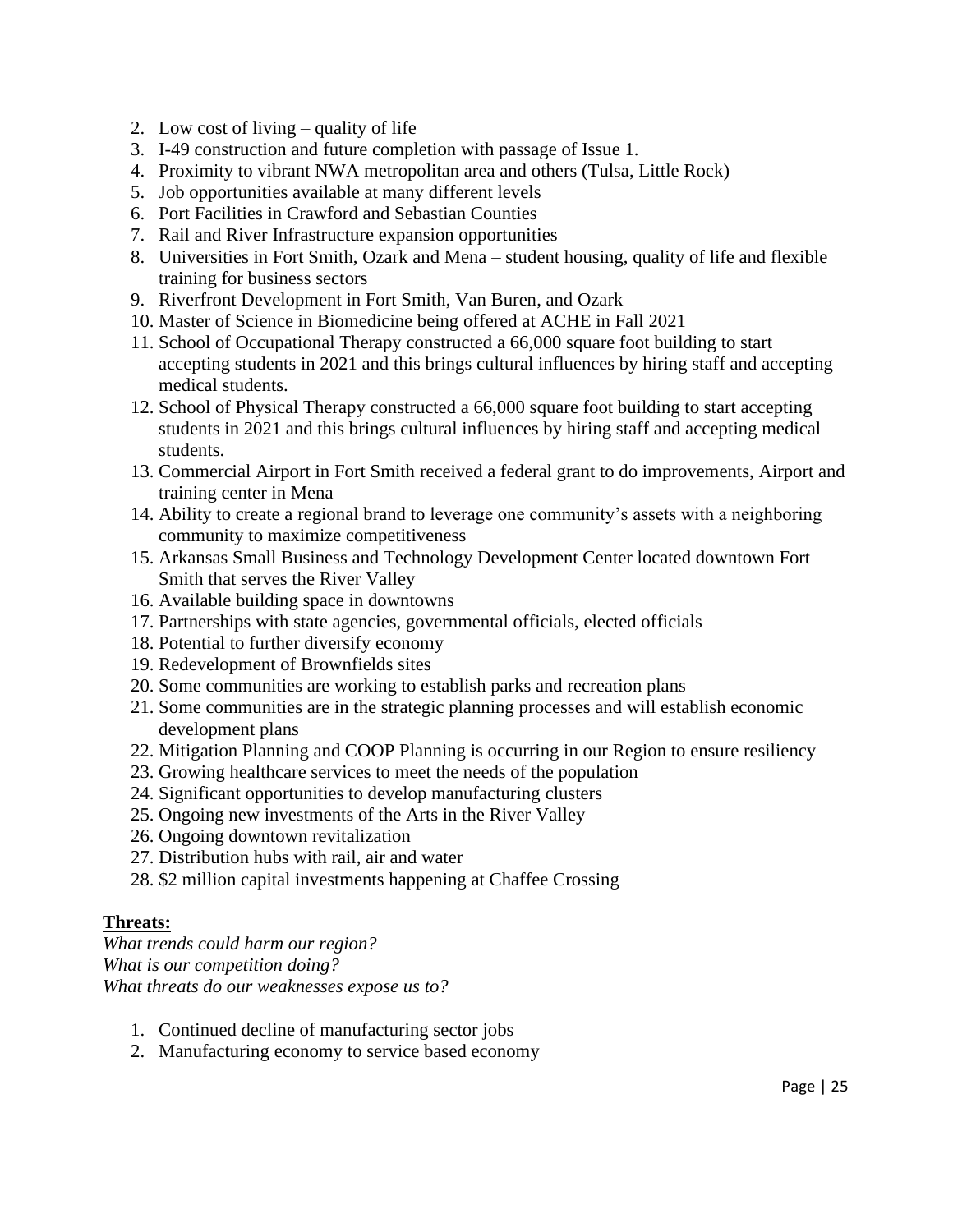- 3. Loss of talent workforce shrinking in areas with continued out-migration of younger populous
- 4. Lack of competitive business environment capital and incentives
- 5. Limited access to health care in rural areas
- 6. Small rural communities have blighted properties and empty buildings downtown resulting in limited job creation
- 7. Our area is facing more global competition and our industries are faced with the challenge of finding ways to reduce costs
- 8. Losing our youth out-migration of talent
- 9. Loss of "things to do" quality of place
- 10. Household Income in our region is below the US Median Income
- 11. Poverty and Distress Rate (food stamps, etc.) for our area is higher than national percentages
- 12. Lack of urgency to continue to improve K-12 schools in some areas.
- 13. Lack of new leadership
- 14. Attitudes too many with the attitude of what are "they" going to bring to us not what can "we" do to improve!
- 15. Limited options for dual career households
- 16. No integration programs for military coming into the community

### **Strategic Direction/Action Plan**

#### GOALS, OBJECTIVES, AND STRATEGIC PROJECTS, PROGRAMS, AND ACTIVITIES

The Comprehensive Economic Development Strategy establishes the goals and objectives necessary to solve the economic problems and capitalize on the resources of the region. Strategic projects, programs and activities identified in the Strategy are designed to fulfill these goals and objectives. The goals and objectives are organized using the Arkansas Statewide CEDS Seven Primary Initiatives for Economic Development in Arkansas.

It is our vision to constantly ascertain economic conditions within our Region; to consistently help in establishing stability; to always strive for improvement; and to foster growth and future prosperity for all of Western Arkansas. We will be at the forefront of providing "Excellence" in community and economic development, workforce innovation, transportation, and emergency planning, while serving our local governments, our businesses, and our citizens with a higher quality of life.

Our Region is a distinct area having a unique character, vibrant business sector, a focus on quality of life and the beauty of the natural environment, valued historic and cultural assets, diverse infrastructure that supports business activity and has vital local, state, and national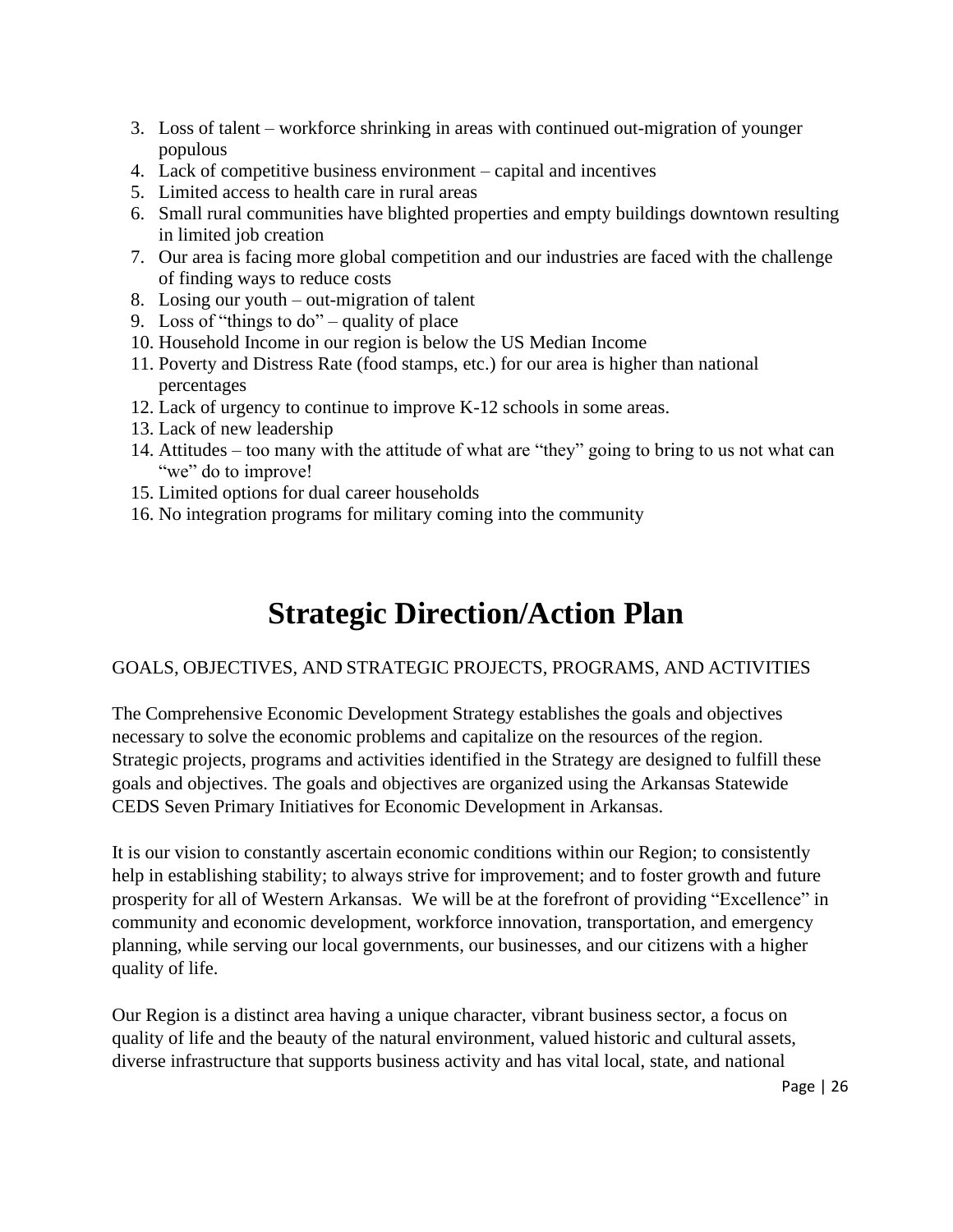partnerships. It is a community that enjoys a high sense of place, provides ample opportunity and quality living to all its citizens, and attracts and retains its youth.

#### **1. Foster vibrant communities as good places in which to live, work, invest, and to do business.**

GOAL – Create quality spaces and vibrant downtowns as magnets for economic activity.

Objective – Use things such as the Main Street Arkansas Program and the Arkansas Downtown Network to create engaging and attractive downtown spaces and support other downtown development programs.

- a. Encourage other cities to join Main Street Arkansas and support other downtown development programs with the goal of adding 1 new community to the programs by 2024. Currently Ozark, Paris and Mena participate in Main Street Arkansas. The City of Booneville applied in 2021 for Main Street Arkansas.
- b. Assist communities with limited resources to join Arkansas Downtown Network with a goal of adding 2 to the program by 2024. Fort Smith is the only city participating in this program at this time.
- c. Encourage cities to have an active downtown group. Van Buren Original, 64.6 Downtown and Downtown Booneville Beautification are all active organizations keeping their downtowns revitalized.

PROJECT: Continue to apply for AHPP Courthouse Restoration Grants for Polk, Logan, Franklin & Crawford County. (Projects funded for Polk, Franklin & Logan in 2020 & 2021)

GOAL – Cultivate community development.

Objective – Review and revise local codes and policies to ensure that they do not actively encourage urban sprawl and greenfield development – ensure that infill development, reuse, redevelopment, and rehabilitation of properties are equally encouraged.

- a. Continue to pursue EPA Brownfields funding to expand project area for assessments and cleanup funds to assist with redevelopment.
- b. Continue to pursue funding through the USDA Community Facilities Program for healthcare, public safety, public services, and other essential community facilities.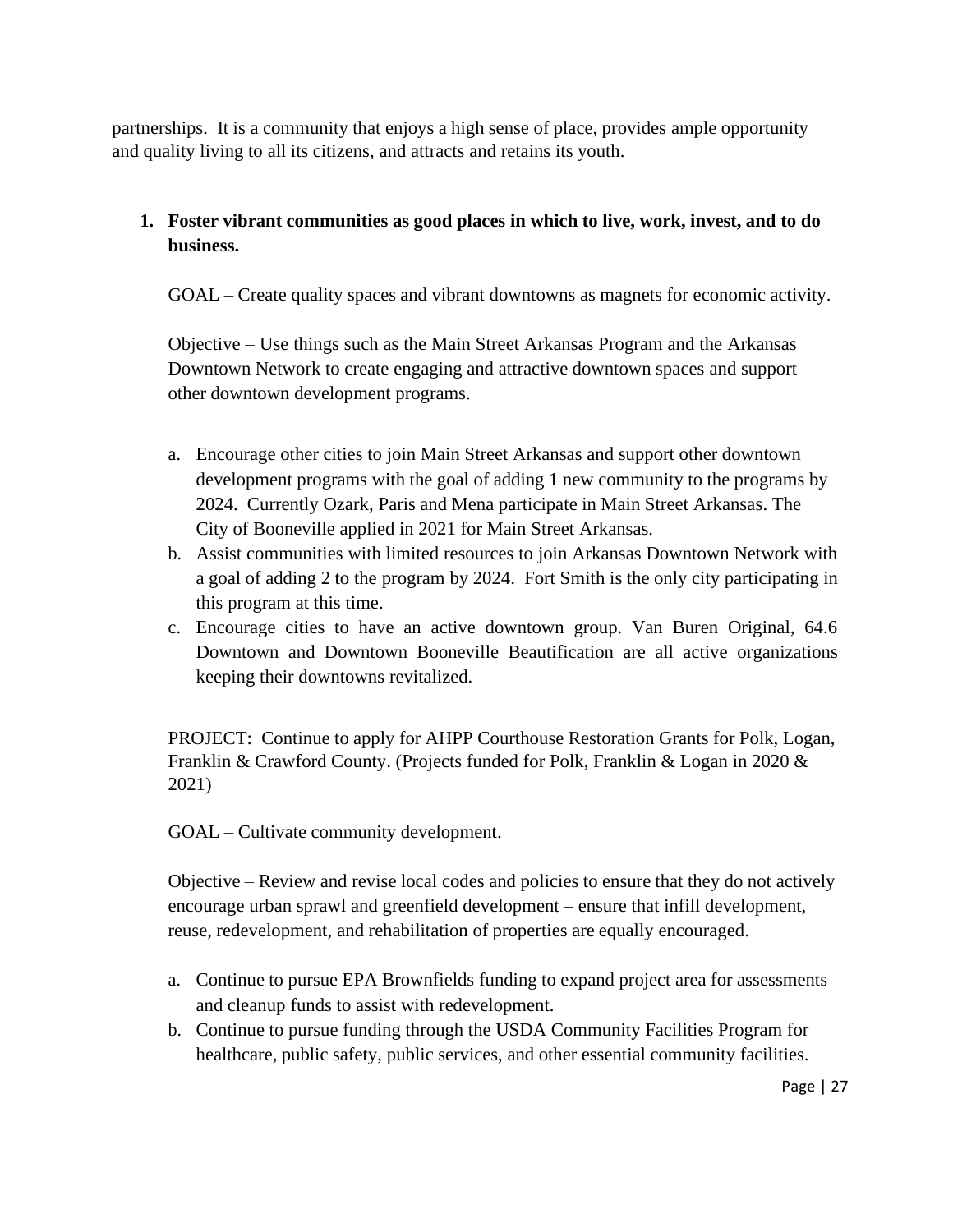PROJECT: EPA Brownfields Assessment Grant FY2021 will provide funding for assessments through 2024.

GOAL – Augment education and amenities that make communities more attractive.

Objective – Develop trails, linear parks, river/lake front areas and parks, and seek out Streetscape projects. Van Buren Streetscape, ACHE Park, ACHE TAP applications, Chaffee Crossing trails.

- a. Continue to pursue Arkansas Outdoor Recreation Grant Program funding.
- b. Pursue Arkansas Highway and Transportation Department Recreational Trails Program funding.

PROJECT: Continue to apply for ORGP 50/50 matching & Fun Park Grants.

PROJECT: Funded FY2020/FY2021 ORGP 50/50 & Fun Park applications for Altus, Charleston, Ozark, Logan County, Ratcliff & Scott County.

PROJECT: Submitted FY2022 for Mulberry, Ozark, Mena, Barling,Scranton, Alma, Sebastian County, Dyer & Hackett.

PROJECT: Continue to apply for ARDOT TAP/RTP grants (Submitted 2021 applications for Crawford & Sebastian County, Paris, Mena & Scranton). Van Buren Streetscape funded in 2020.

PROJECT: Support efforts by ACHE and Chaffee Crossing to expand parks and trails.

GOAL – Promote healthier communities.

Objective – Support local public health programs

- a. Continue to pursue Blue & You Foundation Grants
- b. Continue to assist with Local Health Units and other health programs

PROJECT: Submit a 2021 Blue & You Foundation Grant application for Crawford County and Cossatot Senior Center.

PROJECT: Veterans Day Treatment Court expansion project. Applied for and funded.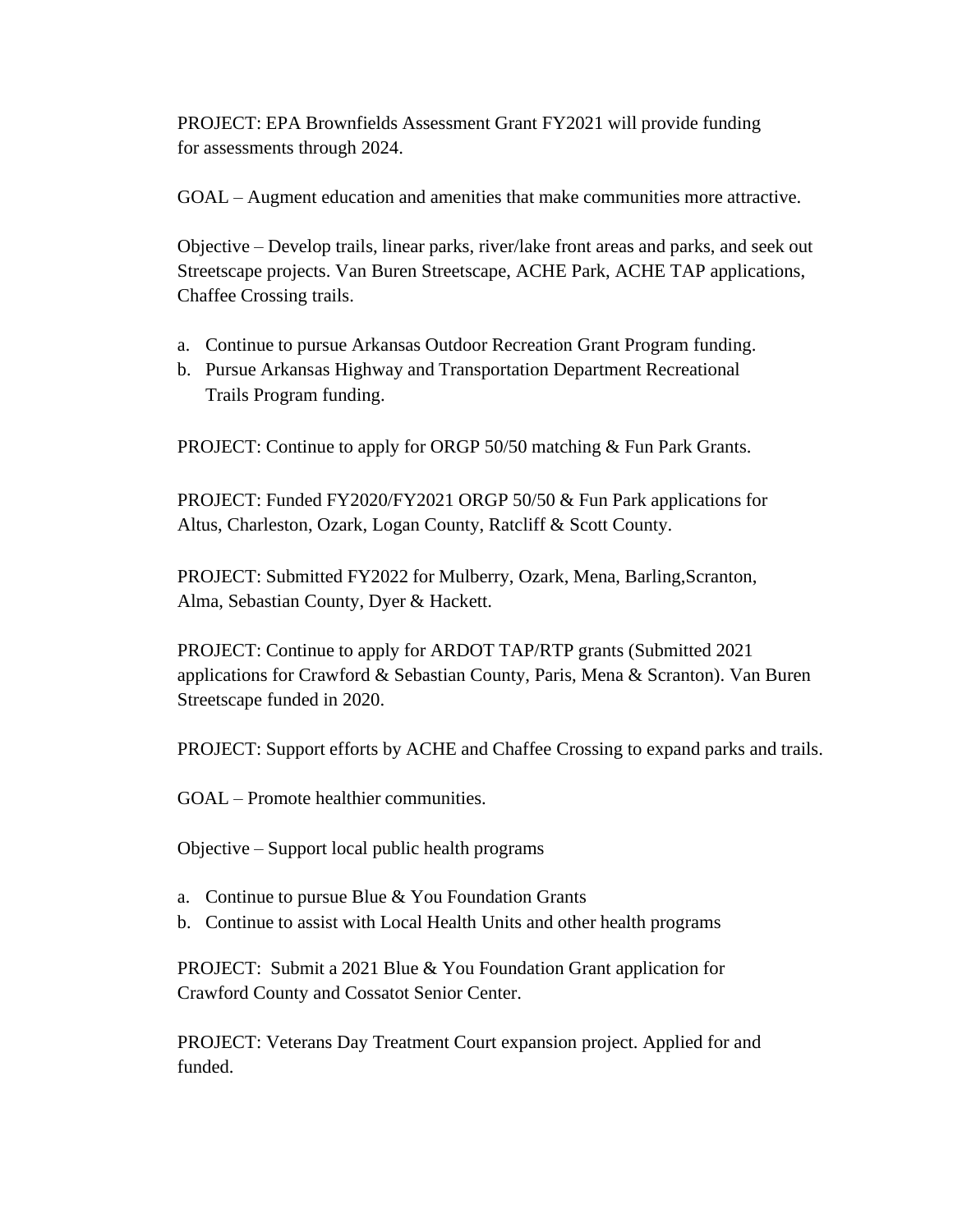PROJECT: Certified Community Behavioral Health Clinic. Applied for and funded.

#### **2. Ensure infrastructure that supports business activity, safe and resilient communities, and development.**

GOAL – Identify and support water/wastewater project sources and supplies, make wise use of what is available, and properly deal with wastewater runoff.

Objective – Engage in long range planning to identify and help secure funding for construction of facilities to provide adequate water/wastewater supply for multiple jurisdictions.

- a. Continue to pursue Arkansas Economic Development Commission and USDA funding for water/wastewater projects by submitting at least 2 applications per year.
- b. Work with community leaders to identify potential future needs based on growth patterns.
- c. Enlist Communities Unlimited to assist communities when needed.

PROJECT: Submit 2021 ACEDP application for the Branch Water Project. Applied for and funded.

PROJECT: Continue to assist South Logan County, Crawford County & Mountainburg, Cedarville, Hwy 71, Concord and Scott County in developing water projects to reach new customers.

PROJECT: Continue to assist Logan County in a plan to increase water system connectivity.

GOAL – Identify and support efforts to reduce the risks communities face from disasters and natural hazards.

- a. Support WAIA and the Frontier MPO in their efforts to complete Interstate 49 and increase the channel depth of the Arkansas River Navigation Waterway to 12 feet.
- b. Encourage Arkansas Department of Transportation continue seeking funding for I-49
- c. Provide letters of support for I-49 to Frontier MPO.

GOAL - Support all Modes of Transportation throughout the region.

Objective – Engage in long range planning to identify and help secure funding for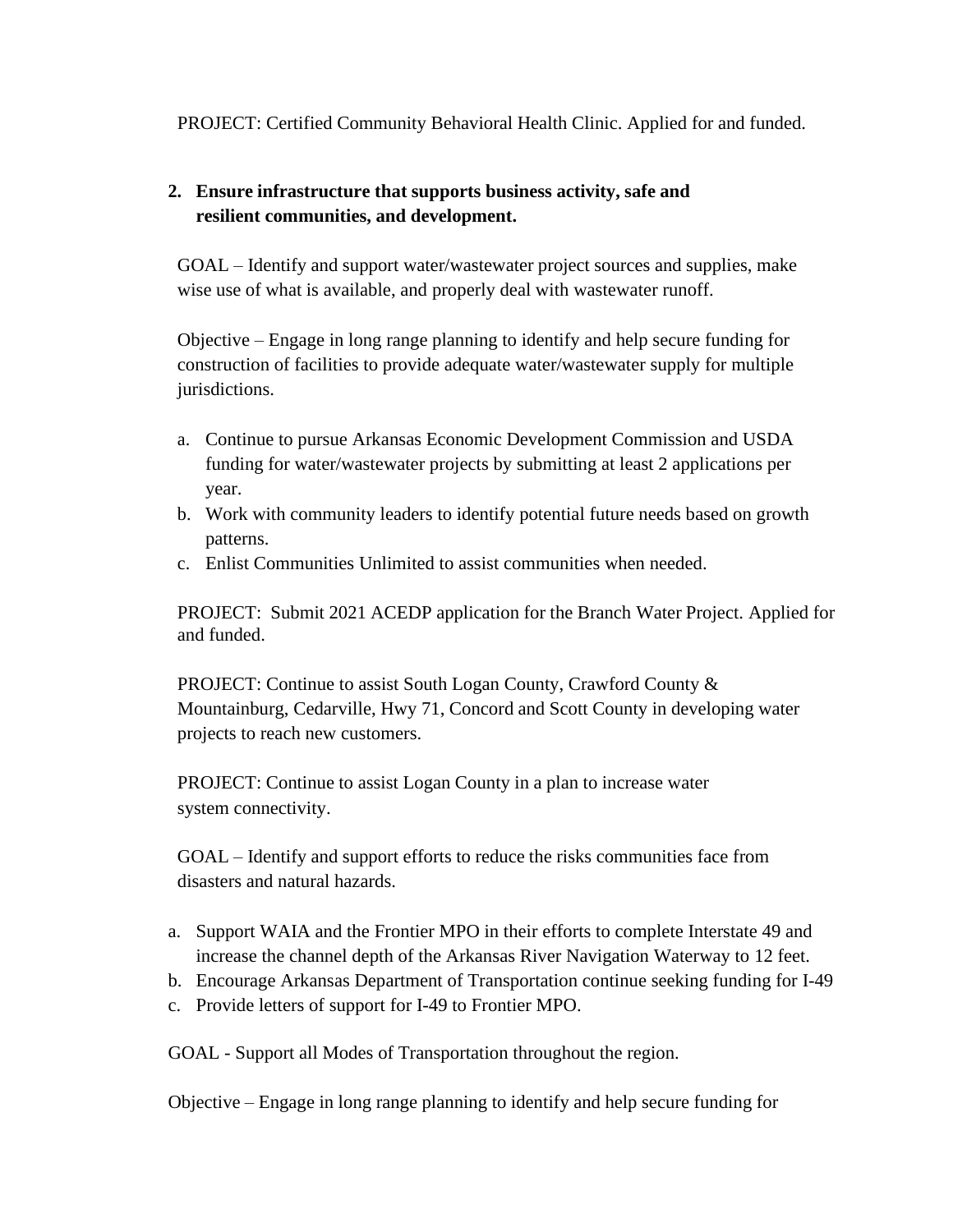Hazard mitigation projects.

- a. Continue to pursue ADEM and FEMA funding by submitting at least 2 applications per year.
- b. Work with community leaders to better understand flood plain management programs.

PROJECT: Submitted 2020 BRIC applications for Fort Smith, Van Buren, and Ozark Public Schools.

GOAL – Address the multiple modes of transportation used to move goods and people within and through the State.

Objective – Support the completion of the Interstate Highway System in Arkansas,specifically Interstate 49.

- a. Support WAIA and the Frontier MPO in their efforts to complete Interstate 49 and increase the channel depth of the Arkansas River Navigation Waterway to 12 feet.
- b. Encourage Arkansas Department of Transportation continue seeking funding for I-49
- c. Provide letters of support for I-49 to Frontier MPO.

GOAL: Support all Modes of Transportation throughout the region.

Objective – Support the update of the Statewide Rail Plan.

Objective – Support efforts to increase pedestrian and bicycle facilities across our area.

PROJECT: Continue to submit sidewalk projects to AEDC for LMI communities (applications submitted for Booneville, Waldron & Hackett in 2020/2021).

- a. Attend meetings with Arkansas Department of Transportation staff, Legislators, and appropriate facility staff to discuss project.
- b. Compile a rail database and mapping for our region.

Objective - Assist Frontier MPO in updating Metropolitan Transportation Plan.

- a. Provide freight and waterways information and data to Frontier MPO.
- b. Assist in coordination of parks and trails planning.

Objective - Continue to support a Regional Intermodal Port.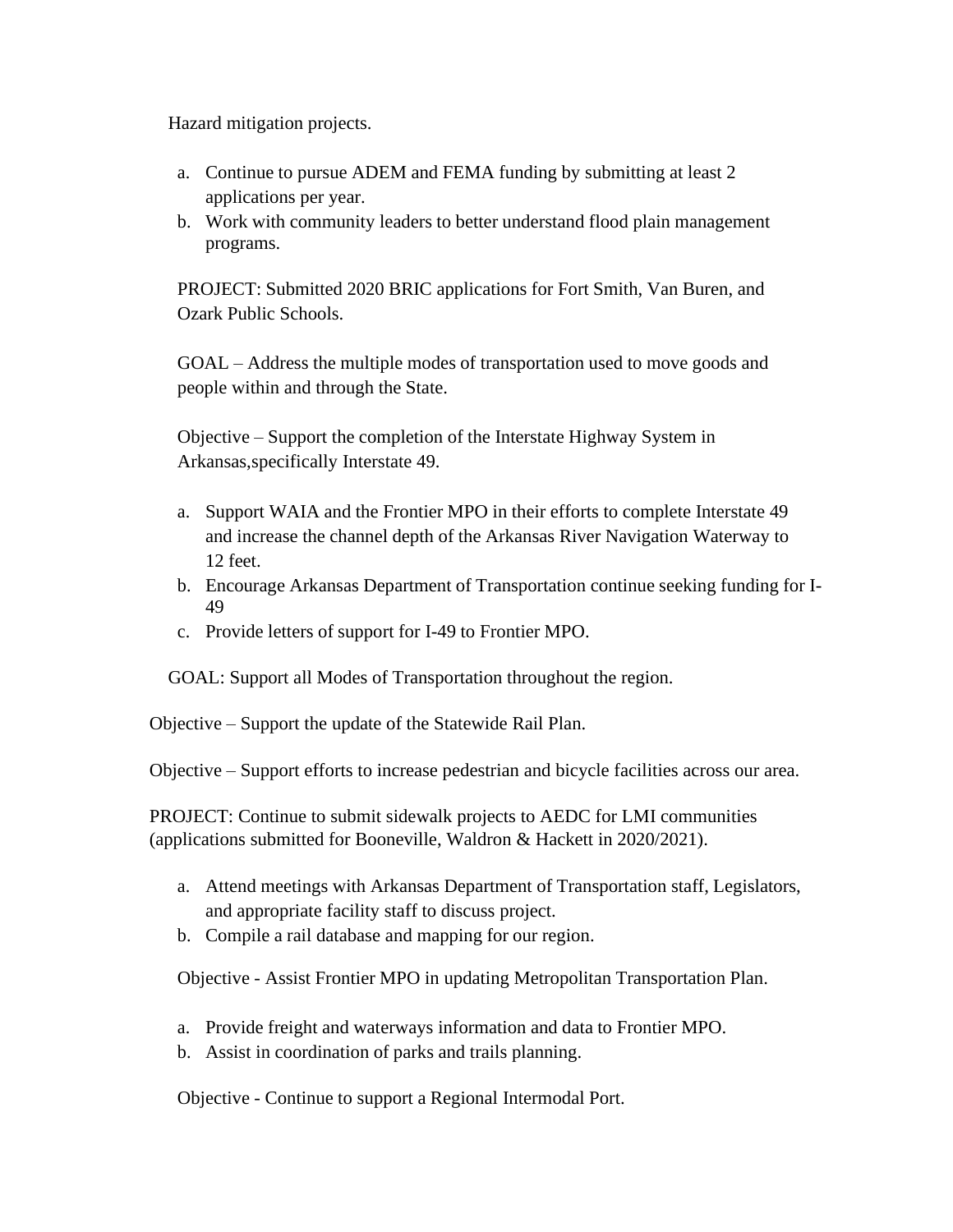- a. Promote awareness of Intermodal Port.
- b. Attend meetings with Corp of Engineers and other groups to include Arkansas World Trade Center, Arkansas Waterways, MKARNS River Port Operators and Legislators.

PROJECT: Awarded an EDA grant for WAIA to complete environmental, permitting, and preliminary design on the inland port project.

#### **3. Produce a workforce with the right education, hard and soft skills for jobs created and retained.**

GOAL – Assist in developing a workforce that can fill local and regional jobs by partnering with the region's workforce delivery system.

Objective – Aid local governments to act as catalysts for increased business/employereducation interaction targeting specific employers and particular needs.

- a. Host meetings between industry and the workforce delivery system to determine industry needs and system capabilities with a goal of 3 meetings per year, one for each area centered on the post-secondary facilities in our district (UAFS, ATU-Ozark, Rich Mountain College).
- b. Host job fairs at the schools throughout the District.
- c. Continue to support Crawford County to reach certification as an ACT WorkReady community that is currently at 80% to goal.
- d. Assist Logan County in workforce efforts that include working toward certification as an ACT WorkReady community.
- e. Become engaged with the Arkansas State Chamber of Commerce and various committees they offer.

PROJECT: Completed Logan County Career Center in Paris in 2018.

PROJECT: Awarded EDA grant for the Fort Smith PEAK Career Technology Center.

PROJECT: Expanding apprenticeship in advanced manufacturing working with a variety of key industry partners throughout the region.

**4. Create a business-friendly climate throughout the region.**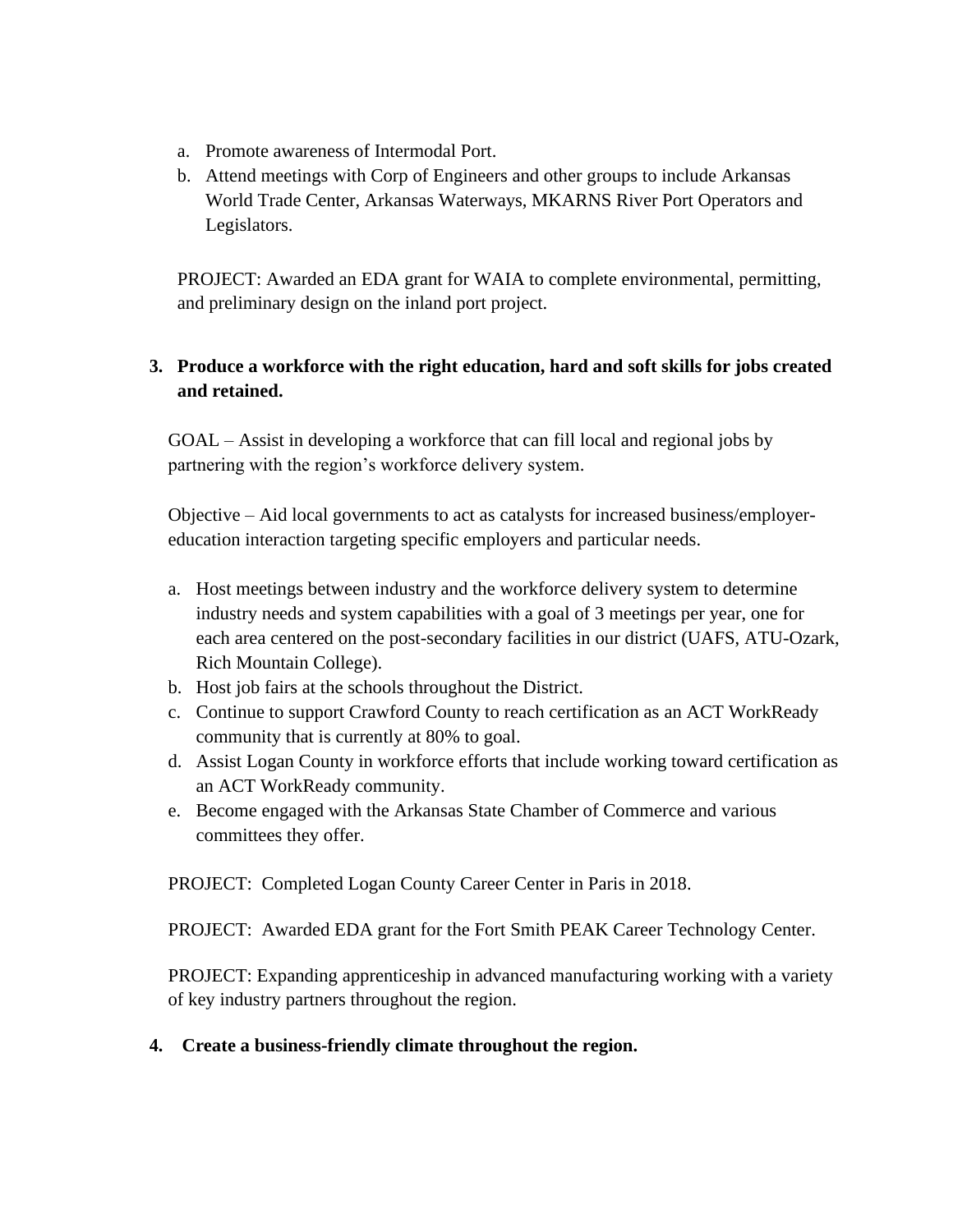GOAL – Foster public-private-nonprofit partnerships where diverse efforts can be made to complement one another.

Objective – Facilitate partnerships with local governments and chambers of commerce and other regional programs.

- a. Continue to facilitate strategic planning in our communities with efforts in Van Buren, Paris, Alma and Booneville.
- b. Seek opportunities to bolster regional impact by coordinating efforts in the ARCO counties.

PROJECT: Continuing to update and attend the Van Buren and Alma strategic planning meetings.

PROJECT: Identify new communities where strategic planning is needed and begin planning efforts.

PROJECT: Expanding apprenticeship in advanced manufacturing working with a variety of key industry partners throughout the region.

PROJECT: Partner with the Arkansas Small Business and Technology Development Center.

PROJECT: Assist with the formation of a committee to develop an orientation program from personnel and families new to the 188<sup>th</sup> Fighter Wing.

#### **5. Focus efforts targeted on creating and retaining jobs with existing businesses.**

GOAL – Concentrate localized efforts into business retention and expansion

Objective – Develop business retention tools that can be employed by local governments; develop how-to guide on the available tools and how to use them.

- a. Partnering with Van Buren to do a BRE Program
- b. Assist Paris Chamber in continued development of a BRE Program.
- c. Work with Greenwood to incorporate use of BRE Program received from CDI.

PROJECT: Host BRE training with more communities in district and in Arkansas.

GOAL – Determine locally appropriate development and guide efforts in those areas.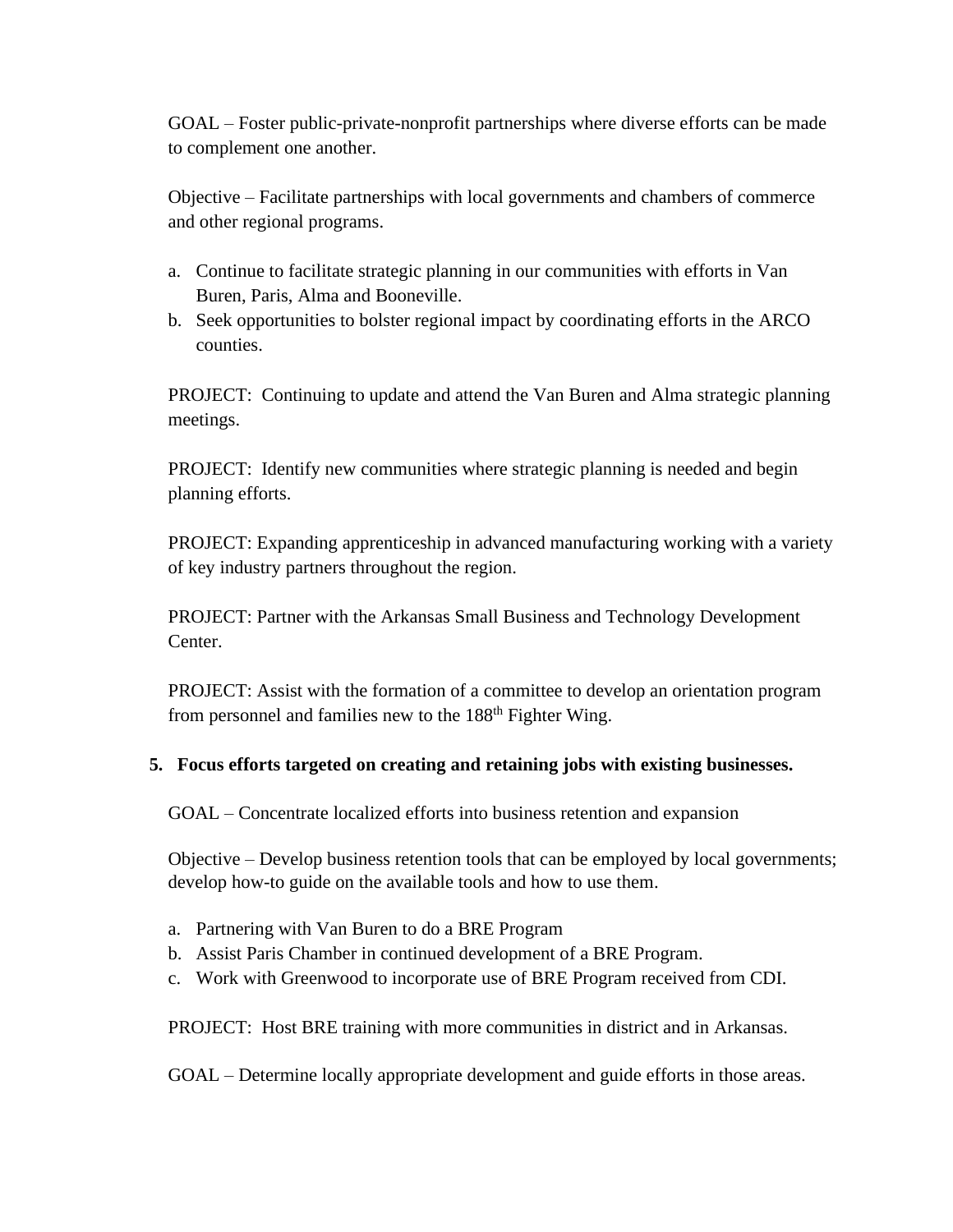Objective – Focus efforts on further development of existing industry clusters and of those businesses that serve these clusters.

- a. Coordinate efforts of similar production types throughout the region.
- b. Identify support industries in these areas and determine assistance needed in getting them established.

PROJECT: Work on opportunities to diversify economic development throughout the district.

Objective – In rural areas, recognize that retail development may be the first step in viable growth.

- a. Track private investment and jobs created / retained.
- b. Build a knowledge of available retail space in these communities and insure they are being listed on a state level at a minimum (Arkansas Site Selection Website).
- c. Assist with training opportunities for building online retail in rural areas.

PROJECT: Continue reporting project outcomes to GPRA on annual basis.

PROJECT: Partner with AEDC to bring retail strategies programs to Western Arkansas.

GOAL – Find the right balance of inducements and incentives to recruit industry and site development.

Objective – Advise local governments on possibilities of contributing utility infrastructure as inducements to complement and improve new business recruitment efforts.

- a. Continue to pursue EDA funding for infrastructure projects (Broadband & Sewer) that assist in recruiting and retaining industry with a goal of 1 application per year.
- b. Seek state and private sources for infrastructure projects that promote multijurisdictional projects.

PROJECT: Awarded an AEDC CDBG-ED grant for Big River Roller in Paris. Tokai Carbon Plant in Franklin County and Rieverbend Molding in Ozark.

PROJECT: Awarded in December 2017 EDA grant for improvements at Chaffee Crossing.

PROJECT: Awarded an EDA grant for the Fort Smith PEAK Career Technology Center.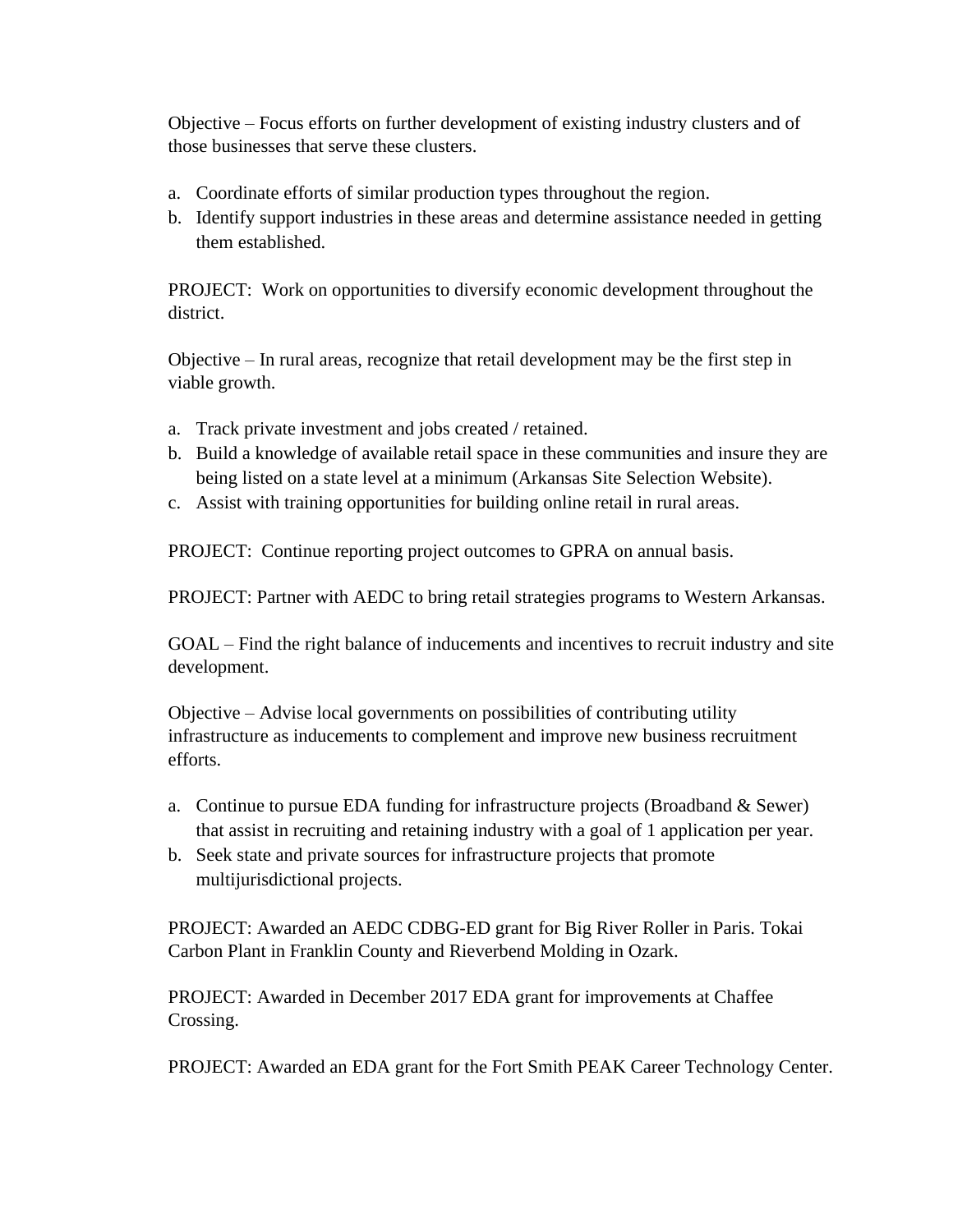#### **6. Promote and aid in the delivery of locally driven planning and economic development.**

GOAL – Invest in efforts to produce knowledgeable leaders who can drive local efforts.

Objective – Educate local public leaders as to how their local governments are the owners of the Western Arkansas Planning and Development District

- a. Host training for public officials on a regular basis that incorporates the role and purpose of WAPDD.
- b. Seek out opportunities in regional communities to deliver the same message to the public through the chamber of commerce, industrial boards and other local programs.

PROJECT: Continue to hold quarterly WAPDD Board meetings.

GOAL – Find the next generation of leaders and nurture their development.

Objective – Establish or support local and regional leadership programs that target those less than 50 years of age.

- a. Support and participate in local leadership programs in Fort Smith, Crawford County, Franklin County, and Logan County.
- b. Continue to support education efforts of WAPDD staff in economic and community development techniques to train out to the region.

PROJECT: Encourage other counties to establish similar programs. Assist existing programs in recruiting participation by younger citizens. Allow WAPDD employees to participate in local leadership programs.

Objective – Use the graduates of the leadership program

Objective – Create internship opportunities and foster the development of mentors

- a. When hiring additional WAPDD staff, consider those who have completed a local leadership program.
- b. Encourage cities, counties, and local employers to do the same.

PROJECT: In 2020 added a WAPDD staff member to perform Marketing and Communications.

GOAL – Expand local hazard mitigation planning and COOP efforts to be more comprehensive and user friendly.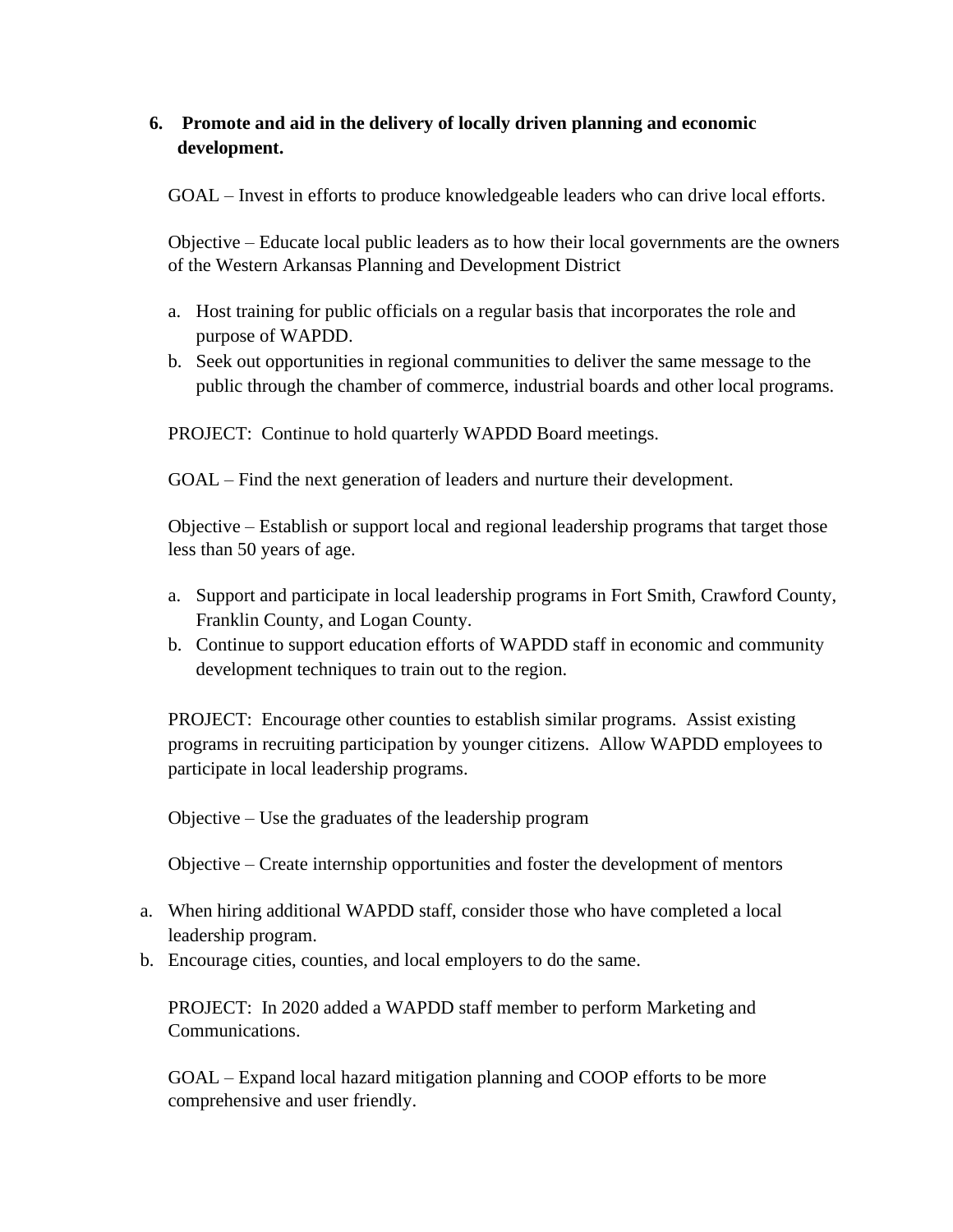Objective – Ensure local leaders and the community understand these are their plans and require their input to be effective and useful.

- a. Create new outreach materials and partner with community-based organizations to better engage with the community.
- b. Seek opportunities for regional hazard mitigation plans.

PROJECT: Update Scott and Franklin County Hazard Mitigation Plans using EDA COVID funds by November 2022.

PROJECT: Combine Crawford and Sebastian County Hazard Mitigation Plans into one regional plan prior to their expiration in 2023/2024

#### **7. Enhance collaboration and regional approaches that engage a wide range of partners including CDI, AEDI, ASU Delta Center.**

GOAL – Assist cities and counties in discovering win-win solutions.

Objective – Advance the understanding that cities and residents in those cities are also part of their counties.

Objective – Foster the mindset that counties and cities must both succeed if they are to prosper.

- a. Facilitate meetings between city and county leaders, especially in those counties where there has been strife between the mayors and county judge.
- b. Endorse the idea of regionalized cooperation and branding as a growth strategy.

PROJECT: Arrange a meeting of elected officials. PROJECT: Attend quarterly Crawford County Intergovernmental Meetings.

### **Evaluation Framework**

The Western Arkansas Planning and Development District's performance and evaluation measurement process is tied directly to the long-term goals and objectives that were developed. The CEDS goals and objectives outline criteria from which progress can be measured in the areas of:

Amount of public land that remains available for development and wise multiple usage.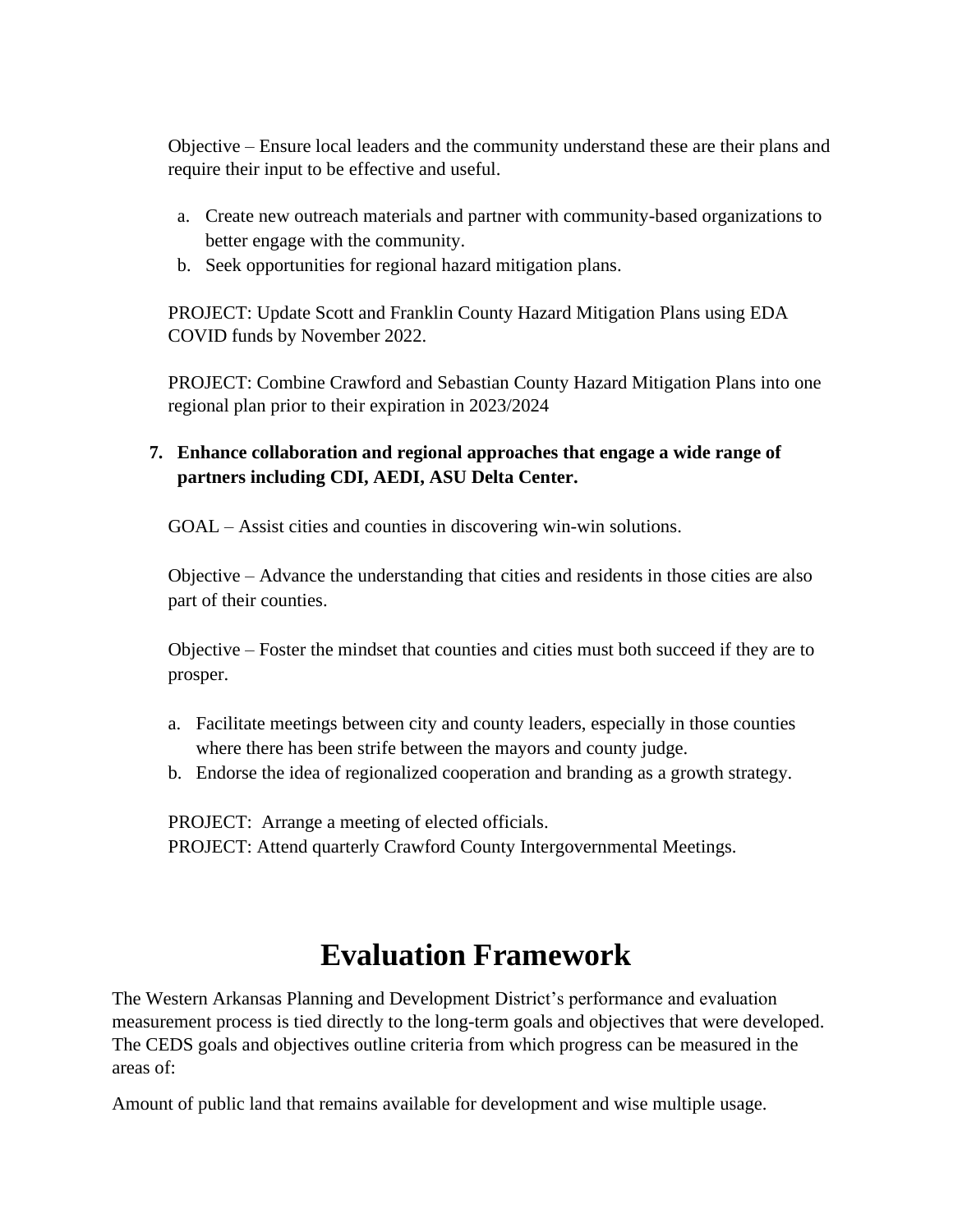Amount of green spaces that are available for parks and recreation.

Increase in local public health programs and facilities.

Increases in average household wages and income.

Number of new customers added to public water systems through CDBG funding.

Number of meetings with local elected officials.

Number of public meetings to prioritize community needs.

Number of CEDS goals and objectives advanced or accomplished.

Number of jobs retained.

Number of jobs created.

Number of new businesses and companies.

Number and types of public sector investments undertaken.

Amount of Federal, state, and local investment in the district.

Amount of private sector investments in the district.

Changes in the economic environment of the district such as adjustments to taxes, fees, and new incentives.

Trends in key economic development indicators and any significant changes in the district's economy will be monitored by WAPDD staff and CEDS strategy committee. The effectiveness in meeting the CEDS goals will be evaluated regularly and adjustments to the CEDS document and WAPDD annual plans of action will be made as needed to meet the economic development needs of the district.

### **Economic Resilience**

Regional economic prosperity is linked to an area's ability to prevent, withstand, and quickly recover from major disruptions to its economic base. In an economic development context, economic resilience becomes inclusive of three primary attributes: the ability to recover quickly from a shock, the ability to withstand a shock, and the ability to avoid a shock. According to the US Economic Development Administration, the shocks or disruptions to the economic base of an area or region are manifested in three ways: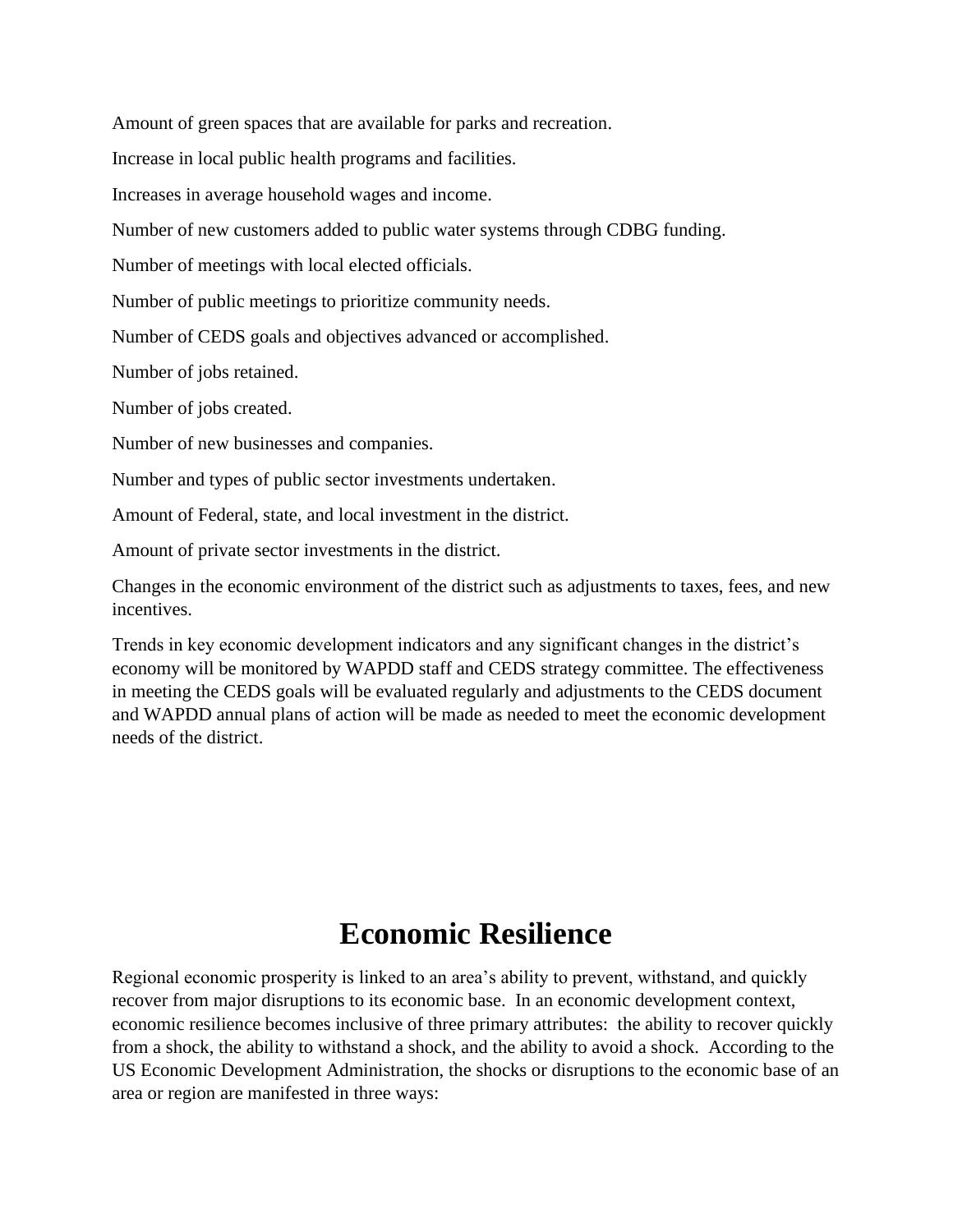- 1. Downturns or other significant events in the national or international economy which impact demand for locally produced goods and consumer spending;
- 2. Downturns in particular industries that constitute a critical component of the region's economic activity; and/or
- 3. Other external shocks such as natural or manmade disasters, closures of military bases, exit of a major employer, and climate change.

The Western Arkansas Planning and Development District has focused on economic resilience in the following ways in our Region:

- 1. The District is engaged in comprehensive planning efforts with all six counties (Crawford, Franklin, Logan, Polk, Scott and Sebastian) and municipalities within these counties, also including the School Districts, Colleges, and other groups such as the Salvation Army and local chambers. WAPDD currently assists all the above mentioned counties and participating jurisdictions in FEMA approved Hazard Mitigation Plans. Crawford County, Logan County, Scott County, Sebastian County and Franklin County have current Hazard Mitigation Plans. WAPDD is also working with Franklin County and Scott County in updating their Mitigation Plan to keep them in compliance with FEMA and engaged in the planning efforts to establish economic resilience. WAPDD also conducts pre-disaster recovery planning to define the stakeholders, roles, responsibilities and key actions needed.
- 2. The District Participates in the Continuity of Operations Planning (COOP) or Comprehensive Planning for many of our area cities and offer this service to all participating jurisdictions. WAPDD is currently keeping the Crawford County COOP updated quarterly and participates in testing of the plan with ACOOP and the Arkansas Department of Emergency Management (ADEM). The COOP elements consists of the essential processes of daily positions, the orders of succession, delegation of authority, interoperable communications (emergency contact information and alternate contact information), vital records, human capital, alternate locations such as backup sites and offsite storage, devolution planning and reconstitution. A leadership succession plan for short, intermediate, and long term recovery needs is a key component of COOP.
- 3. WAPDD has listed in their goals and objectives to begin initiating and establishing Business Retention and Expansion (BRE) programs in our Region. This goal and objectives will include assisting areas with economic recovery post-disruption. WAPDD also promotes business continuity and preparedness so that businesses and communities understand their vulnerabilities and can be prepared to take action to resume operations after an event. Another element that is incorporated into the BRE programs is to establish a process for regular communication, monitoring, and updating of business community needs and issues. WAPDD recently signed a contract with the City of Van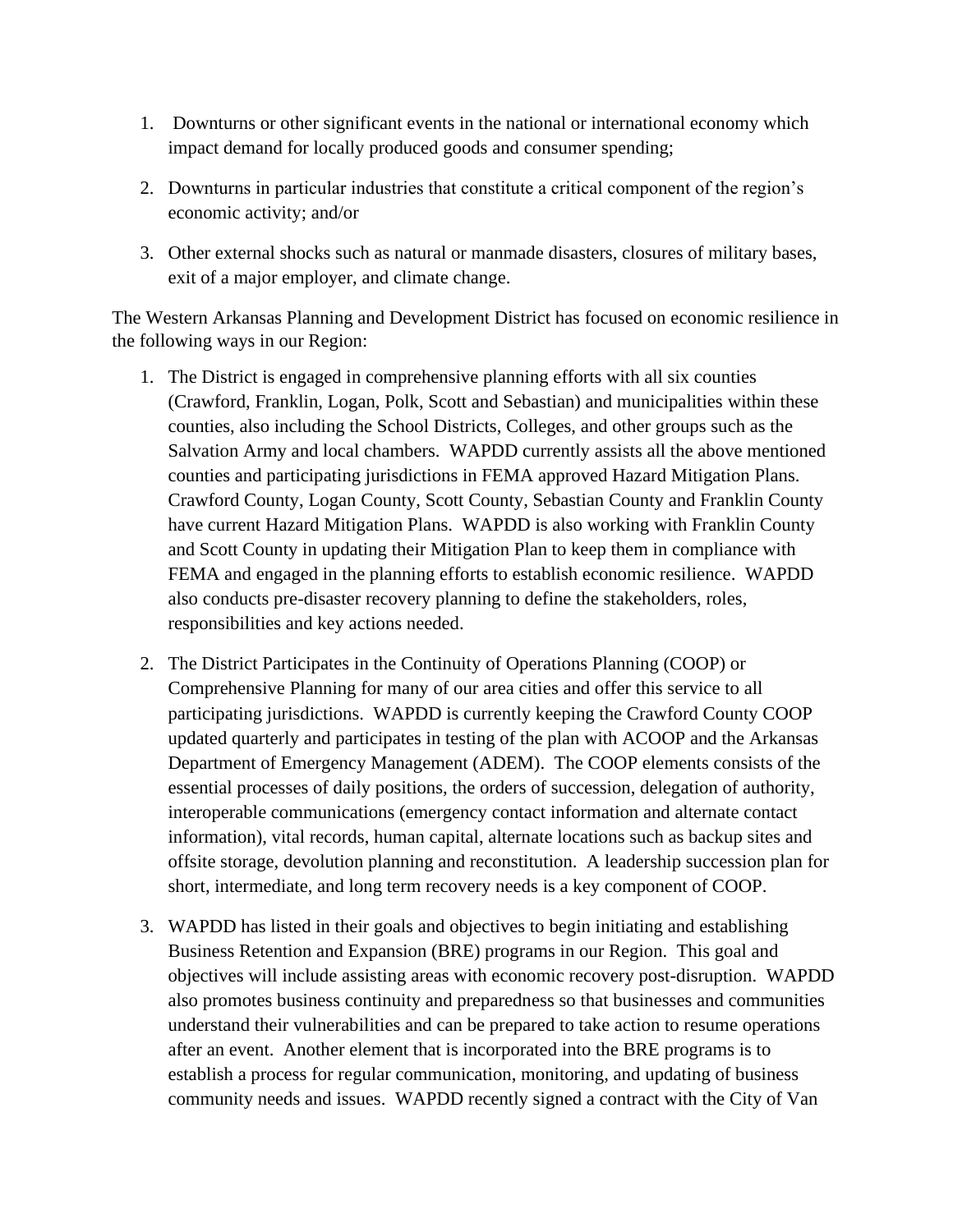Buren to start a BRE Program and has been in conversations with the Paris Chamber of Commerce about a BRE Program.

- 4. WAPDD has listed in their goals and objectives the proposed project of assisting the Logan County Career Center in Paris. This training facility is being established to meet the areas need for skilled labor and to build a resilient workforce that can transition between jobs and industries when changes occur in jobs or required skills. The Career Center was completed in Spring of 2018. WAPDD is currently working with Fort Smith Public Schools on a grant for the Fort Smith PEAK Career Technology Center. The Fort Smith PEAK Center was awarded an EDA grant in 2020 to assist with renovating the building. The building will be complete in 2022 and programming will move to the new building.
- 5. WAPDD has a GIS department that maintains geographic information systems and mapping that link with business establishment's data, taxing information, zoning, fire department district boundaries/locations, transportation data and flood plain areas. Our GIS department can provide available development site data as well as property ownership information to our district.
- 6. WAPDD's community development department and GIS department assists communities, local chambers, industrial boards and businesses in employing safe development practices. Such strategies include assisting in city and regional planning in locating structures outside of floodplains, preserving natural lands and creating green spaces, and protecting downtowns and other existing development from the impacts of extreme weather.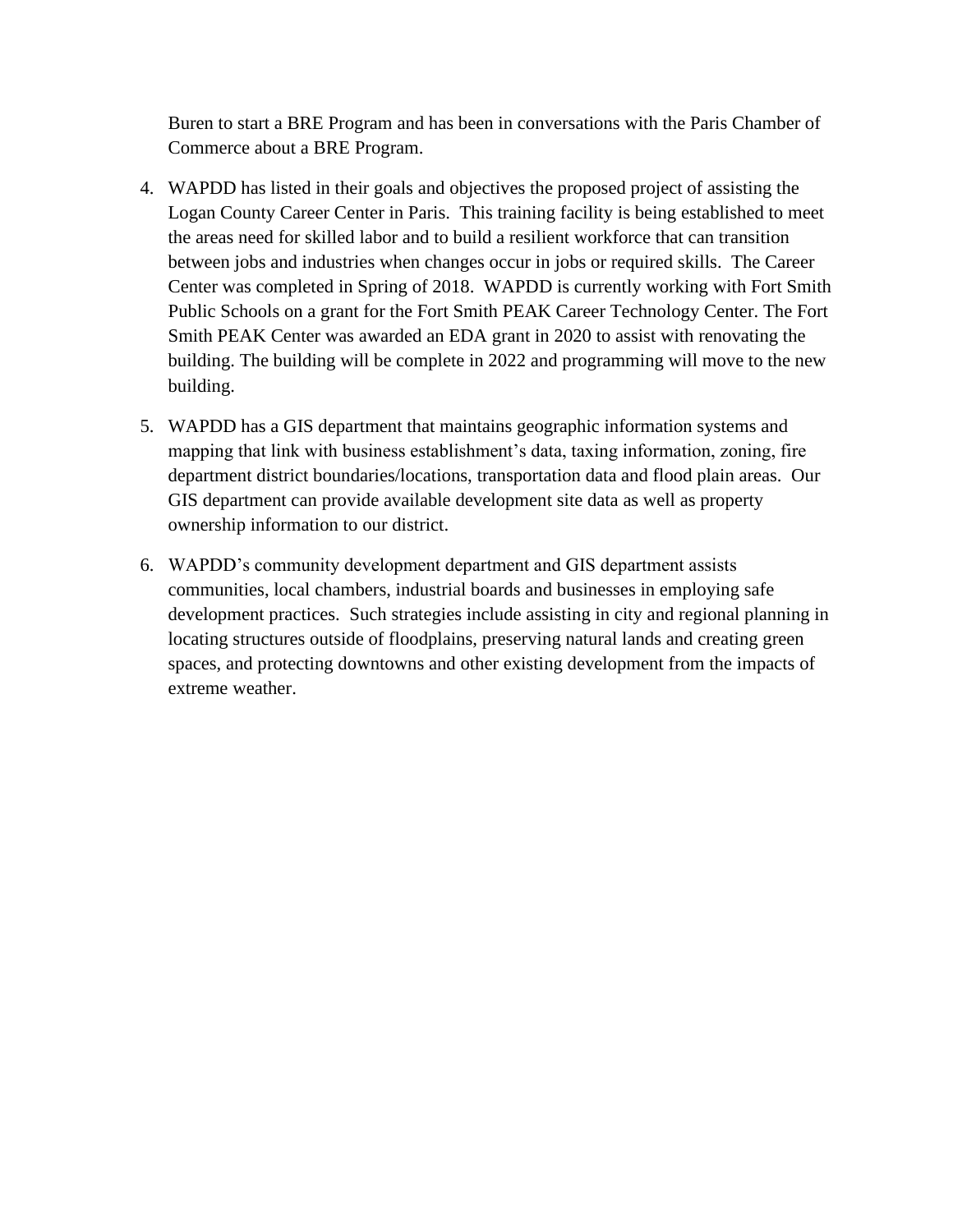## **APPENDIX**

# CEDS Committee Members WAPDD Maps

**WESTERN ARKANSAS PLANNING AND DEVELOPMENT DISTRICT, INC. CEDS STRATEGY COMMITTEE**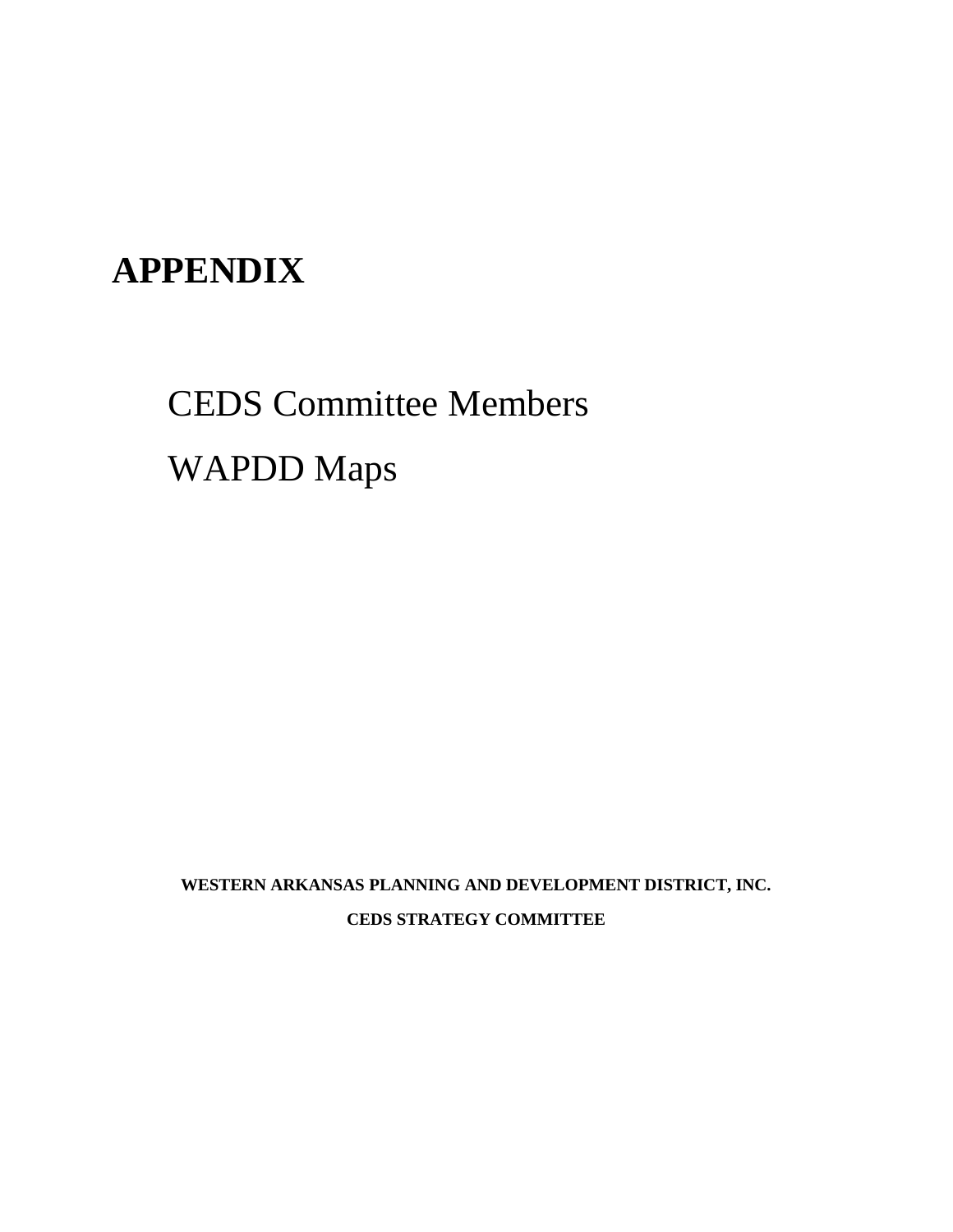| <b>Name</b>          | Race | <b>Sex</b>     | <b>Date</b> | Co. Res.   | <b>Position</b>  | Locality       | <b>L.E.O.</b>         | Econ.                             | Comm. | <b>Private</b> |
|----------------------|------|----------------|-------------|------------|------------------|----------------|-----------------------|-----------------------------------|-------|----------------|
|                      |      |                |             |            |                  |                |                       | $\boldsymbol{\&}$<br>Bus.<br>Dev. | Org.  | Bus.           |
| Daniel               | W    | M              | 01/17       | Logan      | Mayor            | Paris          | $\mathbf X$           |                                   |       |                |
| Rogers,<br>President |      |                |             |            |                  |                |                       |                                   |       |                |
| Julie                | W    | $\overline{F}$ | 06/19       | Crawford   | Van Buren        | Van Buren      | X                     | X                                 |       |                |
| Murray               |      |                |             |            | Chamber          |                |                       |                                   |       |                |
| Whitney              | W    | $\overline{F}$ | 05/21       | Polk       | Mena             | Mena           | $\mathbf X$           |                                   |       |                |
| Horne                |      |                |             |            | Chamber          |                |                       |                                   |       |                |
| Ozark                | W    | $\overline{F}$ | 05/21       | Franklin   | Ozark<br>Chamber | Ozark          | $\mathbf X$           | X                                 |       |                |
| Shelley              | W    | W              | 05/21       | Scott      | Waldron          | Waldron        | $\mathbf X$           |                                   |       |                |
| <b>Buckles</b>       |      |                |             |            | Chamber          |                |                       |                                   |       |                |
| <b>Rusty</b>         | W    | M              | 08/17       | Crawford   | Businessman      | Van Buren      |                       | X                                 | X     |                |
| <b>Myers</b>         |      |                |             |            |                  |                |                       |                                   |       |                |
| Bob                  | W    | ${\bf F}$      | 06/18       | Sebastian  | Greenwood        | Greenwood      | $\mathbf X$           | $\mathbf X$                       |       |                |
| Purvis               |      |                |             |            | Chamber          |                |                       |                                   |       |                |
| Lorie                | W    | $\overline{F}$ | 01/15       | Sebastian  | Chaffee          | <b>Barling</b> | $\mathbf X$           |                                   |       |                |
| Robertson            |      |                |             |            | Crossing         |                |                       |                                   |       |                |
| Susan                | W    | $\mathbf{F}$   | 08/17       | Logan      | Booneville       | Booneville     | $\overline{\text{X}}$ | X                                 |       |                |
| Bulger               |      |                |             |            | Chamber          |                |                       |                                   |       |                |
| Tonya                | W    | $\overline{F}$ | 04/14       | Logan      | Paris            | Paris          | X                     | $\mathbf X$                       |       |                |
| Fletcher             |      |                |             |            | Chamber          |                |                       |                                   |       |                |
| Kelsey               | W    | ${\bf F}$      | 05/21       | Washington | <b>AEDC</b>      | Rogers         | $\mathbf X$           | $\mathbf X$                       |       |                |
| Kelton               |      |                |             |            |                  |                |                       |                                   |       |                |
| Tonya                | W    | $\overline{F}$ | 05/21       | Sebastian  | Fort Smith       | Fort Smith     | $\mathbf X$           | $\mathbf X$                       |       |                |
| <b>Sarlls</b>        |      |                |             |            | Chamber          |                |                       |                                   |       |                |
| Lindsay              | W    | ${\bf F}$      | 05/21       | Crawford   | Businessman      | Van Buren      |                       |                                   |       | $\mathbf X$    |
| Dodson               |      |                |             |            |                  |                |                       |                                   |       |                |
| Shelly               | W    | ${\bf F}$      | 05/21       | Crawford   | Alma             | Alma           | $\mathbf X$           |                                   |       |                |
| Faught               |      |                |             |            | Chamber          |                |                       |                                   |       |                |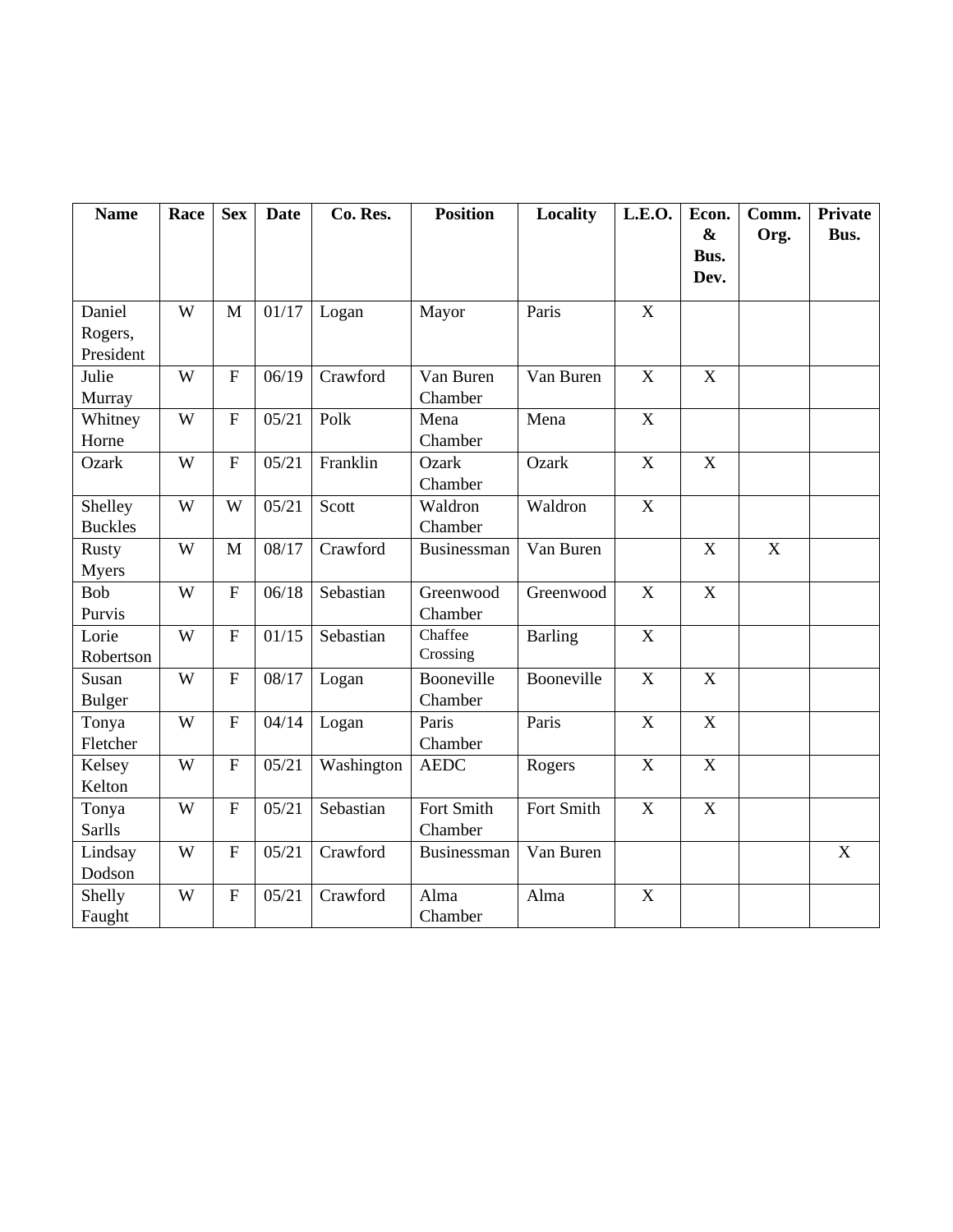